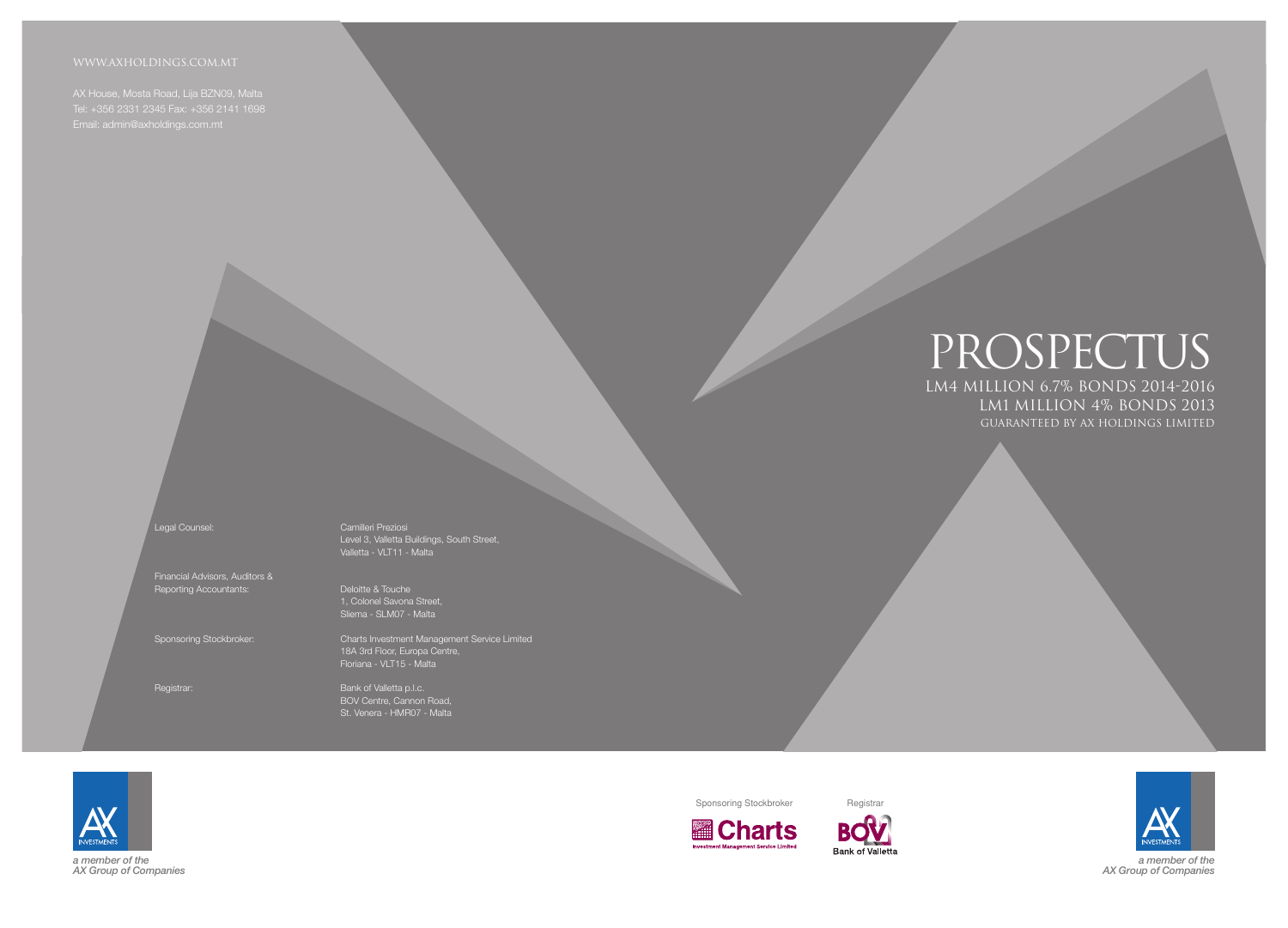

# **Summary Note**

This document is a Summary Note issued in accordance with the provisions of Chapter 6 of the Listing Rules issued by the Listing Authority and in accordance with the provisions of Commission Regulation (EC) No 809/2004 of 29 April, 2004 implementing Directive 2003/71/EC of the European Parliament and of the Council as regards information contained in a prospectus.

This document is a Summary Note as required by Rule 6.4.1 of the Listing Rules and contains information about AX Investments p.l.c. (the "Issuer") and AX Holdings Limited (the "Guarantor") as the Issuer and the Guarantor respectively of the securities for which application has been made for admission to trading on the Malta Stock Exchange. This Summary Note should be read in conjunction with the most updated Registration Document and Securities Note issued by the Issuer from time to time that will provide the details of the securities to which these documents relate.

This document is dated 28 November 2006

The Bonds are being issued by

# **AX INVESTMENTS P.L.C.**

with the joint and several Guarantee of

# **AX HOLDINGS LIMITED**

In respect of an issue of Lm4 million 6.7% Bonds 2014-2016 (subject to the Over-Allotment Option described herein) and

An offering to Eligible Persons of a maximum of Lm1 million 4% Bonds 2013 in consideration for the acquisition by the Issuer of 20% of Suncrest Hotels p.l.c. Shares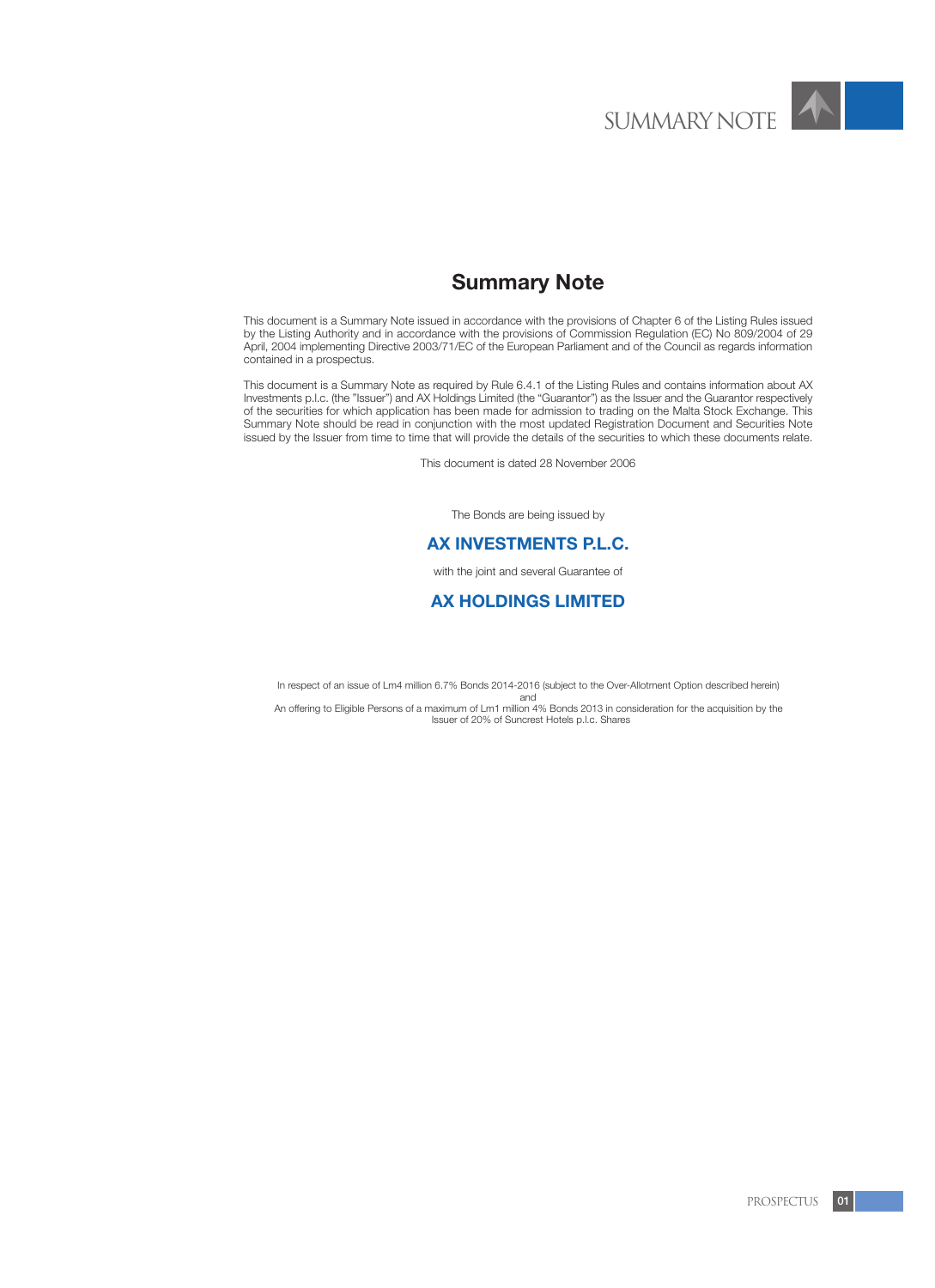# TABLE OF CONTENTS

| <b>Definitions</b> |                                                                                          | 3  |
|--------------------|------------------------------------------------------------------------------------------|----|
|                    | Warning to Potential Investors                                                           | 4  |
|                    | Expected Timetable of Principal Events Related to the Series I and Series II Bond Issues | 4  |
| 1.                 | Identity of Directors, Advisors and Auditors of the Issuer and Guarantor                 | 4  |
| 2.                 | Offer Statistics and Details of the Offer                                                | 5  |
| 3.                 | Key Information about the Issuer and Guarantor                                           | 6  |
| 4.                 | Information about the Issuer and Guarantor                                               | 9  |
| 5.                 | Trend Information relative to the Issuer and Guarantor                                   | 10 |
| 6.                 | Management and Employees                                                                 | 10 |
| 7.                 | Major Shareholders of the Issuer and Guarantor                                           | 11 |
| 8.                 | Financial Information                                                                    | 11 |
| 9.                 | Additional Information                                                                   | 11 |
| 10.                | Terms of the Guarantee                                                                   | 12 |
| 11.                | Documents Available for Inspection                                                       | 12 |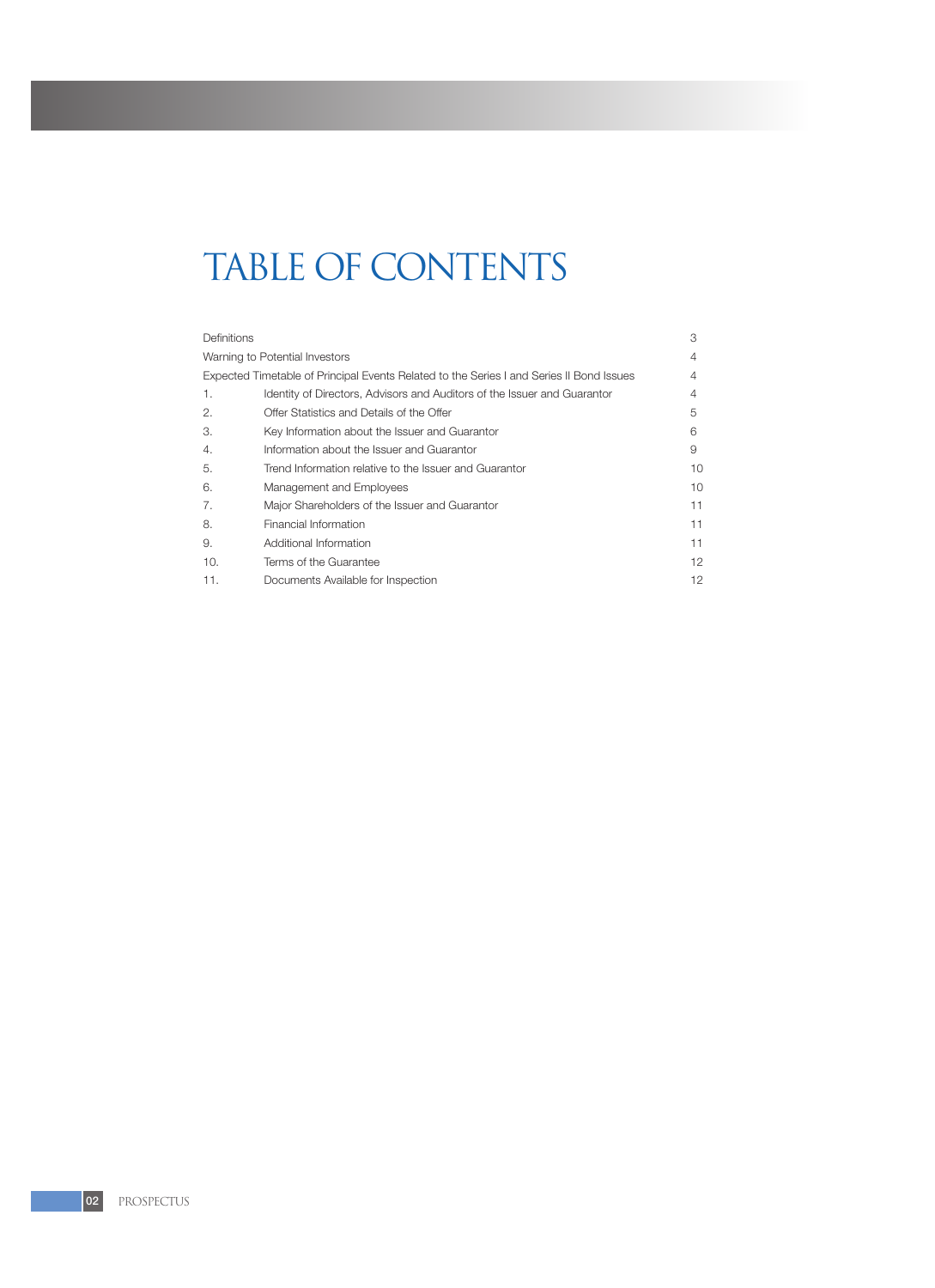$\blacktriangle$ 

# **DEFINITIONS**

In this document the following words and expressions shall bear the following meanings except where the context otherwise requires:

| Act                                   | the Companies Act, Cap. 386 of the Laws of Malta;                                                                                                                                                                                                                                                                                                                                                                                                                                                                                |
|---------------------------------------|----------------------------------------------------------------------------------------------------------------------------------------------------------------------------------------------------------------------------------------------------------------------------------------------------------------------------------------------------------------------------------------------------------------------------------------------------------------------------------------------------------------------------------|
| AX Group or Group                     | AX Holdings Limited and any company or entity in which AX Holdings Limited has a controlling interest.<br>For the avoidance of doubt, any reference in this Summary Note to the Group or to the AX Group shall<br>include both the Issuer and the Guarantor;                                                                                                                                                                                                                                                                     |
| Bond Issue or Offer                   | the issue of the Bonds;                                                                                                                                                                                                                                                                                                                                                                                                                                                                                                          |
| <b>Bonds or Securities</b>            | the Series I Bonds and the Series II Bonds;                                                                                                                                                                                                                                                                                                                                                                                                                                                                                      |
| Directors or Board                    | the directors of the Issuer and the Guarantor, as the case may be, whose names are set out under the<br>heading "Identity of Directors, Advisors and Auditors of the Issuer and Guarantor;                                                                                                                                                                                                                                                                                                                                       |
| Guarantee                             | the joint and several suretyship of the Guarantor undertaking to effect payment of interest and capital<br>repayments of any amount due by the Issuer to any Bondholder and which remain unpaid by the Issuer<br>after 60 days of the due date for payment thereof. A copy of the Guarantee together with a description<br>of the nature, scope and terms thereof, is included in Annex 4 of the Securities Note;                                                                                                                |
| <b>Guarantor or AXH</b>               | AX Holdings Limited, a company registered under the laws of Malta, and the parent company of the<br>AX Group;                                                                                                                                                                                                                                                                                                                                                                                                                    |
| <b>Issue Date</b>                     | 23 December 2006;                                                                                                                                                                                                                                                                                                                                                                                                                                                                                                                |
| <b>Issuer, Company or AXI</b>         | AX Investments p.l.c.;                                                                                                                                                                                                                                                                                                                                                                                                                                                                                                           |
| Lm or Maltese Liri                    | the lawful currency from time to time of the Republic of Malta;                                                                                                                                                                                                                                                                                                                                                                                                                                                                  |
| <b>Malta Stock Exchange</b><br>or MSE | the Malta Stock Exchange as defined by the Financial Markets Act (Cap.345 of the Laws of Malta);                                                                                                                                                                                                                                                                                                                                                                                                                                 |
| <b>Offering Circular</b>              | the circular to be addressed to shareholders in Suncrest Hotels p.l.c. as at 28 November 2006, and which<br>will contain an offer by the Issuer for the purchase from such shareholders of all of their shares in Suncrest<br>Hotels p.l.c. under the terms and conditions contained in that document;                                                                                                                                                                                                                           |
| Prospectus                            | this document together with the Registration Document and the Securities Note;                                                                                                                                                                                                                                                                                                                                                                                                                                                   |
| <b>Redemption Date</b>                | in the case of Series I Bonds 15 December 2016 or at the Issuer's option either of the Designated Early<br>Redemption Dates and in the case of the Series II Bonds 15 December 2013;                                                                                                                                                                                                                                                                                                                                             |
| <b>Redemption Value</b>               | Lm100 per Bond in the case of the Series I Bond and Lm140 per Bond in the case of the Series II Bond;                                                                                                                                                                                                                                                                                                                                                                                                                            |
| <b>Registration Document</b>          | the Registration Document dated 28 November 2006 forming part of the Prospectus;                                                                                                                                                                                                                                                                                                                                                                                                                                                 |
| Regulation                            | Commission Regulation (EC) No 809/2004 of 29 April 2004 implementing Directive 2003/71/EC of the<br>European Parliament and of the Council as regards information contained in a prospectus;                                                                                                                                                                                                                                                                                                                                     |
| <b>Securities Note</b>                | the Securities Note dated 28 November 2006 issued by the Issuer making an offering of Lm4 million<br>6.7% Bonds 2014-2016 as detailed therein or in the case of exercise of the Over-Allotment Option, up<br>to an aggregate of Lm5 million 6.7% Bonds redeemable in 2014-2016 as detailed therein;                                                                                                                                                                                                                              |
| Series I Bond                         | Lm4 million (or in the case of exercise of the Over-Allotment Option, up to an aggregate of Lm 5 million)<br>in bonds issued by the Issuer with the joint and several Guarantee of the Guarantor redeemable at the<br>Redemption Value on a Redemption Date or a Designated Early Redemption Date which shall bear interest<br>from the Issue Date to the Redemption Date at the rate of 6.7 per cent per annum with interest due and<br>payable on an Interest Payment Date (capitalised terms defined in the Securities Note); |
| Series II Bond                        | up to a maximum of Lm1 million in bonds to be issued by the Issuer, under the joint and several Guarantee<br>of the Guarantor, to Eligible Persons redeemable at a premium of Lm40 to their face value on the<br>Redemption Date which shall bear interest from the Issue Date to the Redemption Date at the rate of<br>4 per cent per annum with interest due and payable on the Interest Payment Date (capitalised terms<br>defined in the Offering Circular);                                                                 |
| <b>Summary Note</b>                   | this document in its entirety.                                                                                                                                                                                                                                                                                                                                                                                                                                                                                                   |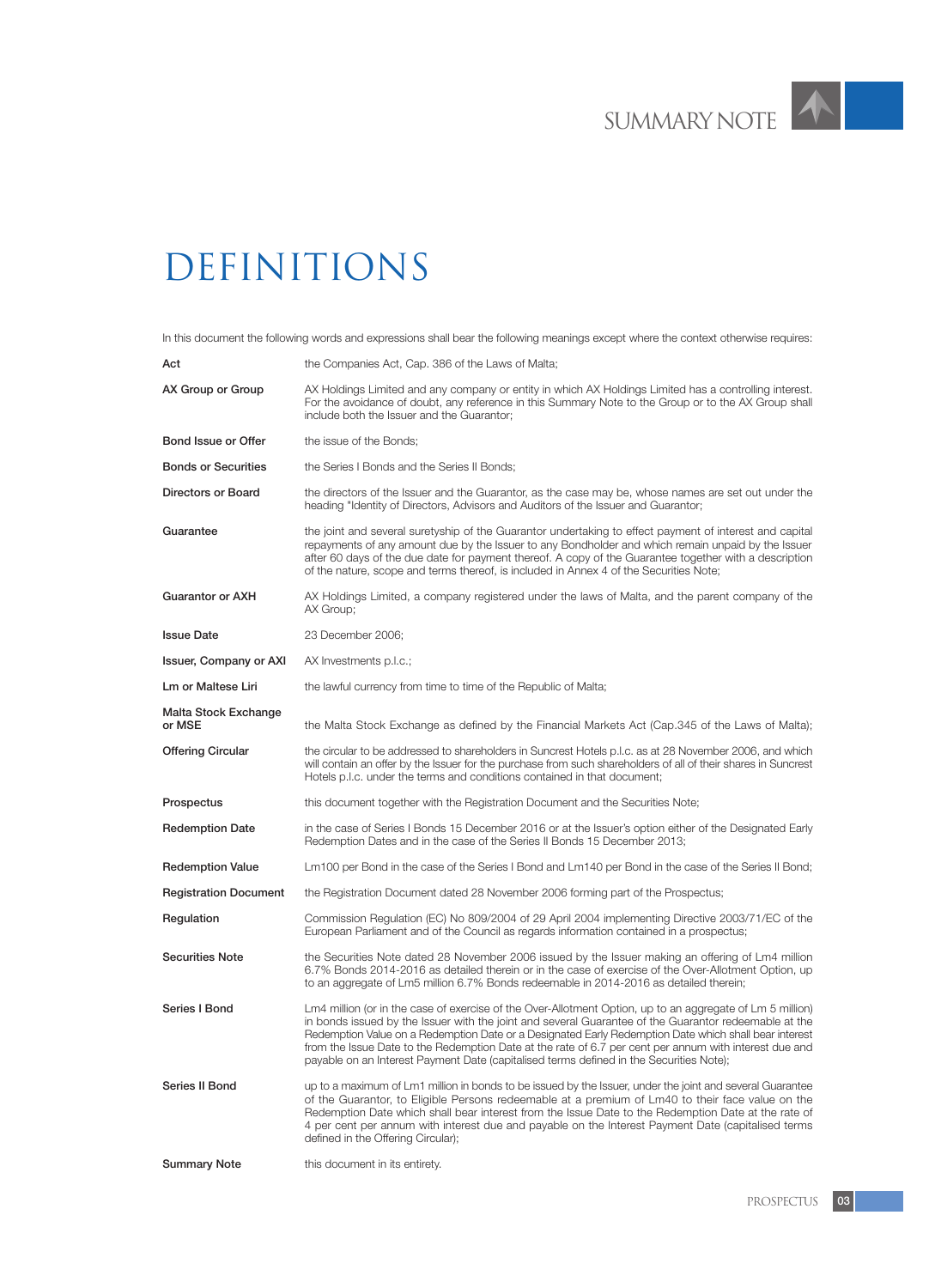#### **WARNING TO POTENTIAL INVESTORS**

This Summary Note forms part of the Prospectus containing information concerning the Issuer, the Guarantor and the Bonds. This Summary Note is intended to briefly convey the essential characteristics of, and risks associated with, the Issuer, the Guarantor and the Bonds. You should carefully take into consideration the following criteria for evaluation of this Summary Note:

- The Summary Note should be read as merely an introduction to the Prospectus;
- Any decision to invest in the Bonds should be based on consideration of the Prospectus as a whole;
- Civil liability attaches to the Company which has tabled this Summary Note and applied for its notification only if the Summary Note is shown to be misleading, inaccurate or inconsistent when read together with the other parts of the Prospectus.

#### **EXPECTED TIMETABLE OF PRINCIPAL EVENTS RELATED TO THE SERIES I AND SERIES II BOND ISSUES**

#### **Series I Bond**

| 1. Application Forms available                                             | 04 December 2006 |
|----------------------------------------------------------------------------|------------------|
| 2. Opening of Subscription Lists                                           | 12 December 2006 |
| 3. Closing of Subscription Lists                                           | 15 December 2006 |
| 4. Announcement of Basis of Acceptance                                     | 22 December 2006 |
| 5. Commencement of Interest on the Bonds                                   | 23 December 2006 |
| 6. Expected dispatch of Allotment Advice and Refunds of Unallocated Monies | 29 December 2006 |
|                                                                            |                  |

The Issuer reserves the right to close the Offer of Bonds before 15 December 2006 in the event of over-subscription, in which case, the events set out in steps 4, 5 and 6 above shall be brought forward, although the number of workings days between the respective events shall not also be altered.

PROVIDED, with respect to those Applications for Series I Bonds which are being settled by a transfer from the Applicant to the Issuer of all or part of the 8.25% Suncrest Bond 2005/2007 held by the Applicant at the time of the Offer, events 1,2,3 and 4 above shall not apply. With respect to the foregoing, the closing of Subscription Lists will take place on 11 December 2006, and steps 5 and 6 shall apply as set out above.

#### **Series II Bond**

| 1. Closing of Subscription Lists                                | 15 December 2006 |
|-----------------------------------------------------------------|------------------|
| 2. Commencement of Interest on the Bonds                        | 23 December 2006 |
| 3. Expected dispatch of Allotment Advice and Settlement Cheques | 29 December 2006 |

#### **1. IDENTITY OF DIRECTORS, ADVISORS AND AUDITORS OF THE ISSUER AND GUARANTOR**

The Directors of the Issuer and the sole Director of the Guarantor, whose names are set out hereunder, are the persons responsible for the information contained in this Summary Note. They have been advised and assisted in the drafting and compilation of the document by the persons mentioned hereunder under the sub-heading "Advisors to the Issuer and Guarantor".

#### Directors of the Issuer

Angelo Xuereb<br>
Michael Warrington<br>
Chairman Chairman Chairman Chairman Chairman Chairman Chairman Chairman Chairman Michael Warrington<br>Philip Ranslev Philip Ransley<br>
Claire Xuereb<br>
Claire Xuereb Claire Xuereb **Non-Executive Director**<br>
Patrick Galea **Non-Executive Director** 

**Non-Executive Director** 

The Company Secretary of the Issuer is Tonio Farrugia

#### Directors of the Guarantor

Angelo Xuereb **Sole Director** Sole Director

The Company Secretary of the Guarantor is Tonio Farrugia

ALL OF THE DIRECTORS OF THE ISSUER AND GUARANTOR, WHOSE NAMES APPEAR ABOVE (THE "DIRECTORS"), ARE THE PERSONS RESPONSIBLE FOR THE INFORMATION CONTAINED IN THIS SUMMARY NOTE. TO THE BEST OF THE KNOWLEDGE AND BELIEF OF THE DIRECTORS OF THE ISSUER AND GUARANTOR (WHO HAVE ALL TAKEN REASONABLE CARE TO ENSURE SUCH IS THE CASE), THE INFORMATION CONTAINED IN THIS SUMMARY NOTE IS IN ACCORDANCE WITH THE FACTS AND DOES NOT OMIT ANYTHING LIKELY TO AFFECT THE IMPORT OF SUCH INFORMATION. THE DIRECTORS ACCEPT RESPONSIBILITY ACCORDINGLY.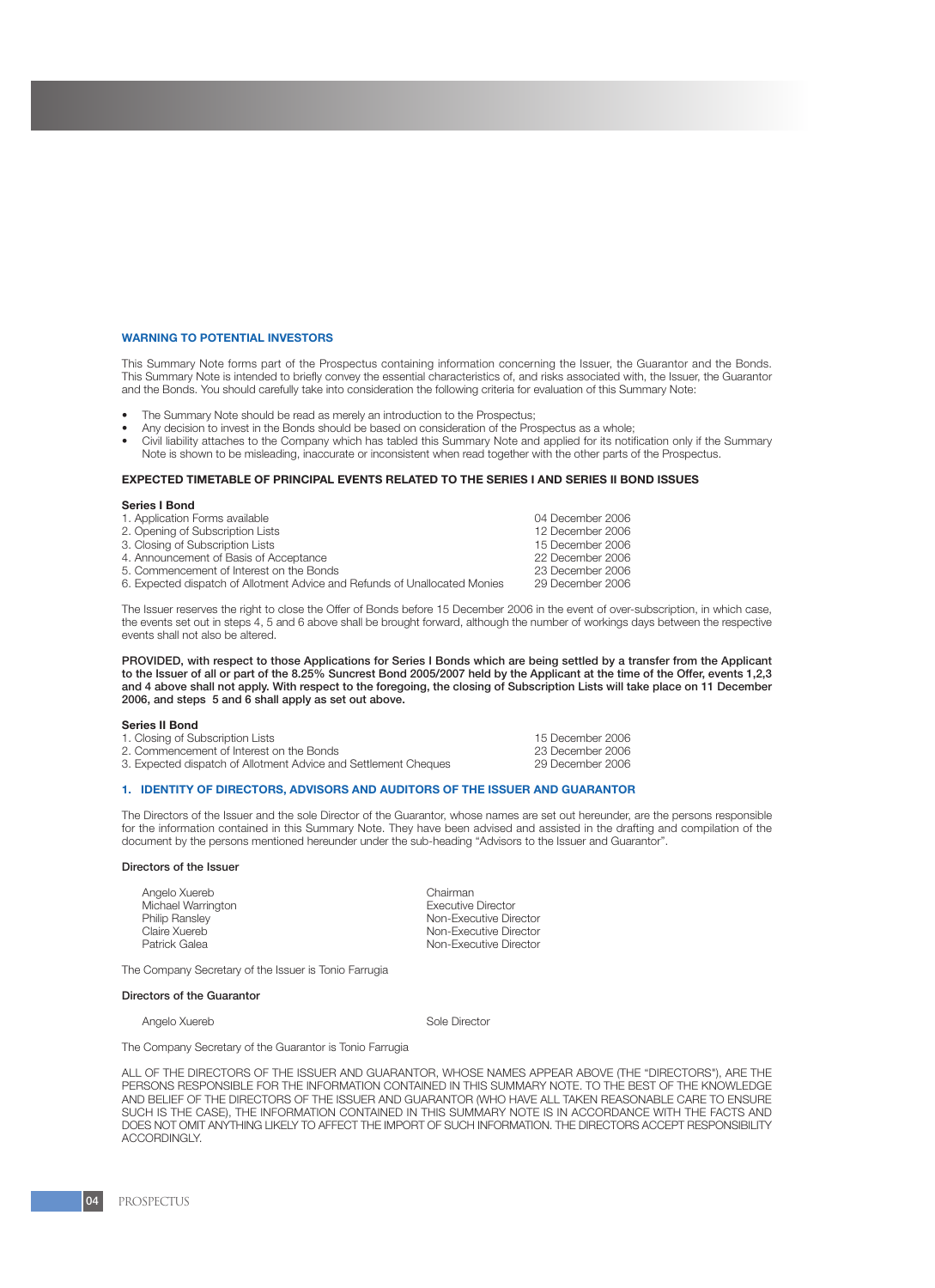#### Advisors to the Issuer and Guarantor

Legal Counsel:

Name: Camilleri Preziosi

Sponsoring Stockbroker:

Valletta - VLT11 - MALTA

Level 3, Valletta Buildings, South Street

Name:<br>
Name:<br>
Address:<br>
Address: 18a 3rd Floor, Europa Centre Floriana - VLT15 - MALTA

Financial Advisors, Auditors and Reporting Accountants:

| Name:    | Deloitte & Touche        |
|----------|--------------------------|
| Address: | 1. Colonel Savona Street |
|          | Sliema - SLM07 - MALTA   |

Deloitte & Touche is a member firm of Deloitte Touche Tohmatsu. The partners of Deloitte & Touche (Malta) are members of the Malta Institute of Accountants.

#### **2. OFFER STATISTICS AND DETAILS OF THE OFFER**

#### *2.1 The Series I Bond*

The initial Lm4 million 6.7% 2014-2016 Bonds being issued as the Series I Bond (the "Original Bond Issue") may be increased, at the option of the Issuer, by a maximum of an additional Lm1 million 6.7% 2014-2016 Bonds in the event of over-subscription of the Original Bond Issue (the "Over-Allotment Option") up to and not exceeding the aggregate amount of Lm5 million.

The Company will be entering into conditional subscription agreements with Intermediaries. In terms of these agreements the Intermediaries will be bound to subscribe and purchase, and the Company will be bound to allot to such Intermediaries, on 11 December 2006, an aggregate not exceeding Lm2 million of the Bonds in issue. Subscriptions under these arrangements will be subject to the same Terms and Conditions of the Series I Bond contained in the Prospectus. Any Bonds not placed with Intermediaries as well as the remaining Lm2 million in Bonds and the Lm1 million in Bonds which may be issued upon exercise by the Issuer of the Over-allotment Option shall be offered to the general public for subscription under the same terms and conditions.

#### *2.2 The Series II Bond*

The Series II Bond is available to those persons who were shareholders registered on the register of members of the Suncrest Hotels p.l.c. on 28 November 2006 and whose address on the register of members was an address in Malta, with the exception of AX Holdings Limited ("Eligible Persons"). The Series II Bonds shall initially be offered exclusively to Eligible Persons. Following their issue to Eligible Persons and the admission to listing, the Series II Bonds shall be freely transferable and tradable on the Malta Stock Exchange.

#### *2.3 Status of the Bonds*

The Bonds shall constitute the general, direct, unconditional, unsecured and unsubordinated obligations of the Company and Guarantor and will rank pari passu without any priority or preference with all other present and future unsecured and unsubordinated obligations of the Company and the Guarantor.

#### *2.4 Terms and Conditions of Issue of the Bonds*

The full terms and conditions of the Issue of the Series I Bonds are contained in Annex 1 attached to the Securities Note and the full terms and conditions of the Series II Bonds are contained in the Offering Circular.

#### *2.5 Interest*

- (a) The Series I Bonds shall accrue interest at the rate of 6.7 per cent per annum payable annually on 15 December of each year. Interest shall accrue as from 23 December 2006. The first Interest Payment Date shall be 15 December 2007;
- (b) The Series II Bonds shall accrue interest at the rate of 4 per cent per annum payable annually on 15 December of each year. Interest shall accrue as from 23 December 2006. The first Interest Payment Date shall be 15 December 2007.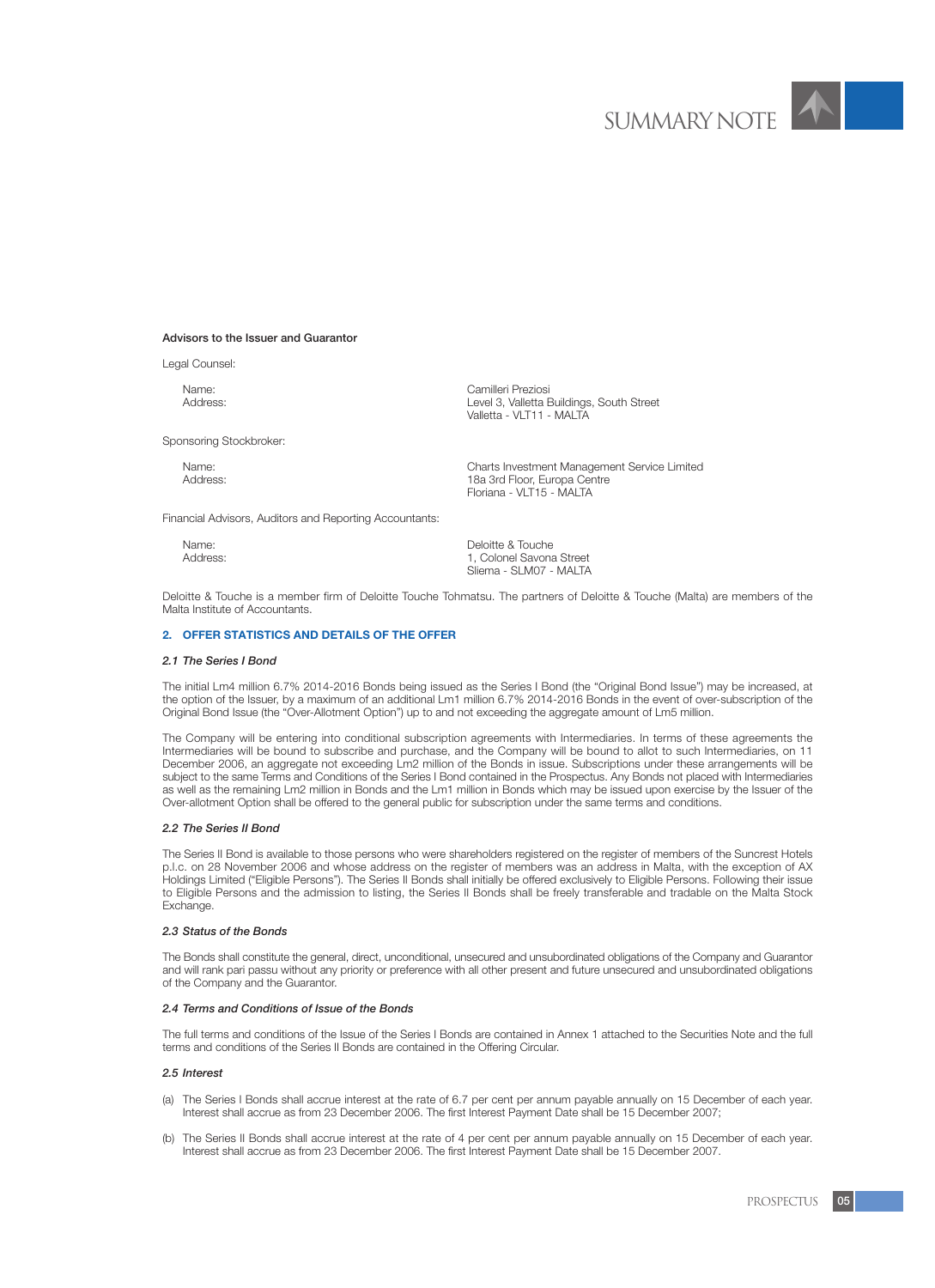#### *2.6 Maturity and Redemption of the Bonds*

The Series I Bond shall become due for final redemption on 15 December 2016. The Issuer reserves the right to redeem the Bonds or any part of the issue at any time prior to the stated maturity on either of the Interest Payment Dates falling in 2014 and/or 2015. Redemption of the Series I Bonds shall be made at the face value of the Bonds. In addition, the Issuer reserves the right to purchase from the market at any time after issue, Series I Bonds for cancellation.

The Series II Bond shall become due for final redemption on 15 December 2013. Redemption of the Series II Bonds shall be made at a premium of Lm40 to the face value of the Bonds. In addition, the Issuer reserves the right to purchase from the market at any time after issue, Series II Bonds for cancellation.

#### *2.7 Public Offer*

- (a) The Series I Bonds shall be issued and offered to the general public in Malta as well as to Intermediaries either for their own account or on behalf of investors represented by such Intermediaries. The allocation of Series I Bonds shall however be made with preference to those Applicants indicating their agreement to settle the consideration for the Series I Bonds by surrendering in the Issuer's favour Suncrest Bonds of an equivalent nominal value.
- (b) The Series II Bonds shall be offered exclusively to those persons who are shareholders in Suncrest Hotels p.l.c. as at the close of business on 28 November 2006 and whose address on the register of members is in Malta (with the exception of AX Holdings Limited). Following their issue to such persons (the "Eligible Persons") and the admission to listing, the Series II Bonds shall be freely transferable and tradable on the Malta Stock Exchange.

#### *2.8 Authorisations*

The Issue of the Bonds was authorised by the Issuer's Board of Directors by resolution dated 20 November 2006. The Listing Authority admitted the Bonds as eligible to listing on a Recognised Investment Exchange pursuant to the Listing Rules by virtue of a letter dated 28 November 2006.

#### *2.9 Admission to Trading*

The Bonds are expected to be admitted to the Official List of the Malta Stock Exchange with effect from 3 January 2007 and trading is expected to commence on the 4 January 2007.

#### *2.10 Estimated Expenses of the Offer*

Professional fees, registrar fees and costs related to publicity, advertising, printing, listing, registration, sponsor, selling commission, management and registrar fees and other miscellaneous expenses in connection with this Offer, are estimated not to exceed Lm150,000, and shall be borne by the Issuer.

#### **3. KEY INFORMATION ABOUT THE ISSUER AND GUARANTOR**

#### *3.1 Selected Financial Data, and Information on the Issuer's and Guarantor's Capitalisation & Indebtedness*

The Financial information about the Issuer and Guarantor which is being incorporated by reference pursuant to Article 28 of the Regulation and is being made available for inspection is listed in section 11 below of this Summary Note.

Extracts from the Consolidated Financial Statements of the Guarantor for the 3 years ended 31 October 2003 to 2005, together with the extracts from the Estimated Consolidated Financial Statements for the year ended 31 October 2006, extracted from the unaudited Consolidated Management Accounts for the year ended 31 October 2006 are set out below: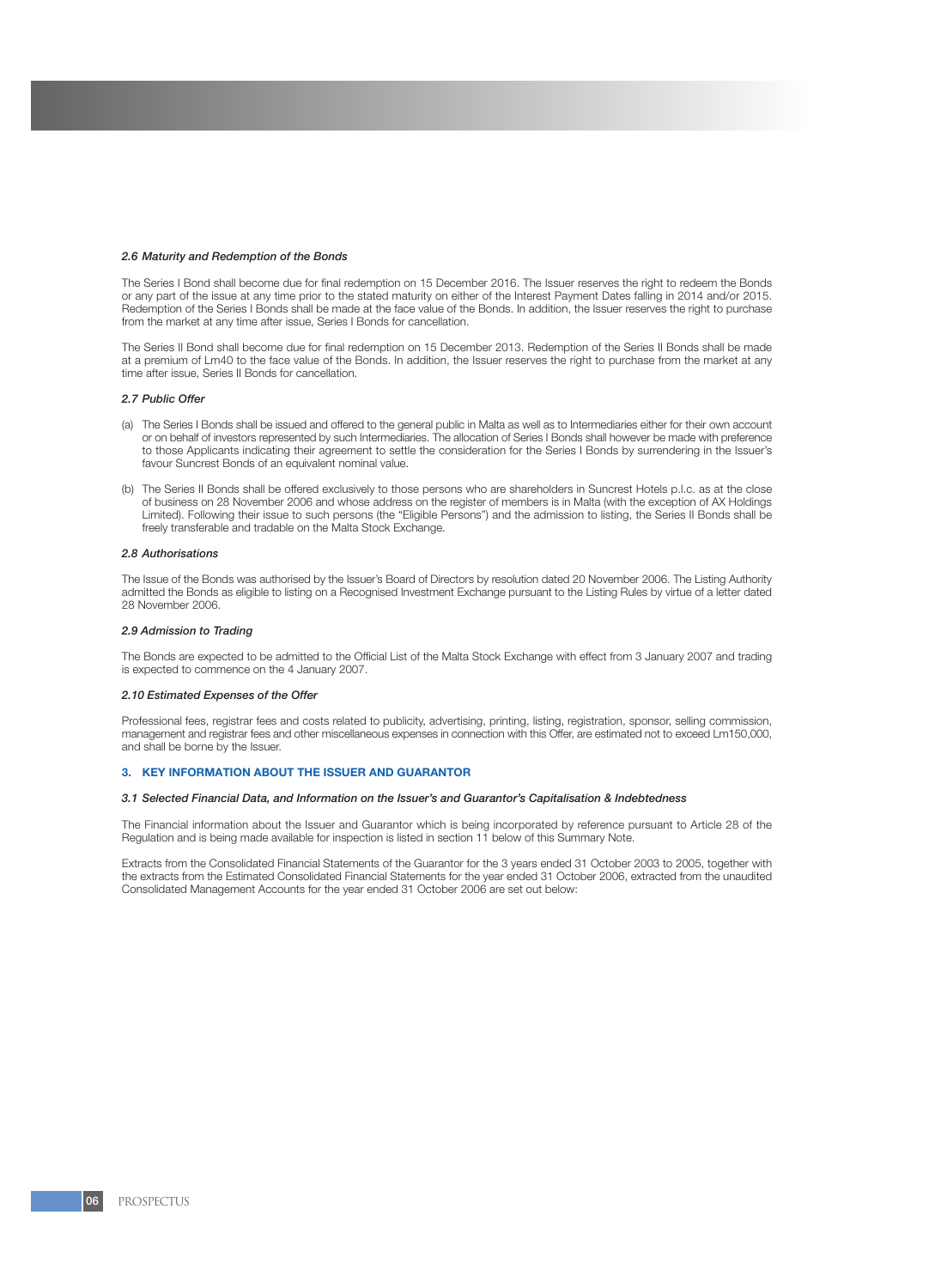#### Income Statement Extracts

| For the years ended 31 October                      | Unaudited<br>Estimated<br>2006<br>Lm'000 | Audited<br>Actual<br>2005<br>Lm'000 | Audited<br>Actual<br>2004<br>Lm'000 | Audited<br>Actual<br>2003<br>Lm'000 |
|-----------------------------------------------------|------------------------------------------|-------------------------------------|-------------------------------------|-------------------------------------|
| Turnover                                            | 9,172                                    | 9,229                               | 10,715                              | 7,398                               |
| Gross operating profit                              | 2,113                                    | 2,104                               | 2,700                               | 924                                 |
| Depreciation                                        | (660)                                    | (588)                               | (688)                               | (736)                               |
| Interest payable                                    | (843)                                    | (866)                               | (769)                               | (1,029)                             |
| Profit afer depreciation and interest               | 610                                      | 650                                 | 1,243                               | (841)                               |
| Share of result of associated undertakings          | (4)                                      | 105                                 | 11                                  | 49                                  |
| Gain on disposal of subsidiary and other net income | $\overline{\phantom{a}}$                 | 533                                 | 649                                 | 922                                 |
| Profit on ordinary activities before taxation       | 606                                      | 1,288                               | 1,903                               | 130                                 |
| Taxation                                            | (172)                                    | 202                                 | 253                                 | 592                                 |
| Profit after taxation                               | 434                                      | 1,490                               | 2,156                               | 722                                 |
| Minority interest                                   | (218)                                    | (212)                               | (464)                               | 89                                  |
| Profit after minority interest                      | 216                                      | 1,278                               | 1,692                               | 811                                 |
|                                                     |                                          |                                     |                                     |                                     |

## Balance Sheet Extracts

| At 31 October            | <b>Unaudited</b><br>Estimated<br>2006<br>Lm'000 | Audited<br>Actual<br>2005<br>Lm'000 | Audited<br>Actual<br>2004<br>Lm'000 | Audited<br>Actual<br>2003<br>Lm'000 |
|--------------------------|-------------------------------------------------|-------------------------------------|-------------------------------------|-------------------------------------|
| Non-current assets       | 31,838                                          | 30,647                              | 30,875                              | 32,956                              |
| Current assets           | 6,635                                           | 6,933                               | 6,490                               | 5,505                               |
| Total assets             | 38,473                                          | 37,580                              | 37,365                              | 38,461                              |
| Short-term liabilities   | 9,473                                           | 8,583                               | 9,042                               | 10,554                              |
| Long-term liabilities    | 13,365                                          | 13,516                              | 15,332                              | 16,302                              |
| Capital and reserves     | 14.107                                          | 13,891                              | 11.645                              | 10,561                              |
| Minority interest        | 1,528                                           | 1,590                               | 1,346                               | 1,044                               |
| <b>Total liabilities</b> | 38,473                                          | 37,580                              | 37,365                              | 38,461                              |

Detailed Estimated Consolidated Financial Statements for the year ended 31 October 2006 and the assumptions on which these estimates are based are being incorporated by reference pursuant to Article 28 of the Regulation, and accordingly are available for inspection as laid out in Section 11 below of this Summary Note.

AX Group's turnover shows growth of 24% between 2003 and 2006. Most of the increase in turnover was achieved in the property development sector, which included revenues generated from the sale of the Verdala Mansions and Virtu Heights developments.

The Group's gross operating profit margin has been fairly constant during the years under review, at 23% in 2006 and 2005, and 25% in 2004. The profit before tax for each financial year under review was Lm606,194 for 2006, Lm789,263 in 2005 and Lm1,299,290 for 2004. The figures for 2005 and 2004 are taken before the gain on disposal of subsidiaries in each of the respective financial years.

During 2003 and 2004 the Group disposed of two loss making subsidiaries, namely General Precast Concrete Ltd and Capua Hospital. In the financial year 2005, the Group also sold its interest in the Duke of Edinburgh Hotel in Gozo realising a profit of Lm499,295.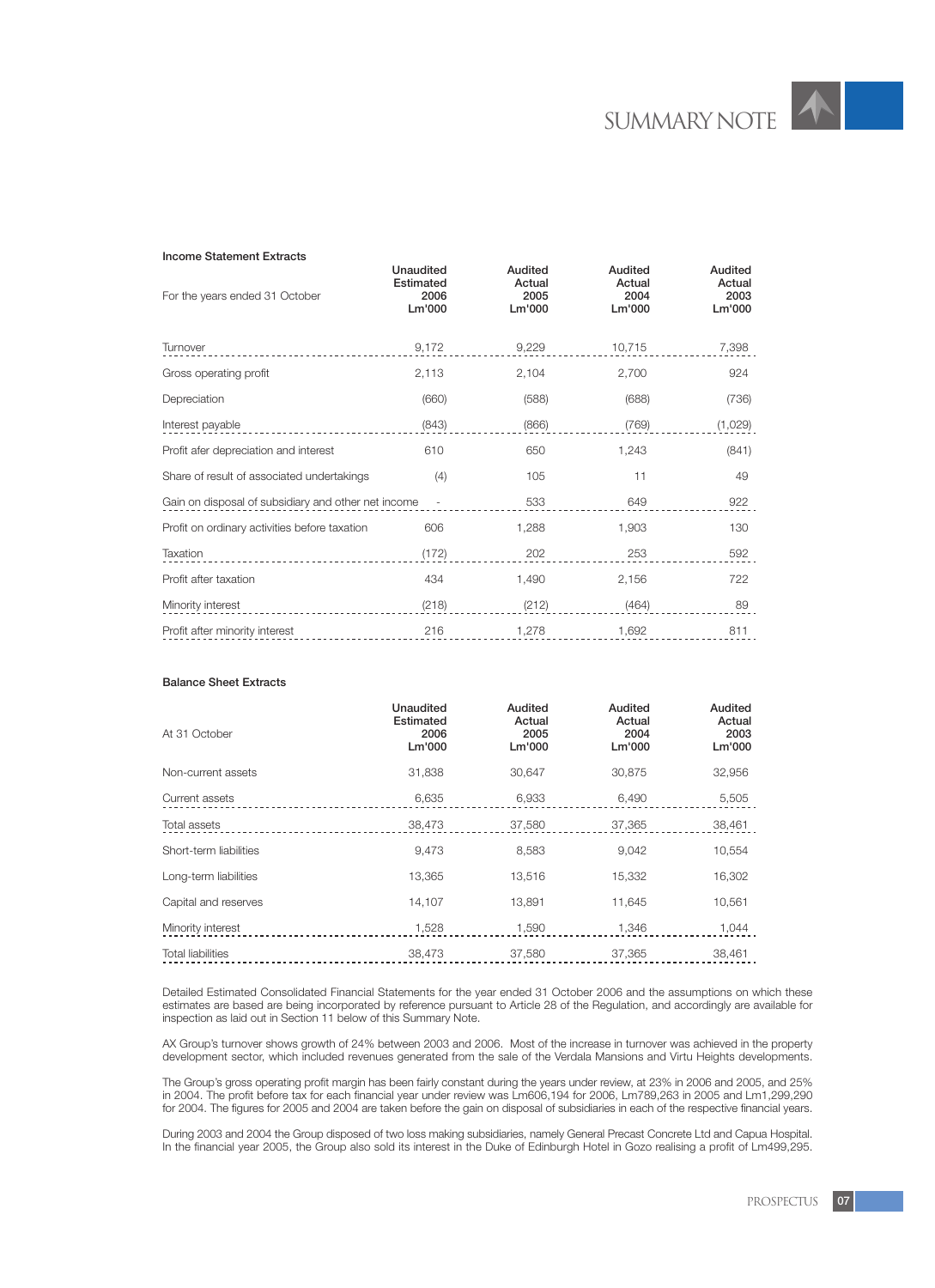The Group's tangible fixed assets at 31 October 2006 amounted to Lm31.8 million. These assets consist of immovable properties which the Group holds for its business purposes amounting to Lm22.3 million and a portfolio of immovable property held for resale which is valued at cost and has a book value of Lm9.5 million.

Shareholders' funds increased from Lm10.5 million in 2003 to Lm14.1 million in 2006.

Subsequent to the Bond Issues, long term liabilities of the Group will increase by Lm2.15 million to Lm15.52 million. In the event of the exercise of the Over-Allotment Option, long term liabilities of the Group will increase to Lm16.52 million.

#### *3.2 Reasons for the Offer and Use of Proceeds*

#### 3.2.1 The Series I Bond

The Original Bond Issue is intended to raise capital for the following purposes:

#### *General Corporate Funding Purposes of the AX Group*

A loan agreement has been entered into between the Issuer and AXH, whereby the Company shall advance the amount of Lm3,142,000, (or Lm4,142,000 in the event of the exercise of the Over-Allotment Option), to be utilised as follows:

- (a) the amount of Lm2,849,400 for the redemption of the Lm2,849,400 8.25% Suncrest Bonds 2005/2007 issued by Suncrest Hotels p.l.c. due for redemption in March 2007 (the "Suncrest Bond"). It is the intention of the AX Group, subject to raising the necessary funding under the Series I Bond, to redeem the Suncrest Bond before its stated maturity;
- (b) the amount of Lm292,600, as well as the proceeds generated from the exercise of the Over-Allotment Option (if exercised), shall be advanced to AXH for general corporate funding purposes including new projects of the AX Group.

#### *Acquisition of the Capua Palace*

The Company shall pay the amount of Lm858,000 to Capua Palace Investments Limited in settlement of the balance of price for the purchase of Capua Palace Sliema by the Company from Capua Palace Investments Limited. A report produced by Architect Wallace Farrugia (A.&C.E.) of Wallace Farrugia & Associates, of 44, St. Francis Street, Sliema SLM05, in respect of the Capua Palace, is available on the Group's website and at its premises, although a summarised version of the said report may be found in Annex 1 of the Registration Document. This report was produced at the Issuer's request, and is included in the Registration Document with the consent of Arch. Farrugia, who authorises the publication of his report in the form and content in which it appears therein.

### 3.2.2 The Series II Bond

The Lm1 million Series II Bond Issue will be utilised to settle the consideration for an elective bid being made by the Issuer simultaneously with the Series I Bond Issue to Eligible Persons. The said elective bid is being made by the Issuer to Eligible Persons to exchange ordinary shares in Suncrest Hotels p.l.c. into Series II Bonds. If all Eligible Persons were to accept the elective bid in exchange for their Suncrest Shares, it is expected that the full amount of Series II Bonds to be issued by the Issuer under the joint and several Guarantee of the Guarantor will be equivalent to Lm1 million in value of Series II Bonds.

#### *3.3 Risk Factors*

You should carefully consider the following matters, as well as the other information contained in the Registration Document and Securities Note, before making any investment decision with respect to the Company.

Information contained in this Summary Note contains "forward-looking statements," which are subject to the qualifications discussed below. If any of the risks described were to materialise, they could have a serious effect on the Company's financial results, trading prospects and the ability of the Company to fulfil its obligations under the Securities to be issued. Important factors that could cause actual results to differ materially from the expectations of the Issuer's or Guarantor's Directors include those risks identified under the heading *"RISK FACTORS"*, and elsewhere in the Prospectus.

The Issuer and Guarantor caution the reader that these forward-looking statements are subject to risks and uncertainties that could cause actual events or results to differ from those expressed or implied by the statements and no assurance is given that the future results or expectations will be achieved.

#### *3.3.1 Risks relating to the Business of the AX Group*

The Issuer is subject to a number of risks which could have an adverse effect on the business of the AX Group. These risks (which are more fully described in the Registration Document) include:

- negative economic trends that may from time to time be felt in Malta, which could have a negative effect on the business activities of the AX Group concentrated in and aimed at the Maltese market;
- risks specifically related to the property development and construction sectors (two of the main pillars of the AX Group's business);
- risks arising in the hospitality industry (another pivotal facet of the AX Group's business) related to: the economic, political and security conditions in Malta's main tourism markets; the overall quality and attractiveness of Malta's tourism product, its competitiveness in the international market, and the resources applied to its marketing; competitiveness on the supply side of the market that may result in increased pricing pressure from other operators.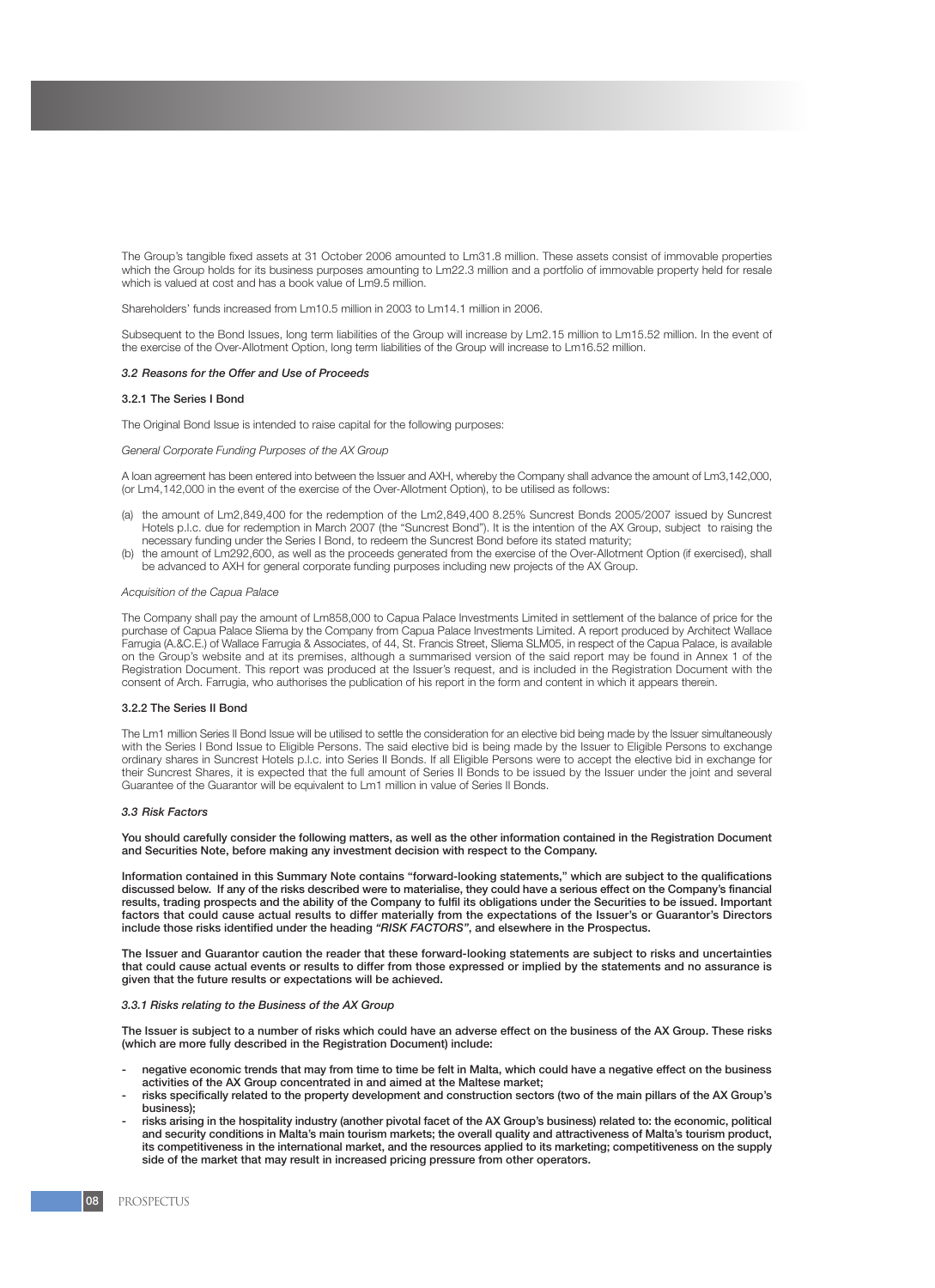#### *3.3.2 Risks relating to the Bonds*

An investment in the Bonds is subject to certain risks (better described in the Securities Note), which risks include:

- the possible rise and fall of the value of investments;
- past performance is not necessarily indicative of future performance;
- there can be no assurance that an active secondary market for the Bonds will develop, or, if it develops, that it will continue;
- there can be no assurance, also, that an investor will be able to re-sell his/her Bonds at or above the Bond Offer Price. factors over which the Issuer has no control, including the willingness or otherwise of potential buyers and sellers of the Bonds, time remaining for maturity of the Bonds, the outstanding amount of the Bonds, and the level, direction and
- volatility of market interest rates generally; - the investor bears the risk of fluctuations in exchange rates until such time as Malta adopts the Euro, although this risk
- has been mitigated pursuant to Malta's joining the Exchange Rate Mechanism II.

#### **4. INFORMATION ABOUT THE ISSUER AND GUARANTOR**

#### *4.1 Historical Development of the Issuer*

The Issuer, formed on 17 January 2001 with the name Verdala Finance p.l.c., is a public limited liability company, registered in terms of the Act with Company Registration number C-27586. The Issuer's registered office is at AX House, Mosta Road, Lija, Malta.

#### *4.2 Overview of the Issuer's Business*

The Issuer, which is a subsidiary of AX Holdings Limited, was set up with the principal object of carrying on the business of a finance and investment company within the AX Group. As the finance and investment arm of the AX Group, the Issuer is the primary vehicle for raising the capital required to finance the funding requirements of specific projects being undertaken by members of the AX Group, as and when the demands of their business or the demands of a particular project so require. An object ancillary to this primary purpose of the Company is the taking on lease, exchange or acquisition of movable and immovable property.

The first transaction undertaken by the Issuer in its capacity as the finance and investment arm of the AX Group was the issue of a bond required for the development of one of the Group's projects, the Verdala Mansions in Rabat, Malta. That bond was issued in 2001 for an amount of Lm2.3 million with an original maturity of five years from the date of issue. The said bond proceeds were utilised for the development of the Verdala Mansions and was redeemed in two tranches to the bondholders with the final redemption being made in April 2005, one year before the final maturity.

#### *4.3 Historical Development of the Guarantor*

The Guarantor, formed on 27 January 1977, is a private limited liability company, registered in terms of the Act with Company Registration number C-3595. The Guarantor's registered office is also at AX House, Mosta Road, Lija, Malta.

AX Holdings Limited is the holding company and parent of the AX Group that has diverse business interests in a number of industry sectors, ranging from construction to hospitality and property development. AX Holdings Limited itself does not actively trade but merely holds the investment in subsidiaries and associated companies that are the operating companies within the AX Group.

#### *4.4 Overview of the Guarantor's Business*

Since its inception in 1977, AX Holdings Limited has expanded from a construction-based business to an important player in the local hospitality and property development (and investment) markets. In the hospitality industry, the Suncrest Hotel, Sunny Coast Resort in Qawra, the Capua Palace, Victoria Hotel and Villa Drago in Sliema, the Verdala Hotel in Rabat, the Duke of Edinburgh Hotel in Gozo, and several others are currently, or at a point in time were, projects run by the AX Group. A new hotel in Sliema (The Palace Hotel) is targeted to open as a five star boutique hotel in June 2007.

With respect to property development and investment, over the years the AX Group developed a number of properties and disposed of others that were not considered central to its long term development plans. Amongst its prime achievements in this sector the AX Group boasts the Verdala Mansions, the most luxurious apartment complex in Malta.

Apart from these principal areas of specialisation, a large number of subsidiary and operating companies of the AX Group are engaged in sectors which are material to the AX Group's overall business objectives, including civil engineering, quarrying, waste recycling, project management (both local and international), property development, property investment, and the supply of building material and plant.

The Valletta Waterfront was a national project proposed by Angelo Xuereb, the AX Group's Chairman. Seven years ago, Mr. Xuereb proposed the conversion of this run down part of Valletta into a cruise terminal. Viset Malta plc was the company that was awarded an international tender issued by Government to carry out this project. The AX Group has a 22.9% interest in Viset Malta p.l.c., the cruise terminal operator which has enhanced Malta's status as a leading destination for Mediterranean cruises.

The AX Group's Executive Board has approved a number of other projects which will be undertaken in the course of the coming years. These projects include the opening of two food and beverage/entertainment venues at the Valletta Waterfront. In addition, the AX Group may also consider expanding its development activities overseas (such as the expansion of the activities of it subsidiary Universal Supplies Ltd in the North African and Middle East markets), provided that a cautious approach is taken in this respect in such a way that the AX Group will only commit capital to such projects if it is reasonably clear to the Board that such developments can generate the expected returns.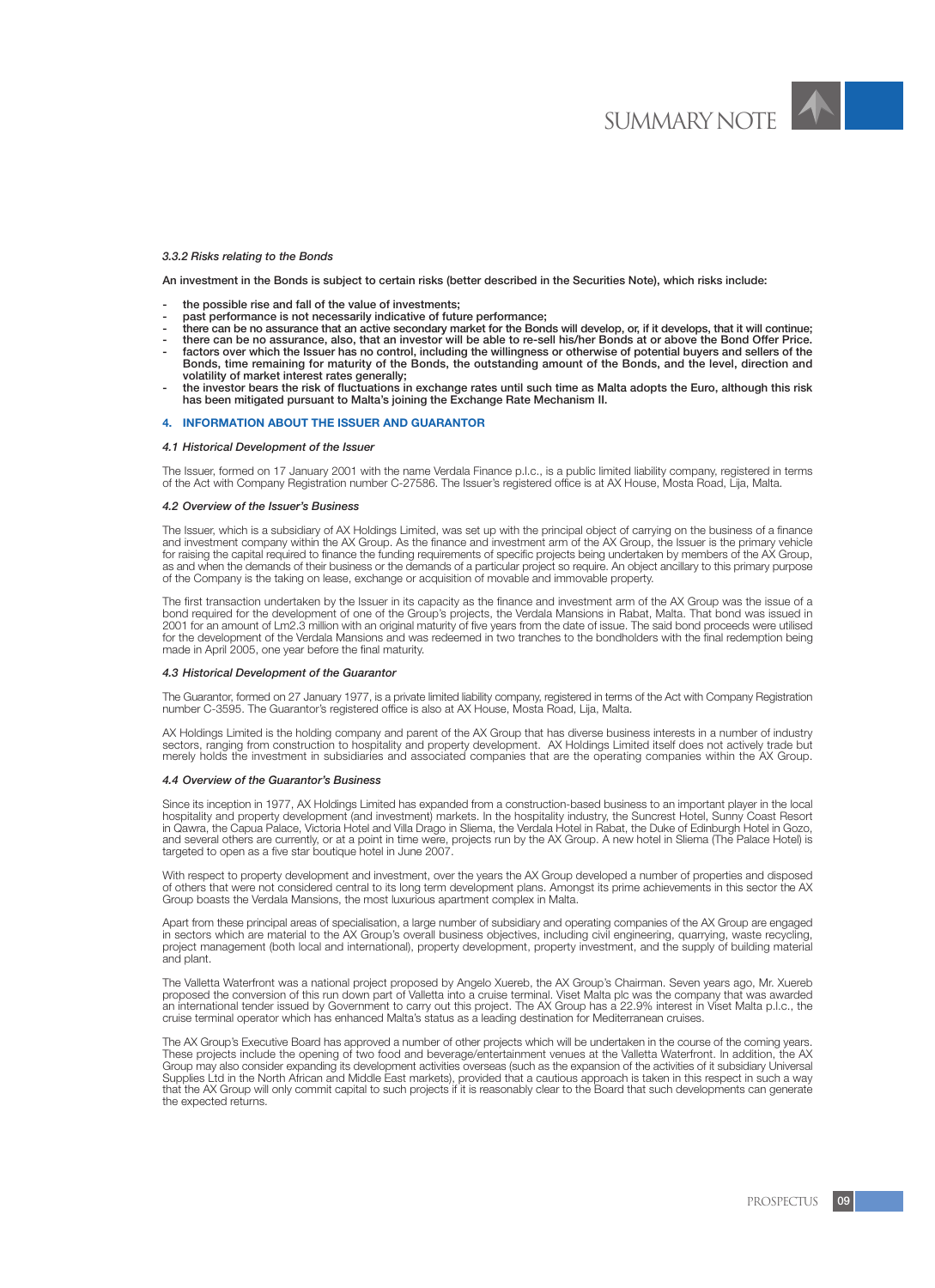#### *4.5 Property*

Through its property development and hospitality divisions, the AX Group holds immovable property throughout the Maltese Islands.

In the hospitality sector, the Suncrest Hotel, built in 1987, remains one of the largest hotels in Malta. The other main operating hotels in the Group's hospitality division are the Victoria Hotel and the Sunny Coast Resort. The Palace Hotel is targeted to open as a five star boutique hotel in June 2007. The hotel will focus on the conference and incentive market and will have 155 rooms. The construction and finishes of the hotel are being financed through a bank loan for the full estimated budget for the project.

Through its property development division, the Group acquires investment properties, identifies business and commercial uses for these properties, and undertakes such projects to dispose of them at an opportune time. Some of these investments are held on a long term basis while others are developed and sold in the normal course of business. The Verdala Mansions and Virtu Heights are the principal projects to have been undertaken by the Group in this respect.

#### **5. TREND INFORMATION RELATIVE TO THE ISSUER AND GUARANTOR**

There have been no material adverse changes to the prospects of either the Issuer or Guarantor since the date of their respective last published financial statements.

At the time of publication of this Summary Note, the Issuer considers that its future performance is intimately related to that of the whole AX Group, particularly since members of the AX Group will constitute its only trading partners as borrowers. The Guarantor, as the parent company of the AX Group, considers that generally the AX Group will be subject to the normal business risks associated with the industries in which it is involved and does not anticipate any trends, uncertainties, demands, commitments or events outside the ordinary course of business that could be deemed likely to have a material effect on the upcoming prospects of the AX Group's and its business, at least with respect to the current financial year.

The AX Group's strategy for the foreseeable future is to continue to develop its assets with a view to realising and maximising their economic potential.

With respect to the *hospitality division*, the Group is reasonably confident that long term profitability in the tourism sector will return in the foreseeable future. Experience has shown that hotel properties which are market oriented and provide a high standard of service outperform their competition and provide acceptable returns. The Group is reasonably confident that its hotel properties will achieve such returns in the medium term.

The *construction industry* has been going through a steady period of good performance in recent years, and although highly competitive, the industry does provide reasonable return on investment. The AX Group plans to remain one of the foremost construction services providers in Malta and aims to expand its activities in waste recycling and environmental projects.

The *property development* division of the AX Group will persevere with its proposed plans to develop the lands of the former Grand Hotel Verdala and build, through Skyline Developments Ltd, a complex of 100 luxury apartments. Subject to final approval from the Malta Environment and Planning Authority and the resolution of legal action instituted by Malta Enterprise, it is expected that work on this project will commence in 2007, and that Royal Hotels Ltd will construct a boutique hotel on another part of the lands in question. Is-Simblija Developments Ltd has plans to construct a complex consisting of 250 apartments with a view to market these as sheltered homes for the elderly. The company has an outline permit for the project and has recently acquired two additional areas of land to be incorporated into the development.

### **6. MANAGEMENT AND EMPLOYEES**

#### *6.1 The Board of Directors of the Issuer*

The Issuer is managed by a Board of Directors, consisting of five members, which is entrusted with the overall administration and management of the Company. The Board consists of two Executive Directors (who have been assigned the company's day-to-day management) and three Non-Executive Directors (who monitor the operations of the Executive Directors and their performance, review any proposals tabled by the Executive Directors, and ensure avoidance of possible conflicts of interest for the Executive Directors in view of their dual role as Executive Directors of the Company and their role as officers of the AX Group). The responsibility of the Directors is a collective one, although within the structure of a unitary board, the main functions of the Directors are, in practice, complementary.

The Executive Directors of the Issuer are Angelo Xuereb (Chairman) and Michael Warrington. The Non-Executive Directors are Claire Xuereb, Patrick J. Galea and Philip A. Ransley. Two of the Non-Executive Directors hold a majority on the Issuer's Audit Committee.

#### *6.2 Employees*

As at 31 October 2006, the Guarantor had 456 employees, which included the employees of the Issuer. The Construction Division had 97 full time employees and the hospitality companies employed 341 full time equivalents. AXH and the property division employed 18 persons on a full time basis.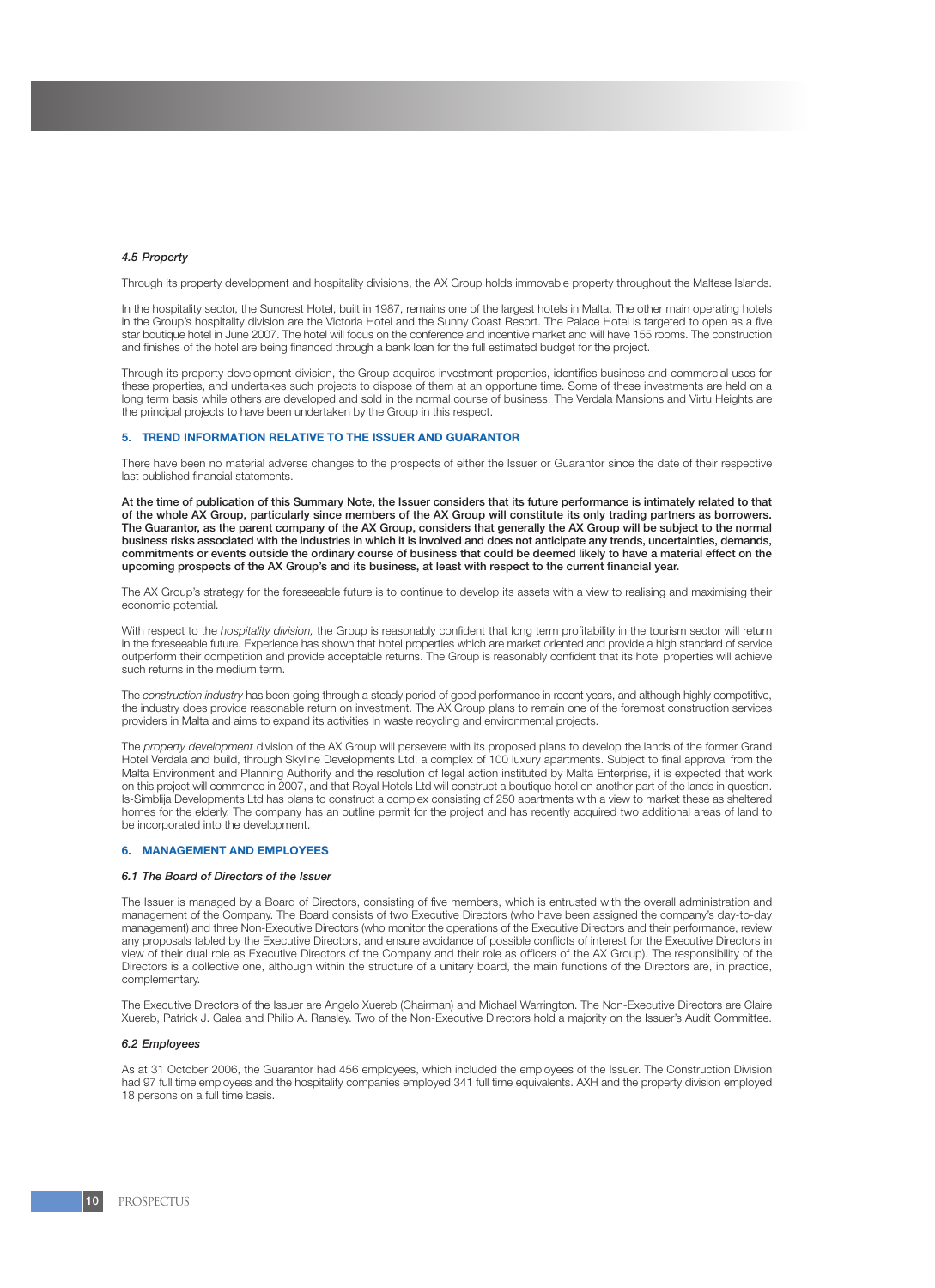

#### *6.3 Management Structure of the Issuer and Guarantor*

The Issuer is an investment company which does not require an elaborate management structure. Angelo Xuereb has been appointed Chairman of the Company. The Directors believe that the current organisational structures are adequate for the current activities of the Company. The Directors will maintain these structures under continuous review to ensure that they meet the changing demands of the business and to strengthen the checks and balances necessary for better corporate governance.

The Guarantor is managed by an Executive Board composed of: the Chairman and Chief Executive of the AX Group, Angelo Xuereb; the Group Finance Director, Michael Warrington; and the Group Administration Director, Tonio Farrugia. The Executive Board is responsible for the determination of policy and strategic guidance and management. Each of the principal operating subsidiaries of the AX Group has its own independent management organisations and structures, the General Managers of which report to the Executive Board.

#### *6.4 Remuneration of Directors of the Issuer and Guarantor*

For the financial year ending 31 October 2007 the Issuer will pay an aggregate of Lm16,000 to its Directors.

The sole Director of the Guarantor is entitled to an annual remuneration of Lm25,000.

#### **7. MAJOR SHAREHOLDERS OF THE ISSUER AND GUARANTOR**

AX Holdings Limited currently holds 1,199,999 of the Issuer's 1,200,000 issued ordinary shares. AX Holdings Limited is wholly owned by Fulcrum Services Limited (C-12271), a private company of which Angelo Xuereb is the ultimate beneficial owner. The remaining one share in the Issuer is held by Verdala Mansions Limited (C-7793).

The Issuer adopts measures in line with the Code of Corporate Governance to ensure that the relationship with AX Holdings Limited is retained at arm's length, including adherence to Rules on Related Party Transactions requiring the sanction of the Audit Committee, in which the majority is constituted by independent Non-Executive Directors, of which one shall also act as chairman.

#### **8. FINANCIAL INFORMATION**

Financial information about the Issuer and the Guarantor is being incorporated by reference pursuant to Article 28 of the Regulation. Accordingly, the Audited Financial Statements of the Issuer for the years ended 31 October 2003 to 2006, and the Audited Consolidated Financial Statements of the Guarantor for the years ended 31 October 2003 to 2005, as well as the Estimated Consolidated Financial Statements of the Guarantor for the year ended 31 October 2006, are available for inspection as laid out in Section 11 below of this Summary Note.

There were no significant changes to the financial or trading position of the Issuer and Guarantor since the end of the financial period to which the Financial Statements detailed above relate.

Extracts from the Consolidated Financial Statements of the Guarantor for the 3 years ended 31 October 2003 to 2005, together with the extracts from the Estimated Consolidated Financial Statements for the year ended 31 October 2006 may be found in section 3.1 above of this Summary Note.

#### **9. ADDITIONAL INFORMATION**

#### *9.1 Share Capital of the Issuer*

Upon registration of the Issuer, the original issued share capital was Lm20,000. This was raised on two occasions, to Lm200,000 and to Lm1,200,000. At the date of publication of this Summary Note, the authorised and issued share capital of the Issuer is set at Lm1,200,000, divided into 1,200,000 ordinary shares of Lm1 each, fully paid up. AX Holdings Limited holds 1,199,999 ordinary shares of Lm1 each, and Verdala Mansions Limited holds 1 ordinary share of Lm1.

#### *9.2 Memorandum and Articles of Association of the Issuer*

The Memorandum and Articles of Association of the Issuer are registered with the Registry of Companies. The main object of the Issuer is to carry on the business of a finance and investment company and in particular but without prejudice to the generality of the foregoing the financing or re-financing of the funding requirements of the business of AX Holdings Limited or any of its subsidiaries and/or associated companies. Clause 3 of the Memorandum of Association contains the full list of objects of the Company. The Memorandum and Articles of Association of the Company, a copy of which may be inspected during the lifetime of this Summary Note at the registered office of the Company and at the Registrar of Companies of the Malta Financial Services Authority, regulate matters customarily dealt with therein, including matters such as voting rights and restrictions thereof, and the appointment and powers of directors.

#### *9.3 Share Capital of the Guarantor*

Upon registration of the company, the original issued share capital of the Guarantor was Lm2,000, eventually raised to Lm202,000. At the date of publication of this Summary Note, the authorised and issued share capital of the company is set at Lm202,000, divided into 202,000 ordinary shares of Lm1 each, fully paid up. Fulcrum Services Limited (C-12271) holds 201,999 ordinary shares of Lm1 each, and Angelo Xuereb holds 1 ordinary share of Lm1.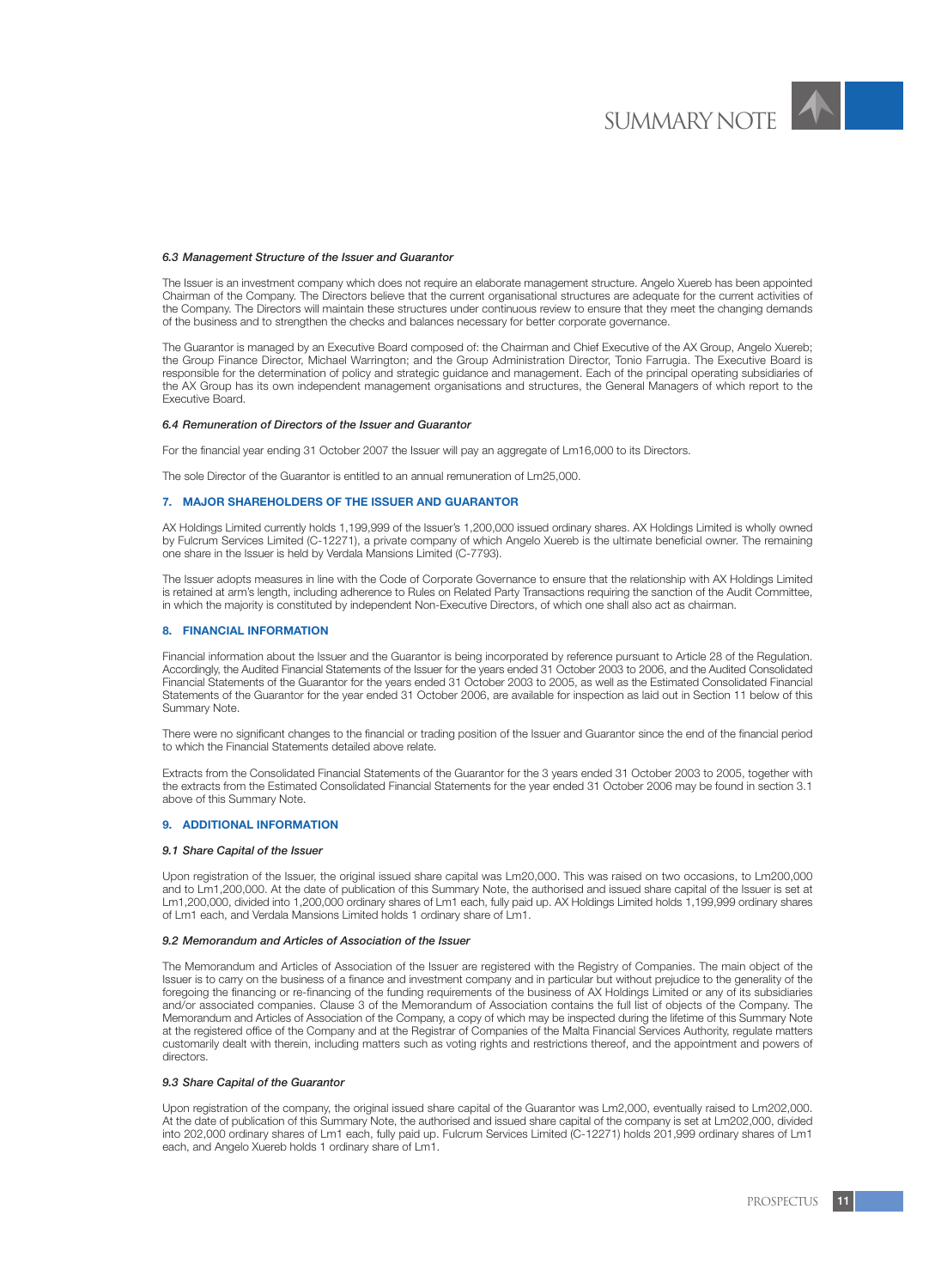#### *9.4 Memorandum and Articles of Association of the Guarantor*

The Memorandum and Articles of Association of the Guarantor are registered with the Registry of Companies. The main object of the company is to co-ordinate the business of the AX Group. Clause 3 of the Memorandum of Association contains the full list of objects of the company. The Memorandum and Articles of Association of the Guarantor, a copy of which may be inspected during the lifetime of this Summary Note at the registered office of the Guarantor and at the Registrar of Companies of the Malta Financial Services Authority, regulate matters customarily dealt with therein, including matters such as voting rights and restrictions thereof, and the appointment and powers of directors.

#### **10. TERMS OF THE GUARANTEE**

The full terms of the joint and several suretyship of the Guarantor in favour of the holders of Bonds described in this Summary Note ("Holder") may be found in Annex 4 of the Securities Note. Briefly, pursuant to the Guarantee, the Guarantor irrevocably and unconditionally guarantees to each Holder that if for any reason the Issuer fails to pay any sum payable by it to such Holder pursuant to the terms of the Bonds detailed in the Securities Note or Offering Circular (as the case may be) within 60 days after when the same shall have become due under any of the foregoing, the Guarantor will pay to such Holder on demand the amount payable by the Issuer to such Holder.

# **11. DOCUMENTS AVAILABLE FOR INSPECTION**

For the duration period of this Summary Note the following documents shall be available for inspection at the registered address of the Issuer and Guarantor (AX House, Mosta Road, Lija, Malta):

- (a) Memorandum and Articles of Association of the Issuer and Guarantor;<br>(b) The Securities Note and Registration Document forming part of the Pro
- (b) The Securities Note and Registration Document forming part of the Prospectus;<br>(c) Audited Financial Statements of the Issuer for the years ended 31 October 2003
- (c) Audited Financial Statements of the Issuer for the years ended 31 October 2003 to 2006.
- Audited Consolidated Financial Statements of the Guarantor for the years ended 31 October 2003 to 2005 and Estimated Consolidated Financial Statements for the year ended 31 October 2006;
- (e) Statement of Adjustments with respect to the Audited Consolidated Financial Statements of the Guarantor for the years ended 31 October 2003-2005;
- (f) Historical Financial Information of the subsidiary undertakings of AX Holdings Limited for the years ended 31 October 2004 and 2005;
- (g) Expert's report prepared at the Issuer's request in respect of the Capua Palace Hotel, Sliema.

These documents, except for the Historical Financial Information of the subsidiary undertakings of AX Holdings Limited, are also available for inspection in electronic form on the AX Group's website at www.axholdings.com.mt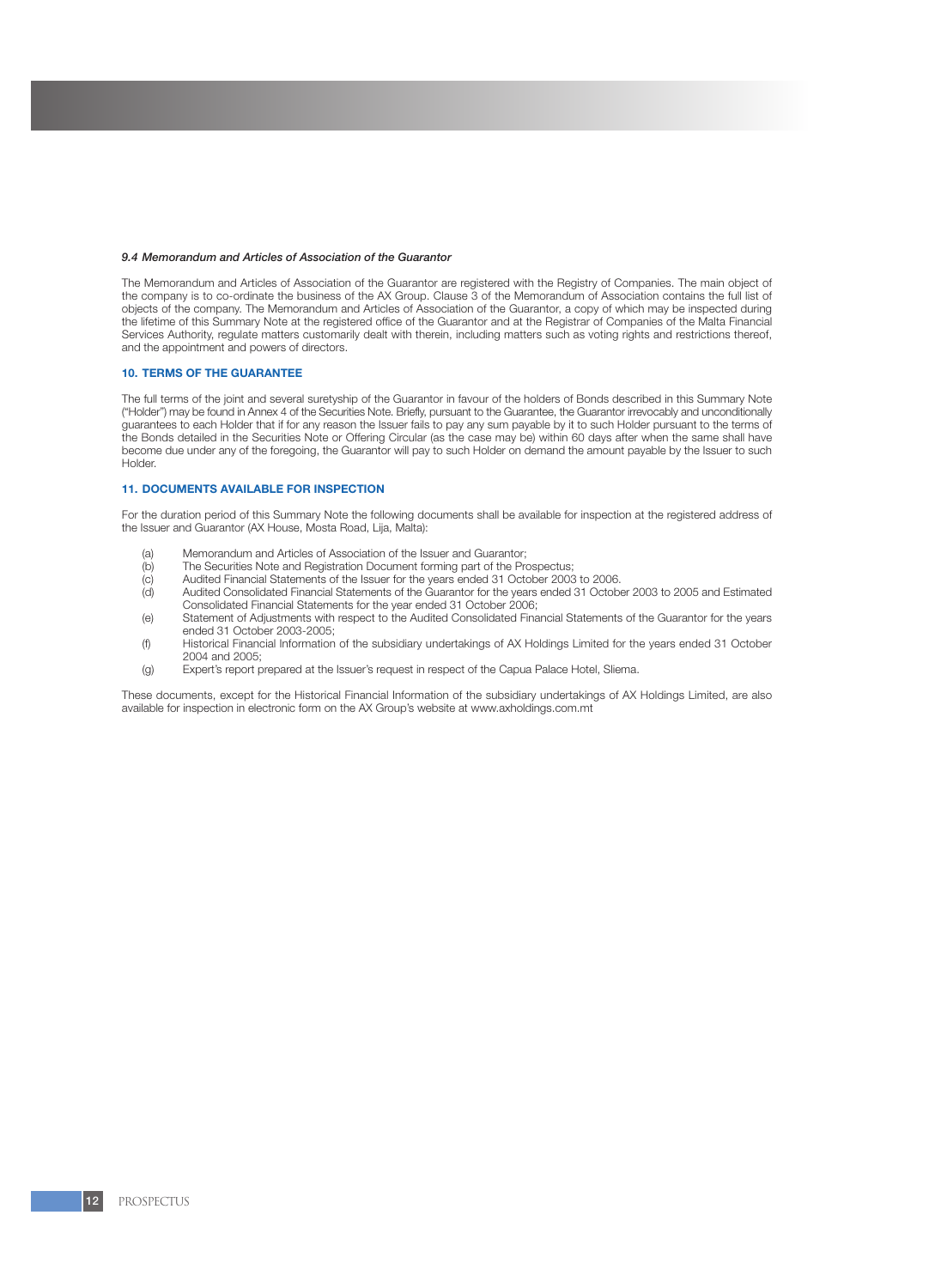# **Registration Document**

This document is a Registration Document issued in accordance with the provisions of Chapter 6 of the Listing Rules issued by the Listing Authority and in accordance with the provisions of Commission Regulation (EC) No. 809/2004 of 29 April 2004 implementing Directive 2003/71/EC of the European Parliament and of the Council as regards information contained in a prospectus.

This Registration Document is issued pursuant to the requirements of Rule 6.4.2 of the Listing Rules and contains information about AX Investments p.l.c. (the "Issuer") and AX Holdings Limited (the "Guarantor") as the Issuer and the Guarantor respectively of the securities for which application has been made for admission to trading on the Malta Stock Exchange. This document should be read in conjunction with the most updated Securities Note issued by the Issuer from time to time that will provide the details of the securities to which it relates.

This document is dated 28 November 2006

The Bonds are being issued by

# **AX INVESTMENTS P.L.C.**

with the joint and several Guarantee of

# **AX HOLDINGS LIMITED**

In respect of an issue of Lm4 million 6.7% Bonds 2014-2016 (subject to the Over-Allotment Option described herein) and

An offering to Eligible Persons of a maximum of Lm1 million 4% Bonds 2013 in consideration for the acquisition by the Issuer of 20% of Suncrest Hotels p.l.c. Shares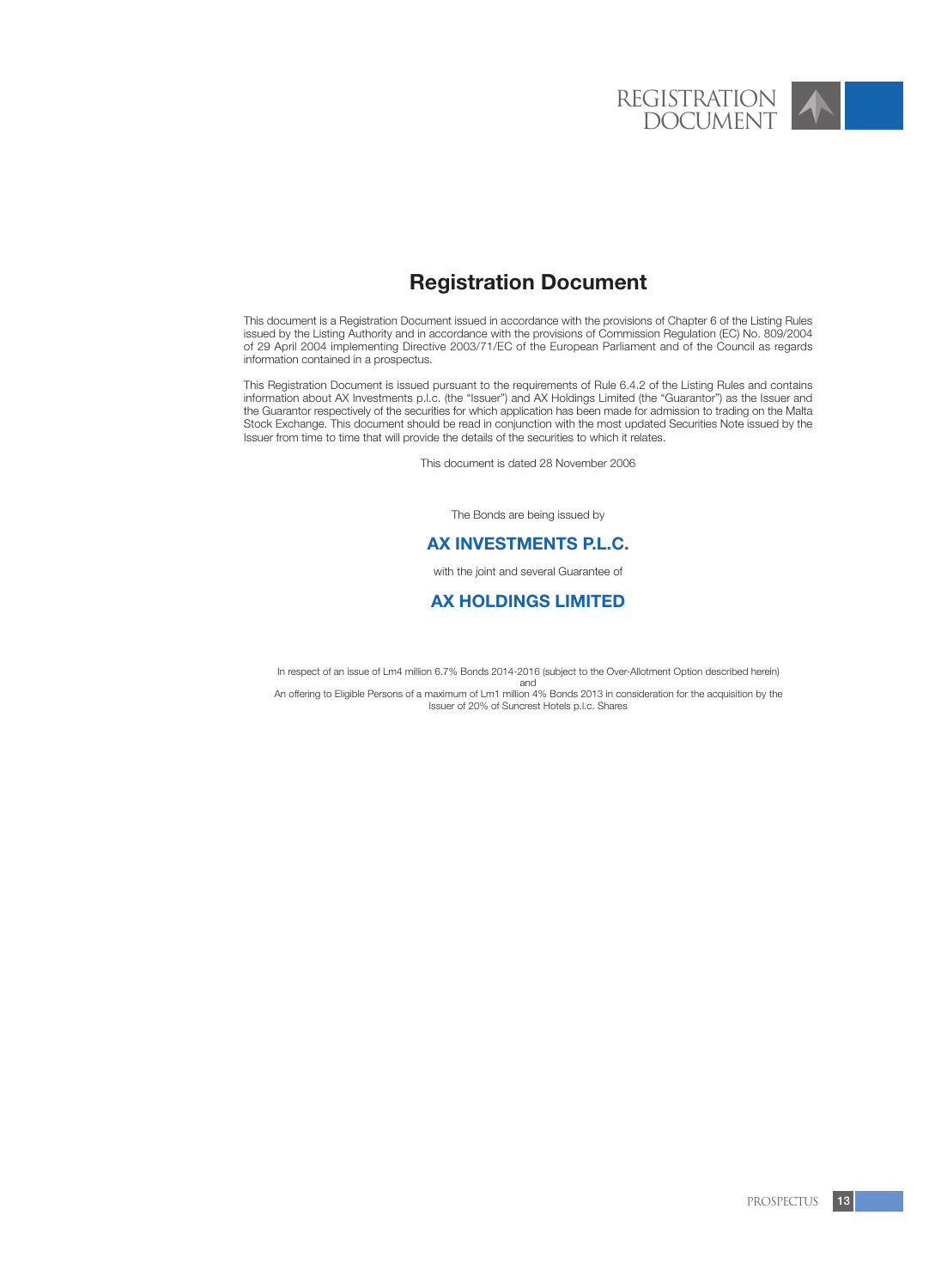# TABLE OF CONTENTS

| Important Information |                                                                          | 15 |
|-----------------------|--------------------------------------------------------------------------|----|
| Definitions           |                                                                          | 16 |
| 1.                    | Identity of Directors, Advisors and Auditors of the Issuer and Guarantor | 17 |
| 2.                    | Key Information about the Issuer and Guarantor                           | 17 |
| 3.                    | Information about the Issuer and Guarantor                               | 20 |
| 4.                    | <b>Group Capital Structure</b>                                           | 22 |
| 5.                    | Trend Information relative to the Issuer and Guarantor                   | 22 |
| 6.                    | Capital and Indebtedness                                                 | 23 |
| 7.                    | Management                                                               | 23 |
| 8.                    | Management Structure of the Issuer and Guarantor                         | 25 |
| 9.                    | <b>Audit Committee Practices</b>                                         | 26 |
| 10.                   | Compliance with Corporate Governance Regime                              | 26 |
| 11.                   | Historical Financial Information                                         | 26 |
| 12.                   | Litigation                                                               | 26 |
| 13.                   | Additional Information                                                   | 27 |
| 14.                   | <b>Material Contracts</b>                                                | 29 |
| 15.                   | Third Party Information and Statement by Expert                          | 29 |
| 16.                   | Terms of the Guarantee                                                   | 29 |
| 17.                   | Documents Available for Inspection                                       | 29 |
| Annex 1               | Architect's Valuation Report                                             | 30 |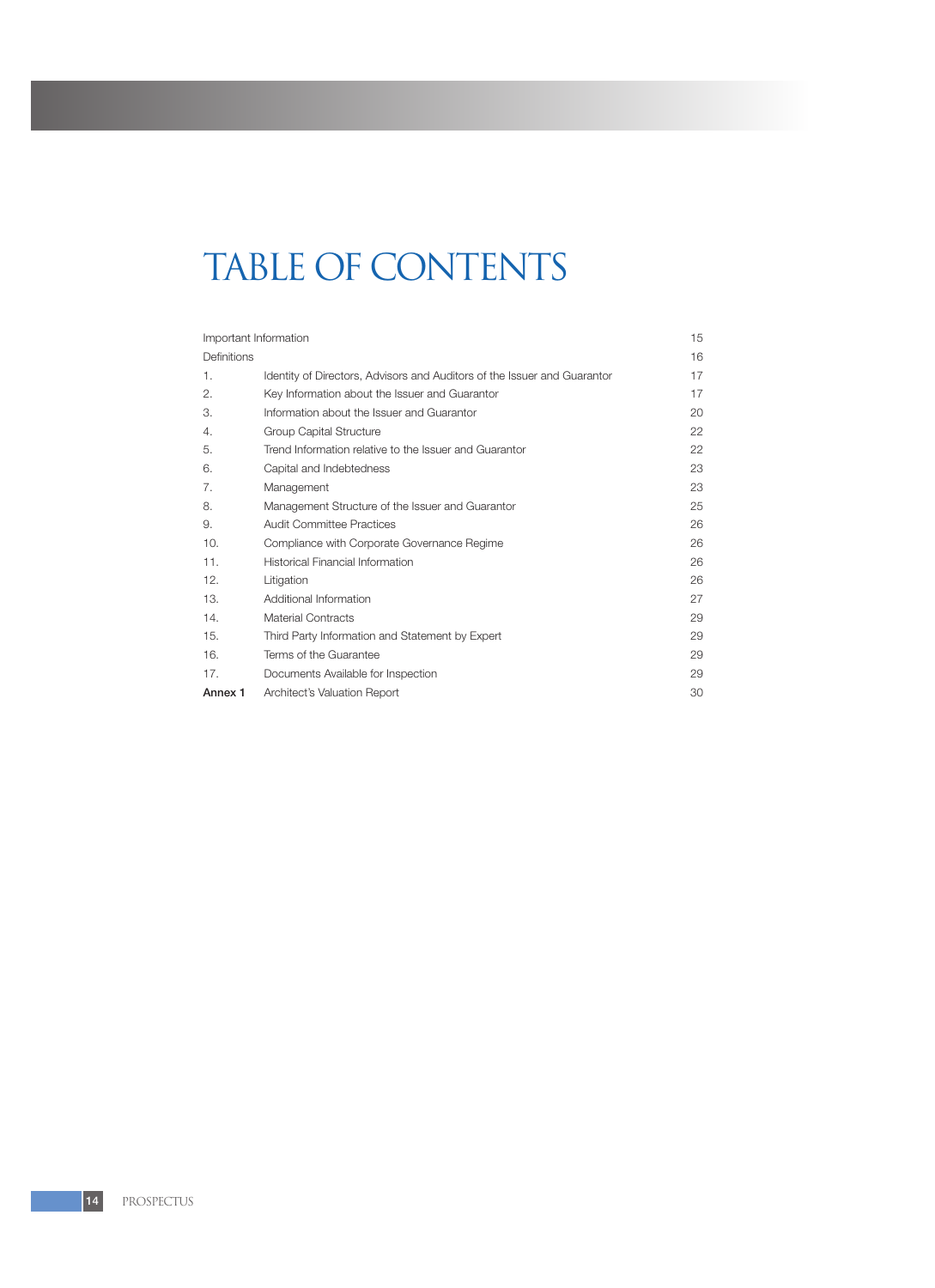# Important Information

THIS DOCUMENT CONSTITUTES PART OF A PROSPECTUS AND CONTAINS INFORMATION ON AX INVESTMENTS P.L.C. (THE "ISSUER") AND AX HOLDINGS LIMITED (THE "GUARANTOR") IN CONNECTION WITH THE ISSUE OF SECURITIES TO BE MADE BY THE ISSUER AND DETAILS OF WHICH WILL BE CONTAINED IN A SEPARATE SECURITIES NOTE OR OTHER OFFERING CIRCULAR. INFORMATION IS ALSO BEING GIVEN ABOUT THE GUARANTOR WHICH IS APPLICABLE TO INSTANCES WHERE THE OBLIGATIONS OF THE ISSUER UNDER ANY ISSUE OF SECURITIES IS TO BE GUARANTEED BY THE GUARANTOR. ACCORDINGLY, THIS DOCUMENT PROVIDES ONLY GENERAL INFORMATION ABOUT THE ISSUER AND THE GUARANTOR AND DOES NOT PROVIDE INFORMATION ABOUT ANY OF THE SECURITIES THAT MAY BE ISSUED BY THE ISSUER DURING THE VALIDITY OF THIS DOCUMENT, SAVE FOR BONDS WHICH MAY BE ISSUED PURSUANT TO THE OVER-ALLOTMENT OPTION DESCRIBED BELOW. PROSPECTIVE INVESTORS ARE URGED TO READ ANY SECURITIES NOTE OR OTHER OFFERING CIRCULAR ISSUED BY THE ISSUER IN CONNECTION WITH ANY ISSUE OF SECURITIES BY THE ISSUER. THIS DOCUMENT WILL BE RETAINED CURRENT AND UPDATED BY THE ISSUER AND THE GUARANTOR (IF APPLICABLE) DURING ANY PUBLIC OFFER OF SECURITIES MADE BY THE ISSUER.

THIS DOCUMENT INCLUDES INFORMATION GIVEN IN COMPLIANCE WITH THE LISTING RULES OF THE LISTING AUTHORITY FOR THE PURPOSE OF GIVING INFORMATION WITH REGARDS TO THE ISSUER AND GUARANTOR. ALL OF THE DIRECTORS OF THE COMPANY, WHOSE NAMES APPEAR UNDER THE HEADING DIRECTORS OF THE ISSUER (THE "DIRECTORS"), ARE THE PERSONS RESPONSIBLE FOR THE INFORMATION CONTAINED IN THIS PROSPECTUS WHERE THAT INFORMATION RELATES TO THE ISSUER, WHILST THE DIRECTOR OF THE GUARANTOR IS THE PERSON RESPONSIBLE FOR THE INFORMATION CONTAINED IN THIS PROSPECTUS WHERE THAT INFORMATION RELATES TO THE GUARANTOR. TO THE BEST OF THE KNOWLEDGE AND BELIEF OF THE DIRECTORS OF THE COMPANY AND THE GUARANTOR (WHO HAVE ALL TAKEN REASONABLE CARE TO ENSURE SUCH IS THE CASE), THE INFORMATION CONTAINED IN THIS PROSPECTUS IS IN ACCORDANCE WITH THE FACTS AND DOES NOT OMIT ANYTHING LIKELY TO AFFECT THE IMPORT OF SUCH INFORMATION. THE DIRECTORS OF THE ISSUER AND OF THE GUARANTOR ACCEPT RESPONSIBILITY ACCORDINGLY.

NO BROKER, DEALER, SALESMAN OR OTHER PERSON HAS BEEN AUTHORISED BY THE COMPANY OR ITS DIRECTORS, TO ISSUE ANY ADVERTISEMENT OR TO GIVE ANY INFORMATION OR TO MAKE ANY REPRESENTATIONS IN CONNECTION WITH THE SALE OF SECURITIES OF THE ISSUER OTHER THAN THOSE CONTAINED IN THIS REGISTRATION DOCUMENT AND IN THE DOCUMENTS REFERRED TO HEREIN IN CONNECTION, AND IF GIVEN OR MADE, SUCH INFORMATION OR REPRESENTATIONS MUST NOT BE RELIED UPON AS HAVING BEEN AUTHORISED BY THE ISSUER, THE GUARANTOR, OR EITHER OF THEIR RESPECTIVE DIRECTORS OR ADVISORS.

#### THE LISTING AUTHORITY ACCEPTS NO RESPONSIBILITY FOR THE CONTENTS OF THIS PROSPECTUS, MAKES NO REPRESENTATIONS AS TO ITS ACCURACY OR COMPLETENESS AND EXPRESSLY DISCLAIMS ANY LIABILITY WHATSOEVER FOR ANY LOSS HOWEVER ARISING FROM OR IN RELIANCE UPON THE WHOLE OR ANY PART OF THE CONTENTS OF THIS PROSPECTUS.

THIS REGISTRATION DOCUMENT DOES NOT CONSTITUTE, AND MAY NOT BE USED FOR PURPOSES OF, AN OFFER OR INVITATION TO SUBSCRIBE FOR BONDS BY ANY PERSON IN ANY JURISDICTION (I) IN WHICH SUCH OFFER OR INVITATION IS NOT AUTHORISED OR (II) IN WHICH THE PERSON MAKING SUCH OFFER OR INVITATION IS NOT QUALIFIED TO DO SO OR (III) TO ANY PERSON TO WHOM IT IS UNLAWFUL TO MAKE SUCH OFFER OR INVITATION.

IT IS THE RESPONSIBILITY OF ANY PERSONS IN POSSESSION OF THIS DOCUMENT AND ANY PERSONS WISHING TO APPLY FOR ANY SECURITIES ISSUED BY THE ISSUER TO INFORM THEMSELVES OF, AND TO OBSERVE AND COMPLY WITH, ALL APPLICABLE LAWS AND REGULATIONS OF ANY RELEVANT JURISDICTION. PROSPECTIVE APPLICANTS FOR ANY SECURITIES THAT MAY BE ISSUED BY THE ISSUER SHOULD INFORM THEMSELVES AS TO THE LEGAL REQUIREMENTS OF APPLYING FOR ANY SUCH SECURITIES AND ANY APPLICABLE EXCHANGE CONTROL REQUIREMENTS AND TAXES IN THE COUNTRIES OF THEIR NATIONALITY, RESIDENCE OR DOMICILE.

A COPY OF THIS DOCUMENT HAS BEEN LODGED WITH THE LISTING AUTHORITY IN SATISFACTION OF THE LISTING RULES, THE MALTA STOCK EXCHANGE IN SATISFACTION OF THE MALTA STOCK EXCHANGE BYE-LAWS AND HAS BEEN DULY FILED WITH THE REGISTRAR OF COMPANIES, IN ACCORDANCE WITH THE ACT.

#### STATEMENTS MADE IN THIS DOCUMENT ARE, EXCEPT WHERE OTHERWISE STATED, BASED ON THE LAW AND PRACTICE CURRENTLY IN FORCE IN MALTA AND ARE SUBJECT TO CHANGES THEREIN.

THE VALUE OF INVESTMENTS CAN RISE OR FALL AND PAST PERFORMANCE IS NOT NECESSARILY INDICATIVE OF FUTURE PERFORMANCE. IF YOU NEED ADVICE YOU SHOULD CONSULT A LICENSED STOCKBROKER OR AN INVESTMENT ADVISOR LICENSED UNDER THE INVESTMENT SERVICES ACT, CAP. 370 OF THE LAWS OF MALTA.

AT THE DATE OF THIS DOCUMENT THE ISSUER INTENDS TO ISSUE THE FOLLOWING SECURITIES WITH THE BENEFIT AND UNDER THE GUARANTEE OF THE GUARANTOR:

1. AN ISSUE OF LM4 MILLION IN BONDS AT A FACE VALUE OF LM100 PER BOND WITH A FINAL MATURITY DATE FOR REDEMPTION ON 15 DECEMBER 2016 AND OPTIONAL DATES OF REDEMPTION ON EACH OF 15 DECEMBER 2014 AND 15 DECEMBER 2015. THE BONDS SHALL CARRY INTEREST AT A RATE OF 6.7% PER ANNUM.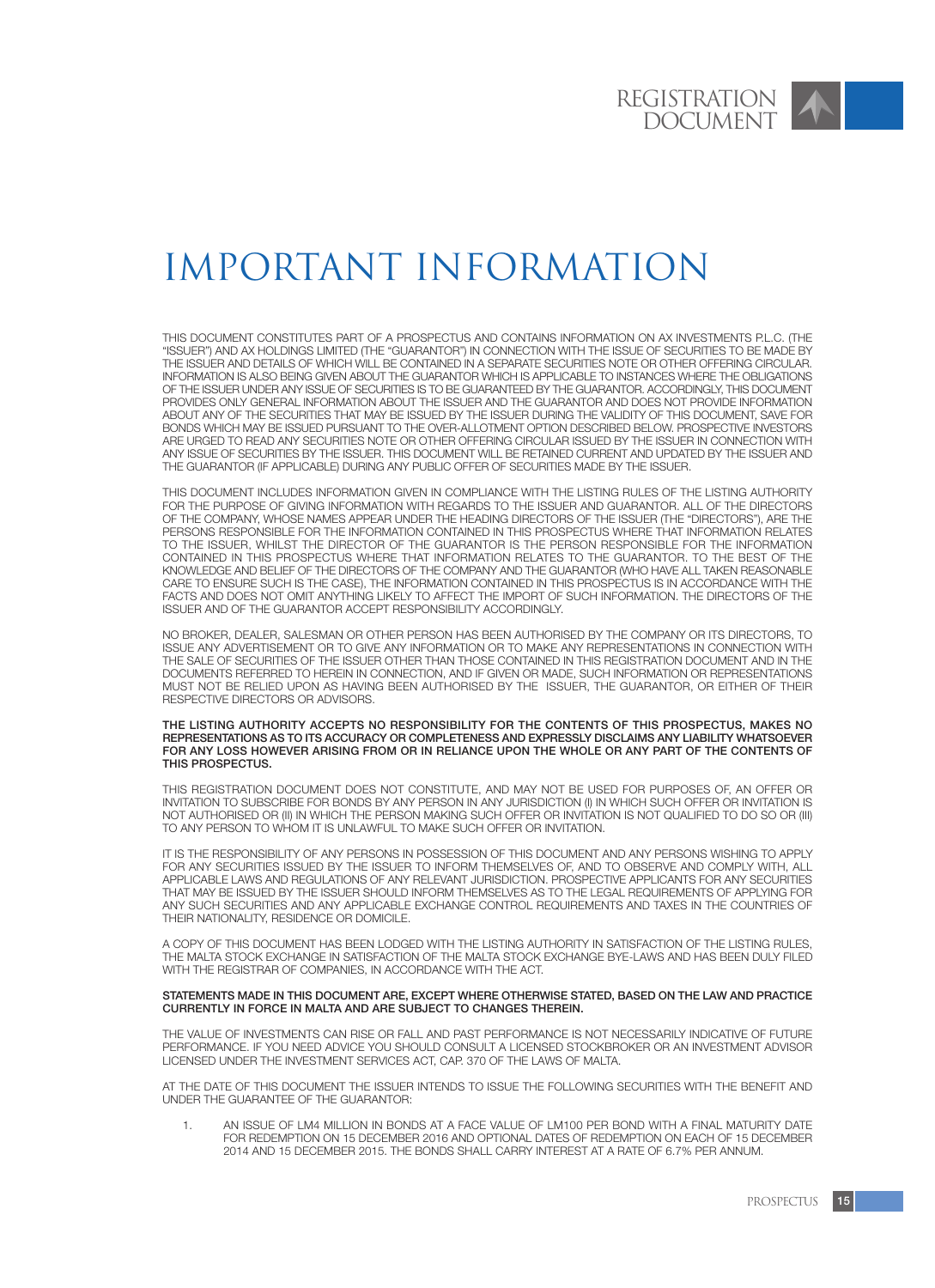DETAILS OF THE BOND ISSUE ARE AVAILABLE IN THE SECURITIES NOTE DATED 28 NOVEMBER 2006. IN THE EVENT OF OVER-SUBSCRIPTION BY INVESTORS THE ISSUER RESERVES THE RIGHT TO ISSUE AN ADDITIONAL LM1 MILLION IN BONDS AT A FACE VALUE OF LM100 PER BOND WITH A FINAL MATURITY DATE FOR REDEMPTION ON 15 DECEMBER 2016 AND OPTIONAL DATES OF REDEMPTION ON EACH OF 15 DECEMBER 2014 AND 15 DECEMBER 2015 CARRYING INTEREST AT A RATE OF 6.7% PER ANNUM;

2. AN OFFER TO SHAREHOLDERS OF SUNCREST HOTELS P.L.C. (WITH THE EXCEPTION OF AX HOLDINGS LIMITED) TO PURCHASE THEIR SHARES IN THE SAID COMPANY AGAINST THE ISSUE BY THE ISSUER OF A MAXIMUM OF LM1 MILLION BONDS OF A FACE VALUE OF LM100 PER BOND WITH A FINAL MATURITY DATE FOR REDEMPTION ON 15 DECEMBER 2013. THE BONDS SHALL CARRY INTEREST AT A RATE OF 4% PER ANNUM. THE BONDS WILL BE REDEEMABLE AT LM140, THAT IS A PREMIUM TO FACE VALUE OF LM40. DETAILS OF THE OFFER TO PURCHASE THE SUNCREST SHARES AND THE BOND TO BE ISSUED IN CONSIDERATION THEREOF ARE AVAILABLE IN AN OFFERNG CIRCULAR DATED 28 NOVEMBER 2006 THAT WILL BE SENT TO SUNCREST SHAREHOLDERS ONLY. OTHER DETAILS OF THE BONDS AND HOW, IF ISSUED, THEY WILL IMPACT THE ISSUER ARE ALSO AVAILABLE IN THE SECURITIES NOTE DATED 28 NOVEMBER 2006.

#### **DEFINITIONS**

In this document the following words and expressions shall bear the following meanings except where the context otherwise requires:

| Act                            | the Companies Act, Cap. 386 of the Laws of Malta;                                                                                                                                                                                                                                                                                                                                                                        |
|--------------------------------|--------------------------------------------------------------------------------------------------------------------------------------------------------------------------------------------------------------------------------------------------------------------------------------------------------------------------------------------------------------------------------------------------------------------------|
| AX Group or Group              | AX Holdings Limited and any company or entity in which AX Holdings Limited has a controlling interest.<br>For the avoidance of doubt, any reference in this Registration Document to the Group shall include both<br>the Issuer and the Guarantor;                                                                                                                                                                       |
| Bond Issue of Offer            | the issue of the Bonds;                                                                                                                                                                                                                                                                                                                                                                                                  |
| <b>Bonds or Securities</b>     | the Lm4 million 6.7% Bonds 2014-2016 as detailed in the Securities Note or in the case of exercise of<br>the Over-Allotment Option, up to an aggregate of Lm5 million 6.7% Bonds 2014-2016 as detailed in the<br>Securities Note, and the Lm1 million 4% Bonds 2013 as detailed in the Offering Circular;                                                                                                                |
| Directors or Board             | the directors of the Issuer and the Guarantor, as the case may be, whose names are set out under the<br>heading "Identity of Directors, Advisors and Auditors of the Issuer and Guarantor;                                                                                                                                                                                                                               |
| Guarantee                      | the joint and several suretyship of the Guarantor undertaking to effect payment of interest and capital<br>repayments of any amount due by the Issuer to any Bondholder and which remain unpaid by the Issuer<br>after 60 days of the due date for payment thereof. A copy of the Guarantee and a description of the<br>nature, scope and terms of the Guarantee are appended to the Securities Note as Annex 4 thereof; |
| Guarantor or AXH               | AX Holdings Limited, a company registered under the laws of Malta, and the parent company of the AX Group;                                                                                                                                                                                                                                                                                                               |
| Issuer, Company or AXI         | AX Investments p.l.c.;                                                                                                                                                                                                                                                                                                                                                                                                   |
| Lm or Maltese Liri             | the lawful currency from time to time of the Republic of Malta;                                                                                                                                                                                                                                                                                                                                                          |
| Malta Stock Exchange<br>or MSE | the Malta Stock Exchange as defined by the Financial Markets Act (Cap. 345 of the Laws of Malta);                                                                                                                                                                                                                                                                                                                        |
| <b>Offering Circular</b>       | The circular to be addressed to shareholders in Suncrest Hotels p.l.c. as at 28 November 2006, and<br>which will contain an offer by the Issuer for the purchase from such shareholders of all of their shares in<br>Suncrest Hotels p.l.c. under the terms and conditions contained in that document;                                                                                                                   |
| Original Bond Issue            | the Lm4 million 6.7% Bonds 2014-2016 as detailed in the Securities Note;                                                                                                                                                                                                                                                                                                                                                 |
| Over-Allotment Option          | the option of the Issuer to increase the Original Bond Issue by a maximum of an additional Lm1 million 6.7%<br>Bonds 2014-2016 as detailed in the Securities Note in the event of over-subscription of the Original Bond Issue;                                                                                                                                                                                          |
| Prospectus                     | this document together with the Securities Note and the Summary Note;                                                                                                                                                                                                                                                                                                                                                    |
| <b>Registration Document</b>   | this document in its entirety;                                                                                                                                                                                                                                                                                                                                                                                           |
| Regulation                     | Commission Regulation (EC) No. 809/2004 of 29 April 2004 implementing Directive 2003/71/EC of the<br>European Parliament and of the Council as regards information contained in a prospectus;                                                                                                                                                                                                                            |
| Securities Note                | the Securities Note dated 28 November 2006 issued by the Issuer making an offering of Lm4 million<br>6.7% Bonds 2014-2016 as detailed therein or in the case of exercise of the Over-Allotment Option, up<br>to an aggregate of Lm5 million 6.7% Bonds 2014-2016 as detailed therein;                                                                                                                                    |
| <b>Summary Note</b>            | the Summary Note dated 28 November 2006.                                                                                                                                                                                                                                                                                                                                                                                 |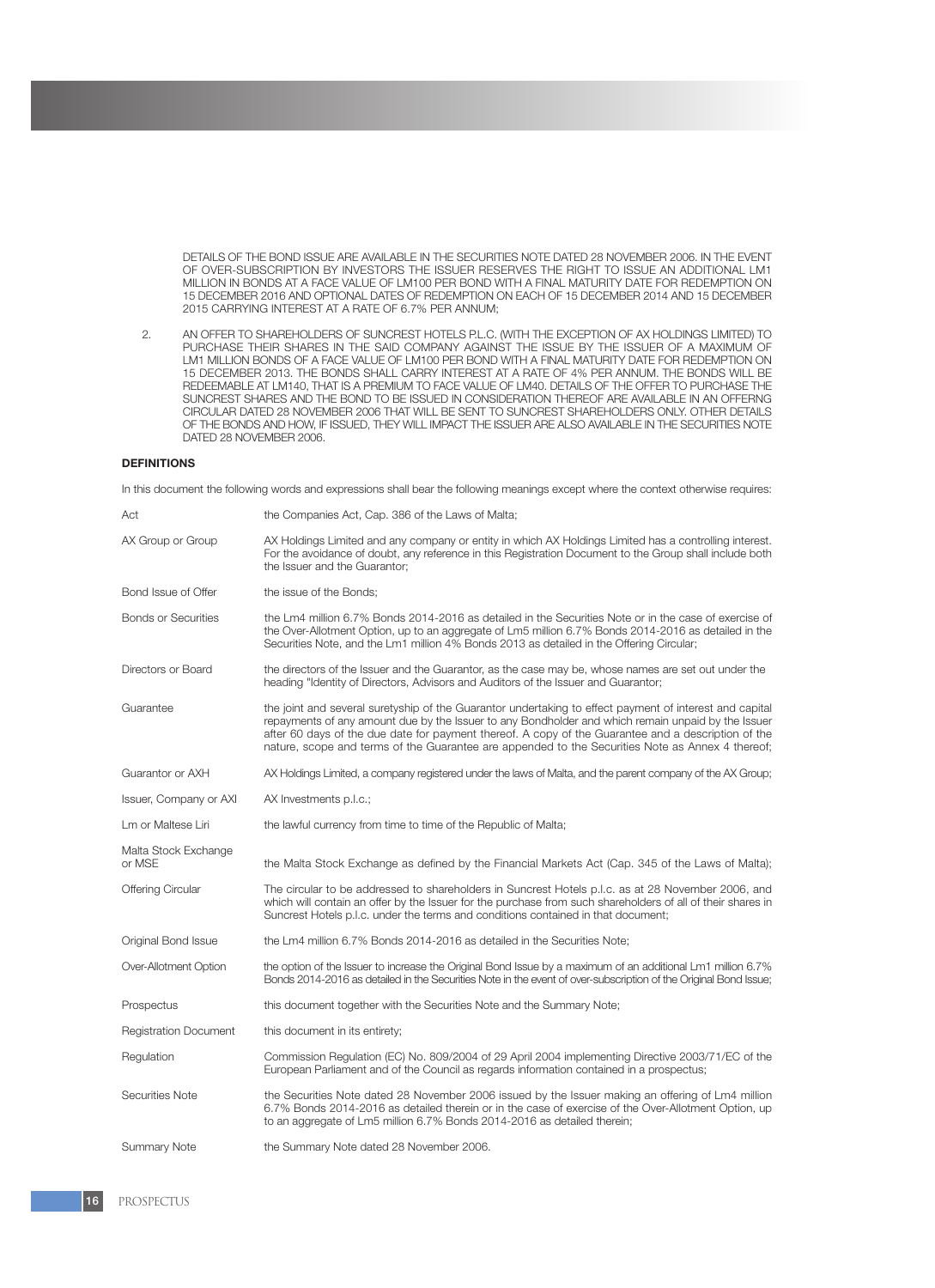#### **1. IDENTITY OF DIRECTORS, ADVISORS AND AUDITORS OF THE ISSUER AND GUARANTOR**

The Directors of the Issuer and the sole Director of the Guarantor, whose names are set out hereunder, are the persons responsible for the information contained in this Registration Document. They have been advised and assisted in the drafting and compilation of the document by the persons mentioned hereunder under the sub-heading "Advisors to the Issuer and Guarantor".

#### Directors of the Issuer

| Angelo Xuereb         | Chairman                  |
|-----------------------|---------------------------|
| Michael Warrington    | <b>Executive Director</b> |
| <b>Philip Ransley</b> | Non-Executive Director    |
| Claire Xuereb         | Non-Executive Director    |
| Patrick Galea         | Non-Executive Director    |
|                       |                           |

The Company Secretary of the Issuer is Tonio Farrugia

#### Director of the Guarantor

Angelo Xuereb Sole Director

The Company Secretary of the Guarantor is Tonio Farrugia

ALL OF THE DIRECTORS OF THE ISSUER AND GUARANTOR, WHOSE NAMES APPEAR ABOVE (THE "DIRECTORS"), ARE THE PERSONS RESPONSIBLE FOR THE INFORMATION CONTAINED IN THIS REGISTRATION DOCUMENT. TO THE BEST OF THE KNOWLEDGE AND BELIEF OF THE DIRECTORS OF THE ISSUER AND GUARANTOR (WHO HAVE ALL TAKEN REASONABLE CARE TO ENSURE SUCH IS THE CASE), THE INFORMATION CONTAINED IN THIS REGISTRATION DOCUMENT IS IN ACCORDANCE WITH THE FACTS AND DOES NOT OMIT ANYTHING LIKELY TO AFFECT THE IMPORT OF SUCH INFORMATION. THE DIRECTORS ACCEPT RESPONSIBILITY ACCORDINGLY.

#### Advisors to the Issuer and Guarantor

Legal Counsel:

| Name:    | Camilleri Preziosi                        |
|----------|-------------------------------------------|
| Address: | Level 3, Valletta Buildings, South Street |
|          | Valletta - VLT 11 - MALTA                 |

Sponsoring Stockbroker:

| Name:    | Charts Investment Management Service Limited |
|----------|----------------------------------------------|
| Address: | 18a 3rd Floor, Europa Centre                 |
|          | Floriana - VLT15 - MALTA                     |

Financial Advisors, Auditors and Reporting Accountants:

| Name:    | Deloitte & Touche        |
|----------|--------------------------|
| Address: | 1. Colonel Savona Street |
|          | Sliema - SLM07 - MALTA   |

Deloitte & Touche is a member firm of Deloitte Touche Tohmatsu. The partners of Deloitte & Touche (Malta) are members of the Malta Institute of Accountants.

# **2. KEY INFORMATION ABOUT THE ISSUER AND GUARANTOR**

#### *2.1 Selected Financial Data and Information on the Issuer's and Guarantor's Capitalisation & Indebtedness*

Financial information about the Issuer and the Guarantor is being incorporated by reference pursuant to Article 28 of the Regulation. Accordingly, the Audited Financial Statements of the Issuer for the years ended 31 October 2003 to 2006, and the Audited Consolidated Financial Statements of the Guarantor for the years ended 31 October 2003 to 2005, as well as the Estimated Consolidated Financial Statements of the Guarantor for the year ended 31 October 2006, are available for inspection as laid out in Section 17 below of this Registration Document.

There were no significant changes to the financial or trading position of the Issuer and Guarantor since the end of the financial period to which the Financial Statements detailed above relate.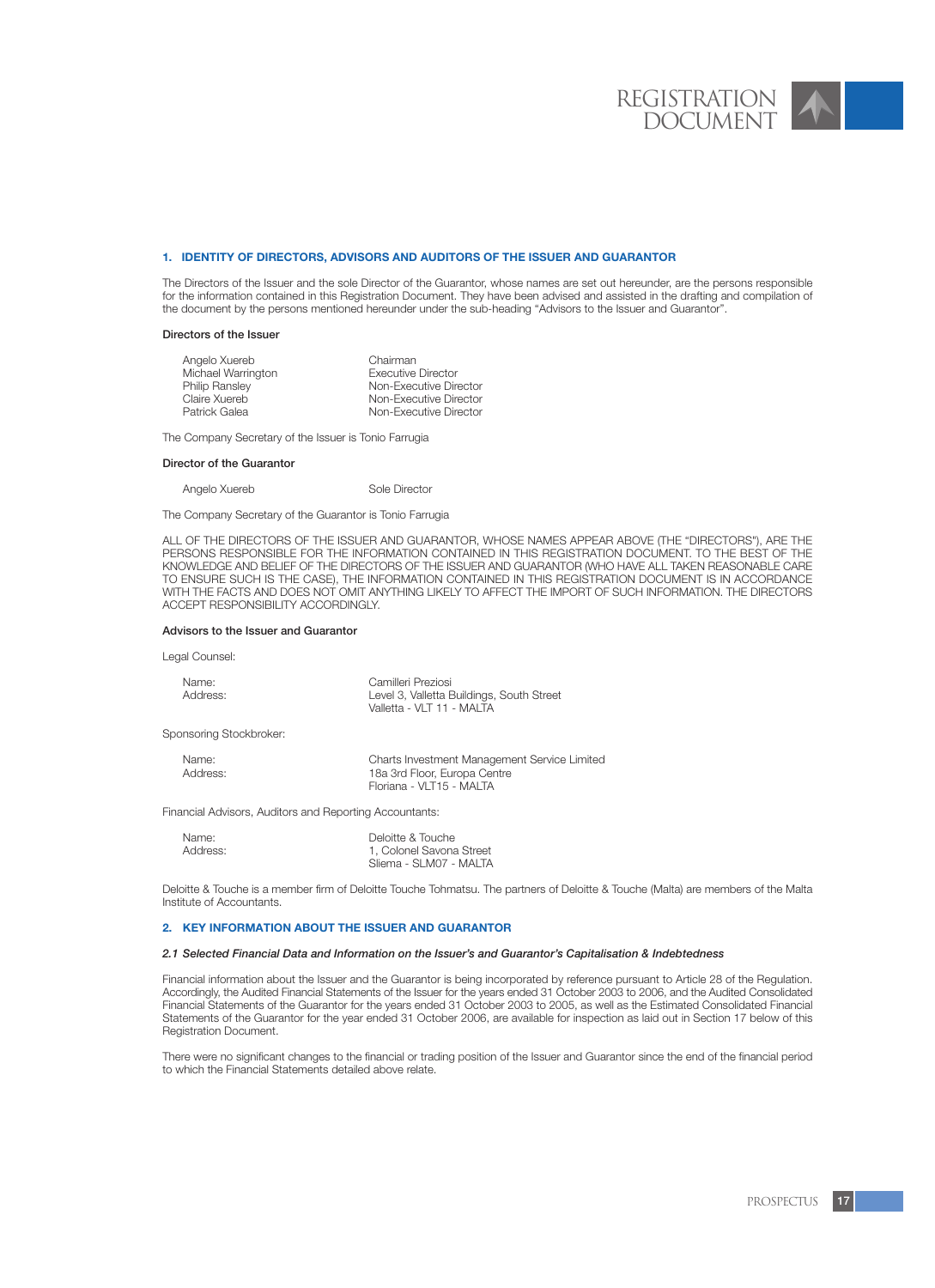Extracts from the Consolidated Financial Statements of the Guarantor for the 3 years ended 31 October 2003 to 2005, together with the extracts from the Estimated Consolidated Financial Statements for the year ended 31 October 2006 extracted from the Unaudited Consolidated Management Accounts for the year ended 31 October 2006, are set out below:

| <b>Income Statement Extracts</b>                                                |                                                 |                                     |                                     |                                     |
|---------------------------------------------------------------------------------|-------------------------------------------------|-------------------------------------|-------------------------------------|-------------------------------------|
| For the years ended 31 October                                                  | <b>Unaudited</b><br>Estimated<br>2006<br>Lm'000 | Audited<br>Actual<br>2005<br>Lm'000 | Audited<br>Actual<br>2004<br>Lm'000 | Audited<br>Actual<br>2003<br>Lm'000 |
| Turnover                                                                        | 9,172                                           | 9,229                               | 10,715                              | 7,398                               |
| Gross operating profit                                                          | 2,113                                           | 2,104                               | 2,700                               | 924                                 |
| Depreciation                                                                    | (660)                                           | (588)                               | (688)                               | (736)                               |
| Interest payable                                                                | (843)                                           | (866)                               | (769)                               | (1,029)                             |
| Profit afer depreciation and interest                                           | 610                                             | 650                                 | 1,243                               | (841)                               |
| Share of result of associated undertakings                                      | (4)                                             | 105                                 | 11                                  | 49                                  |
| Gain on disposal of subsidiary and other net income<br>$\overline{\phantom{a}}$ |                                                 | 533                                 | 649                                 | 922                                 |
| Profit on ordinary activities before taxation                                   | 606                                             | 1,288                               | 1,903                               | 130                                 |
| Taxation                                                                        | (172)                                           | 202                                 | 253                                 | 592                                 |
| Profit after taxation                                                           | 434                                             | 1.490                               | 2,156                               | 722                                 |
| Minority interest                                                               | (218)                                           | (212)                               | (464)                               | 89                                  |
| Profit after minority interest                                                  | 216                                             | 1,278                               | 1,692                               | 811                                 |

#### Balance Sheet Extracts

| At 31 October            | Unaudited<br>Estimated<br>2006<br>Lm'000 | Audited<br>Actual<br>2005<br>Lm'000 | Audited<br>Actual<br>2004<br>Lm'000 | Audited<br>Actual<br>2003<br>Lm'000 |
|--------------------------|------------------------------------------|-------------------------------------|-------------------------------------|-------------------------------------|
| Non-current assets       | 31,838                                   | 30,647                              | 30,875                              | 32,956                              |
| Current assets           | 6,635                                    | 6,933                               | 6,490                               | 5,505                               |
| Total assets             | 38,473                                   | 37,580                              | 37,365                              | 38,461                              |
| Short-term liabilities   | 9,473                                    | 8,583                               | 9,042                               | 10,554                              |
| Long-term liabilities    | 13,365                                   | 13,516                              | 15,332                              | 16,302                              |
| Capital and reserves     | 14.107                                   | 13,891                              | 11.645                              | 10,561                              |
| Minority interest        | 1,528                                    | 1,590                               | 1,346                               | 1,044                               |
| <b>Total liabilities</b> | 38,473                                   | 37,580                              | 37.365                              | 38,461                              |

Detailed Estimated Consolidated Financial Statements for the year ended 31 October 2006 and the assumptions on which these estimates are based are being incorporated by reference pursuant to Article 28 of the Regulation, and accordingly are available for inspection as laid out in Section 17 below of this Registration Document.

AX Group's turnover shows growth of 24% between 2003 and 2006. Most of the increase in turnover was achieved in the property development sector, which included revenues generated from the sale of the Verdala Mansions and Virtu Heights developments.

The Group's gross operating profit margin has been fairly constant during the years under review, at 23% in 2006 and 2005, and 25% in 2004. The profit before tax for each financial year under review was Lm606,194 for 2006, Lm789,263 in 2005, and Lm1,299,290 for 2004. The figures for 2005 and 2004 are taken before the gain on disposal of subsidiaries in each of the respective financial years.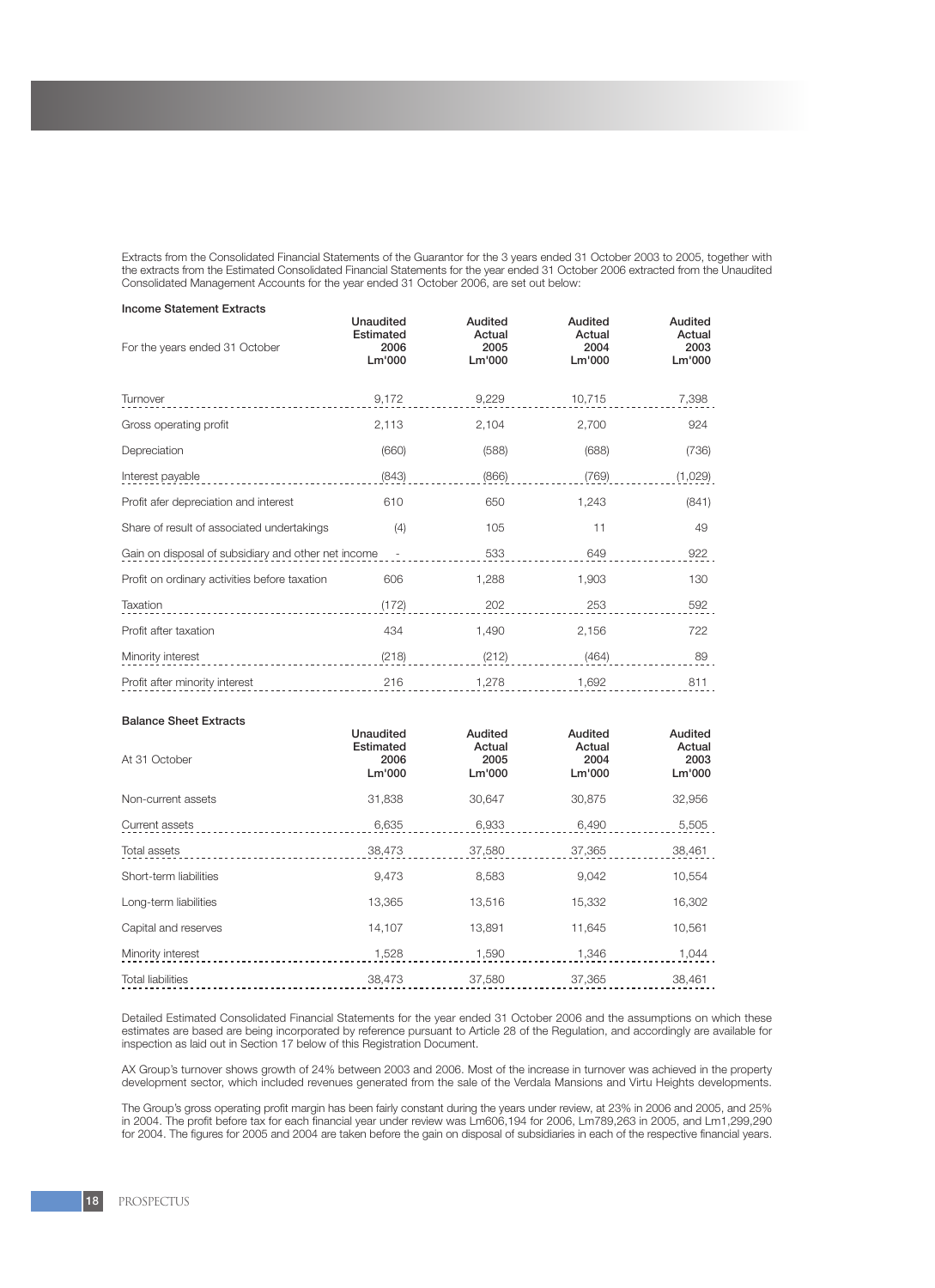During 2003 and 2004 the Group disposed of two loss making subsidiaries, namely General Precast Concrete Ltd and Capua Hospital. In the financial year 2005, the Group also sold its interest in the Duke of Edinburgh Hotel in Gozo realising a profit of Lm499,295.

The Group's tangible fixed assets at 31 October 2006 amounted to Lm31.8 million. These assets consist of immovable properties which the Group holds for its business purposes amounting to Lm22.3 million and a portfolio of immovable property held for resale which is valued at cost and has a book value of Lm9.5 million.

Shareholders' funds increased from Lm10.5 million in 2003 to Lm14.1 million in 2006.

Subsequent to the Bond Issues, long term liabilities of the Group will increase by Lm2.15 million to Lm15.52 million. In the event of the exercise of the Over-Allotment Option, long term liabilities of the Group will increase to Lm16.52 million.

# *2.2 Risk Factors*

#### FORWARD-LOOKING STATEMENTS

This Document contains forward-looking statements that include, among others, statements concerning the Issuer's or Guarantor's strategies and plans relating to the attainment of their objectives, capital requirements and other statements of expectations, beliefs, future plans and strategies, anticipated developments and other matters that are not historical facts and which may involve predictions of future circumstances. Investors can generally identify forward-looking statements by the use of terminology such as "may", "will", "expect", "intend", "plan", "estimate", "anticipate", "believe", or similar phrases. These forward-looking statements are inherently subject to a number of risks, uncertainties, and assumptions. Important factors that could cause actual results to differ materially from the expectations of the Issuer's or Guarantor's Directors include those risks identified under the heading "*Risk Factors*", and elsewhere in this Prospectus.

The Issuer and Guarantor caution the reader that these forward-looking statements are subject to risks and uncertainties that could cause actual events or results to differ from those expressed or implied by the statements and no assurance is given that the future results or expectations will be achieved.

#### CONSIDERATIONS RELATING TO THE COMPANY

The Company itself does not have any substantial assets and is essentially a special purpose vehicle set up to assist in the financing of the AX Group. The Bonds however are being guaranteed by AX Holdings Limited and this Prospectus is designed to provide the prospective investor with sufficient information about AX Holdings Limited and the other companies comprising the AX Group to enable such investor to make an informed judgment as to the reliance to be placed on the Guarantee.

#### CONSIDERATIONS RELATING TO THE BUSINESS OF THE AX GROUP

#### *General*

The AX Group has a diversified business portfolio with activities ranging from property development and construction to hospitality. The diversification of the Group's business interests provides a natural hedge against downtrends in any one particular sector of its business activities, but on the other hand exposes the AX Group to risks which are not particular to any one industry sector.

The AX Group's business activities are all concentrated in and aimed at the Maltese market. Accordingly, the AX Group is highly susceptible to the economic trends that may from time to time be felt in Malta. Negative economic factors and trends in Malta, particularly those having an effect on consumer demand, would have a negative impact on the business of the AX Group.

#### *Property Development*

One of the main pillars of the AX Group's business is property development, targeted at the local commercial and residential market. All development projects are subject to a number of specific risks – the risk of cost overruns; the risk of insufficiency of resources to complete; the risk of sales transactions not materialising at the prices and the tempo envisaged; and the risk of sales delays resulting in a liquidity strain, higher interest costs and the erosion of revenue generation. If these risks were to materialise, they would have an adverse impact on the Group's revenue generation and cash flows.

#### **Hospitality**

The servicing of the interests on the Bonds, and the repayment of the capital thereof, is partly dependent on the future revenue generation of Suncrest Hotels p.l.c., although ultimately guaranteed by the Guarantor. The prospects of the Suncrest Hotel during the duration of the Bonds are subject to a number of internal and external risk factors, such as:

- Economic, political and security conditions in Malta's main tourism markets, such as the United Kingdom, Italy and Germany amongst others;
- The overall quality and attractiveness of Malta's tourism product, its competitiveness in the international market, and the resources applied to its marketing;
- Competitiveness on the supply side of the market that may result in increased pricing pressure from other operators.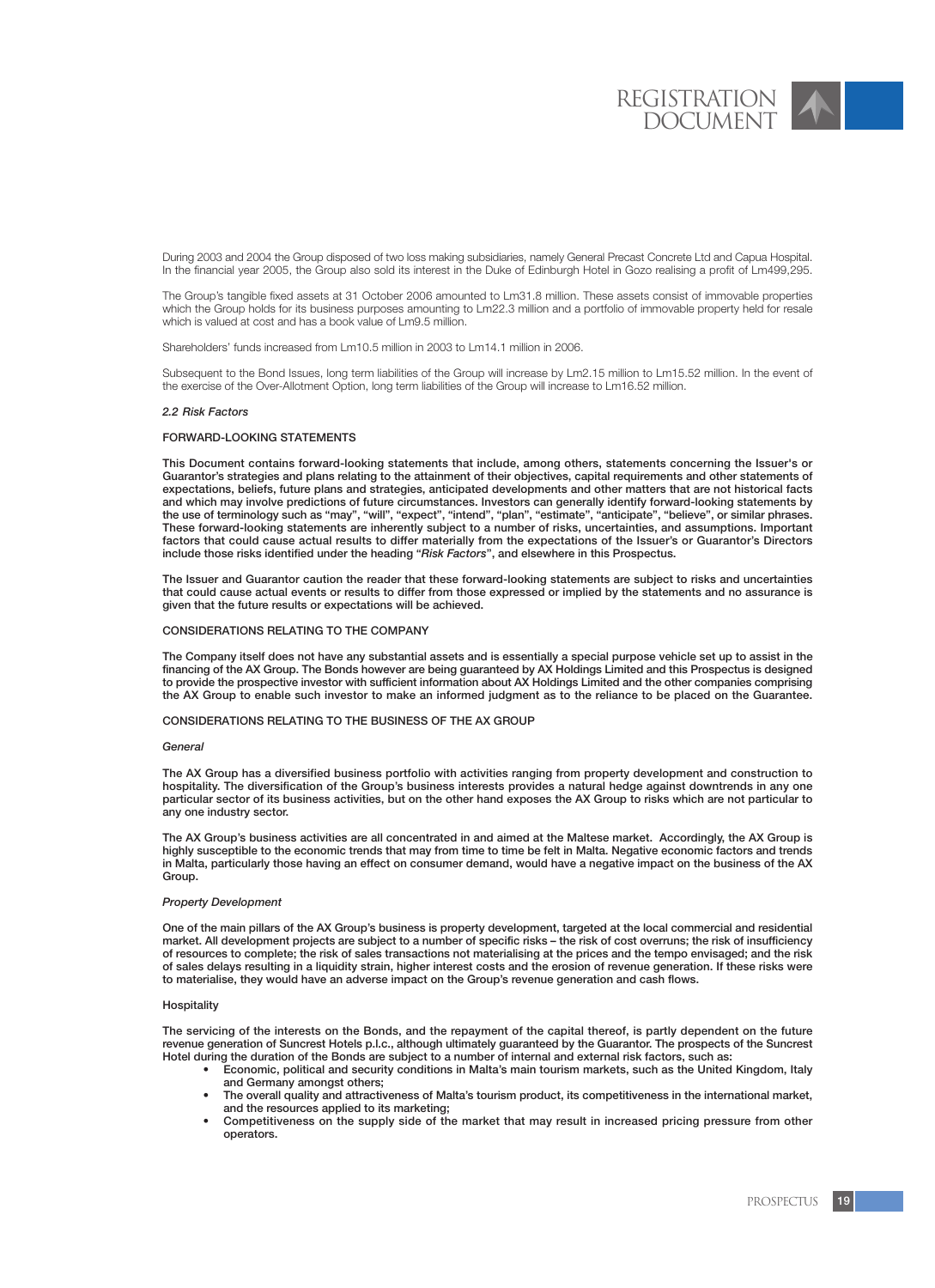#### **3. INFORMATION ABOUT THE ISSUER AND GUARANTOR**

### *3.1 Historical Development of the Issuer*

#### 3.1.1 Introduction

AX Investments p.l.c., which was formed on 17 January 2001 with the name Verdala Finance p.l.c., is a public limited liability company domiciled in Malta, registered in terms of the Act with Company Registration number C-27586. The Issuer's registered office is at AX House, Mosta Road, Lija, Malta. The telephone number of the registered office is 00356 2331 2345.

#### 3.1.2 Principal Objects of the Issuer

The principal object of the Issuer is to carry on the business of a finance and investment company within the AX Group, in particular the financing of the funding requirements of specific projects being undertaken by members of the AX Group. The Issuer does not itself carry on any trading activities apart from the raising of capital and the advancing thereof to members of the AX Group as and when the demands of their business or the demands of a particular project so require. Accordingly, the Issuer is economically dependant on AX Holdings Limited.

An object ancillary to this primary purpose of the Company is the taking on lease, exchange or acquisition of movable or immovable property.

#### *3.2 Overview of the Issuer's Business*

The Issuer was set up in 2001 with the intention of acting as the finance and investment arm of the AX Group. The first such transaction undertaken by the Issuer was the issue of a bond required for the development of one of the Group's projects, the Verdala Mansions in Rabat, Malta. That bond was issued in 2001 for an amount of Lm2.3 million with an original maturity of five years from the date of issue. The said bond proceeds were utilised for the development of the Verdala Mansions and was redeemed in two tranches to the bondholders with the final redemption being made in April 2005, one year before the final maturity.

#### *3.3 Historical Development of the Guarantor*

#### 3.3.1 Introduction

AX Holdings Limited, which was formed on 27 January 1977 with the name Angelo Xuereb Holdings Limited, is a private limited liability company domiciled in Malta, registered in terms of the Act with Company Registration number C-3595. The Guarantor's registered office is also at AX House, Mosta Road, Lija, Malta. The telephone number of the registered office is 00356 2331 2345.

### 3.3.2 Principal Objects

AX Holdings Limited is the holding company and parent of the AX Group that has diverse business interests in a number of industry sectors, ranging from construction and property development to hospitality. AX Holdings Limited itself does not actively trade but merely holds the investment in subsidiaries and associated companies that are the operating companies within the AX Group.

#### *3.4 Overview of the Guarantor's Business*

Since its inception in 1977, AX Holdings Limited through a number of subsidiary companies has been actively involved in hotel operations, property development and construction in Malta. The following table sets out the major subsidiary and operating companies of the AX Group with a short description of their key business activities.

#### *Major subsidiary and operating companies of the AX Group*

| Name of Company                      | Place of<br>Incorporation | % of Shareholding held<br>by AX Holdings Limited | <b>Short Description</b><br>of Business |
|--------------------------------------|---------------------------|--------------------------------------------------|-----------------------------------------|
| AX Construction Limited              | Malta                     | 100%                                             | Civil Engineering & Construction        |
| Hardrocks Ltd                        | Malta                     | 51%                                              | Quarrying                               |
| C & D Waste Ltd                      | Malta                     | 51%                                              | Waste recycling                         |
| The Constructors Ltd                 | Malta                     | 75%                                              | Civil Engineering & Construction        |
| Management In Construction Ltd       | Malta                     | 100%                                             | Project Management                      |
| Oil & Construction International Ltd | Malta                     | 100%                                             | Project Management Internationally      |
| Suncrest Hotels p.l.c.               | Malta                     | 80%                                              | Hotel Owner/Operator                    |
| Central Hotels Ltd                   | Malta                     | 97%                                              | Hotel Owner/Operator                    |
| Holiday Resorts Ltd                  | Malta                     | 100%                                             | Hotel Owner/Operator                    |
| Central Leisure Developments Ltd     | Malta                     | 100%                                             | <b>Hotel Owner</b>                      |
| Royal Hotels Ltd                     | Malta                     | 97%                                              | <b>Hotel Owner</b>                      |
| Capua Palace Investments Ltd         | Malta                     | 100%                                             | Rental                                  |
| Verdala Mansions Ltd                 | Malta                     | 100%                                             | <b>Property Development</b>             |
| Heritage Developments Ltd            | Malta                     | 100%                                             | Property Development                    |
| Is-Simblija Developments Ltd         | Malta                     | 100%                                             | Property Investment                     |
| Viset Malta p.l.c.                   | Malta                     | 22.9%                                            | Cruise Terminal Operator                |
| Marine World Ltd                     | Malta                     | 100%                                             | Property Investment                     |
| Universal Supplies Ltd               | Malta                     | 100%                                             | <b>Building and Finishing Supplies</b>  |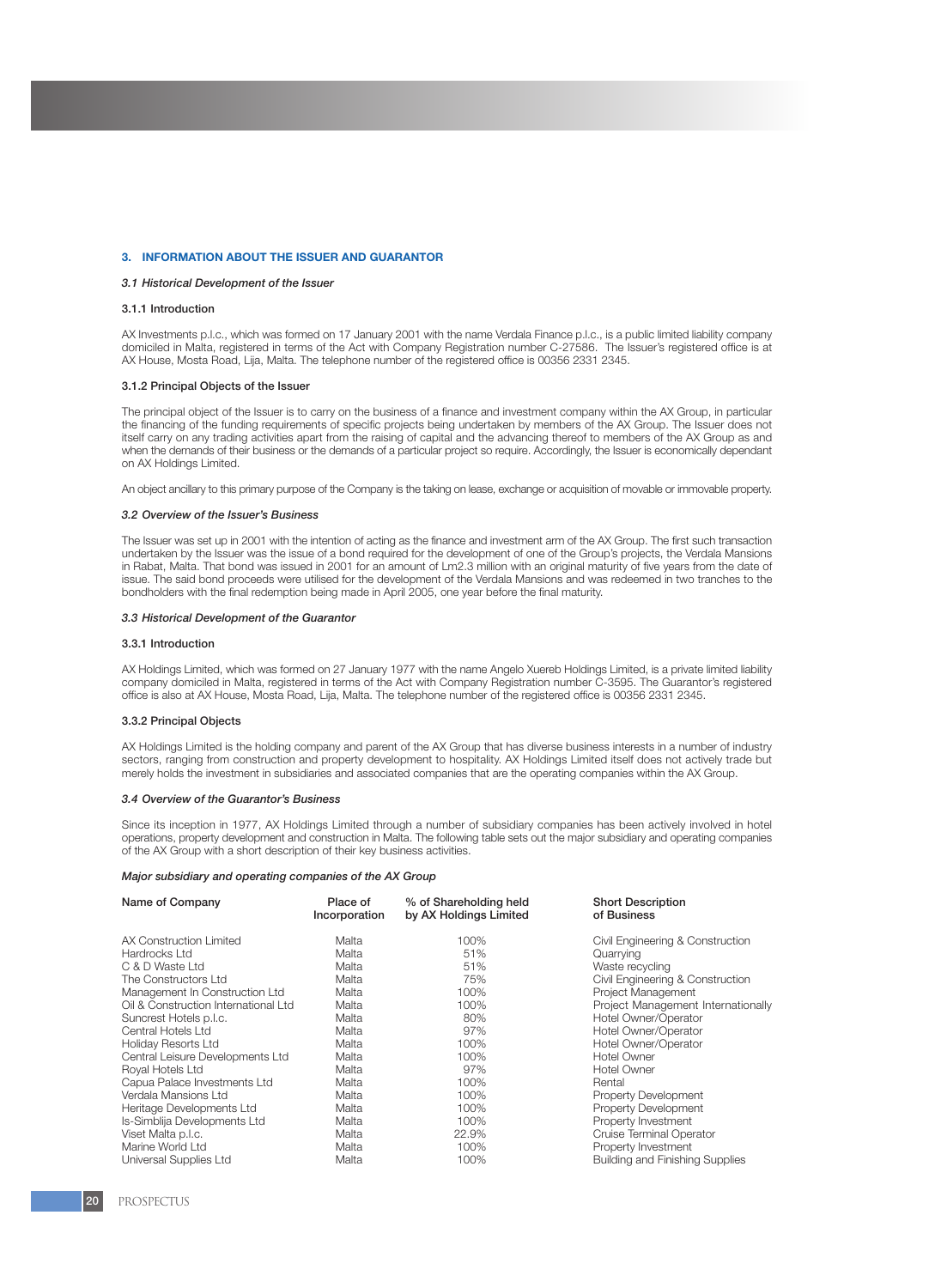The AX Group is a property based entity founded more than 30 years ago by Angelo Xuereb. Its origins lie in the construction sector and from its inception, the AX Group established a reputation for rapid growth centered around a philosophy of innovation, quality and a dynamic approach. Over the years the AX Group branched out into different sectors.

One of the milestones in the AX Group's development was the construction of the Suncrest Hotel in 1987. For many years, the Suncrest was the largest hotel on the island. Following this success, the AX Group acquired a number of large property investments with a view to future development. Among these properties were Capua Palace in Sliema, the Verdala Hotel in Rabat, the Capua Court Hotel in Sliema (the site of the Victoria Hotel), the Duke of Edinburgh Hotel in Gozo, Villa Drago in Sliema and several others.

Over the years, the AX Group developed a number of these investment properties and disposed of others that were not considered central to its long term development plans. The lands adjoining Capua Palace became the site of Capua Palace Hospital, now the St. James Capua Hospital, which was the first private hospital to open in Malta. This was initially managed by the AX Group but was sold in 2002 to the St. James Group. Capua Palace itself was retained by the AX Group and converted into a luxury annex to the Victoria Hotel. Properties such as Villa Drago and the Duke of Edinburgh Hotel were sold, as was General Precast Concrete's factory in Hal Far.

The Group today operates in three main sectors: construction, property development and hospitality.

#### *Construction*

The AX Group's main construction companies are AX Construction Ltd, The Constructors Ltd, Hardrocks Ltd and C & D Waste Ltd. The AX Group has a strong reputation in the construction sector, delivering a product of high quality and fulfilling its philosophy aimed at providing clients with value for money. Several challenging and innovative developments have been undertaken. These include the construction of the chimney for the Delimara power station, the Santa Venera bridges, the restoration of Scamps Palace (now the Casino di Venezia), the restoration of the warehouses at the Valletta Waterfront, the construction of the Malta Maritime Authority offices in Marsa, and the Forni Complex in Valletta, which received the prestigious Europa Nostra award.

AX Construction Limited undertakes all construction works for Group subsidiaries on an arms length basis. The AX construction companies also undertake most types of civil engineering works, and specialise in turnkey projects. The Group's list of completed projects includes the factory buildings for large companies (Baxter, Medichem) and branches for the island's leading commercial banks, as well as a number of churches.

#### *Hospitality*

The hospitality division consists of three main operating hotels, the Suncrest Hotel, the Victoria Hotel and the Sunny Coast Resort. This division is one of the main contributors to the AX Group's turnover and represents a significant part of its asset base.

The Suncrest remains one of the largest hotels in Malta. The AX Group believes that although Suncrest's operational results in recent years has been under-performing, further investment in the property will help Suncrest Hotels p.l.c. improve its results and reposition itself in the market.

The Sunny Coast resort is a 92 apartment complex in Qawra. The resort has operated in the vacation ownership market for many years and was the AX Group's first experience in the hospitality sector. It generates a steady return to the Group results.

The Victoria Hotel is a four star boutique hotel in Sliema which is mainly focused on the business market. The hotel achieves good operational returns and has recently undergone a refurbishment. Capua Palace in Sliema is managed as part of the Victoria Hotel and offers luxury suites and up-market conference facilities.

The Palace Hotel is targeted to open as a five star boutique hotel in June 2007. The hotel will focus on the conference and incentive market and will have 155 rooms. The construction and finishes of the hotel are being financed through a bank loan for the full estimated budget for the project.

The Valletta Waterfront was a national project conceived by Angelo Xuereb. Seven years ago, Mr. Xuereb proposed the conversion of this run down part of Valletta into a cruise terminal. Viset Malta p.l.c. was the company that was awarded an international tender issued by Government to carry out this project. Today, the Valletta Waterfront is well established as a leisure destination for both locals and foreigners.

#### *Property Development*

The property development division acquires investment properties, identifies business and commercial uses for these properties, and undertakes such projects to dispose of them at an opportune time. Some of these investments are held on a long term basis while others are developed and sold in the normal course of business.

The Verdala Mansions is to date the most luxurious apartment complex in Malta. The apartments are built on a unique site with outstanding views and finished to very high specifications. Currently, circa 80% of the apartments have been sold.

Virtu Heights is another block of apartments that has been developed in the last year and which to date is completely sold. The quality, design and features of the block contributed to the success of this development.

The AX Group's Executive Board has approved a number of other projects which will be undertaken in the course of the coming years. These projects include the opening of two food and beverage/entertainment venues at the Valletta Waterfront.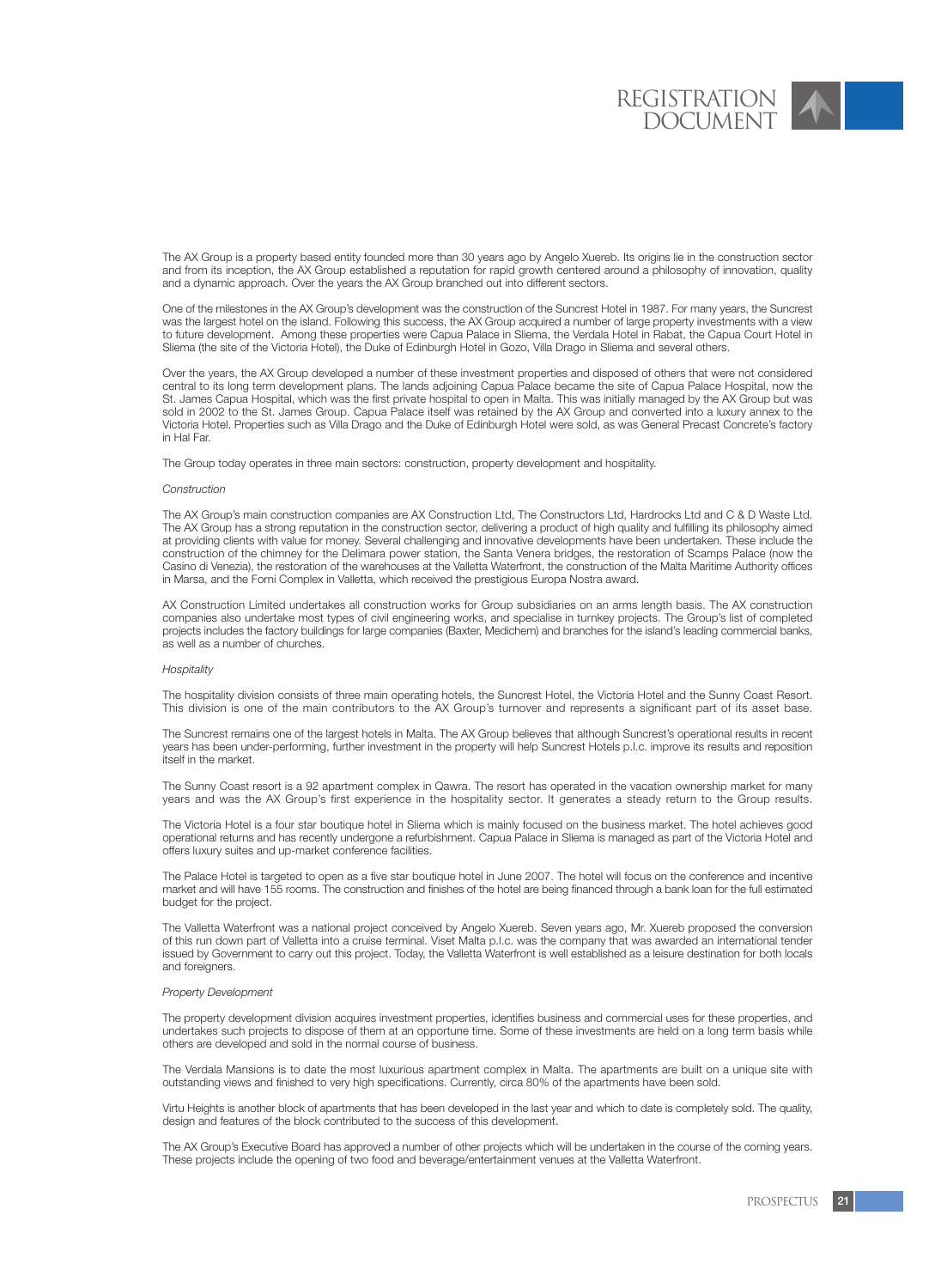The AX Group may also consider expanding its business activities overseas (such as the extension of the activities of its subsidiary Universal Supplies Ltd in the European, North African and Middle East markets). A cautious approach will be taken in this respect in that the AX Group will only commit capital to such projects if and when it is reasonably clear to the Board that such ventures will generate the expected returns.

#### *Principal Markets and Competition*

The construction, hospitality and property development sectors are the principal markets in which the Group's business activities in Malta are focused. The Group does not command a monopoly in any one of these markets and accordingly faces the competition posed by other players in each of these respective fields.

## **4. GROUP CAPITAL STRUCTURE**

The Issuer is a fully owned subsidiary of AX Holdings Limited. The Issuer has an authorised and issued share capital of Lm1,200,000 divided into 1,200,000 ordinary shares of Lm1 each, fully paid up. AX Holdings Limited holds 1,199,999 ordinary shares of Lm1 each, and Verdala Mansions Limited holds 1 ordinary share of Lm1 (see section 13.1 below for further details).

The Guarantor has an authorised and issued share capital of Lm202,000 divided into 202,000 ordinary shares of Lm1 each, fully paid up. Fulcrum Services Limited (C-12271) (of which Angelo Xuereb is the beneficial owner) holds 201,999 ordinary shares of Lm1 each and Angelo Xuereb holds 1 ordinary share of Lm1 (see section 13.3 below for further details).

#### **5. TREND INFORMATION RELATIVE TO THE ISSUER AND GUARANTOR**

There have been no material adverse changes to the prospects of either the Issuer or Guarantor since the date of their respective last published financial statements.

At the time of publication of this Registration Document, the Issuer considers that its future performance is intimately related to that of the whole AX Group, particularly since members of the AX Group will constitute its only trading partners as borrowers. The Guarantor, as the parent company of the AX Group, considers that generally the AX Group will be subject to the normal business risks associated with the industries in which it is involved and does not anticipate any trends, uncertainties, demands, commitments or events outside the ordinary course of business that could be deemed likely to have a material effect on the upcoming prospects of the AX Group's and its business, at least with respect to the current financial year.

The following is an overview of the trends expected in the key areas of operation of the AX Group in the foreseeable future:

The AX Group's strategy for the foreseeable future is to continue to develop its assets with a view to realising and maximising its financial potential.

#### *Hospitality*

The Group plans to carry out a partial refurbishment of the Suncrest Hotel, fully financed by the AX Group. The Group believes that this investment will help the Suncrest to recover its position in the leisure market.

The Group will finish the upgrading of the Sunny Coast Resort in 2007 and will also carry out the refurbishing of the seventh floor in line with the programme and commitment made to the vacation club members in 2004.

Apart from the AX Group's current portfolio of hotels (described in section 3.4 above), the AX Group is also in the process of constructing another hotel in Sliema. The Group will open The Palace Hotel in Sliema in June 2007. Together with the Victoria Hotel and Capua Palace these three properties will offer a unique venue for conferences and business travelers. The Palace Hotel will be a five star hotel, having 150 quest rooms.

The AX Group's Executive Board has authorised the investment for a food and beverage outlet and an entertainment venue at the Valletta Waterfront. The lease agreements for the premises have been concluded and it is targeted that the outlets will open in April 2007.

The Group is reasonably confident that long term profitability in the tourism sector will return in the foreseeable future. Experience has shown that hotel properties which are market oriented and provide a high standard of service outperform their competition and provide acceptable returns. The Group is reasonably confident that all its hotel properties will achieve such returns in the medium term.

#### *Construction*

The construction industry has been going through a steady period of good performance in recent years. Although highly competitive, the industry does provide a reasonable return on investment. The activities of the construction division support a number of the AX Group's developments which are all carried out at arms length.

The AX Group plans to remain one of the foremost construction services providers in Malta and aims to expand its activities in waste recycling and environmental projects.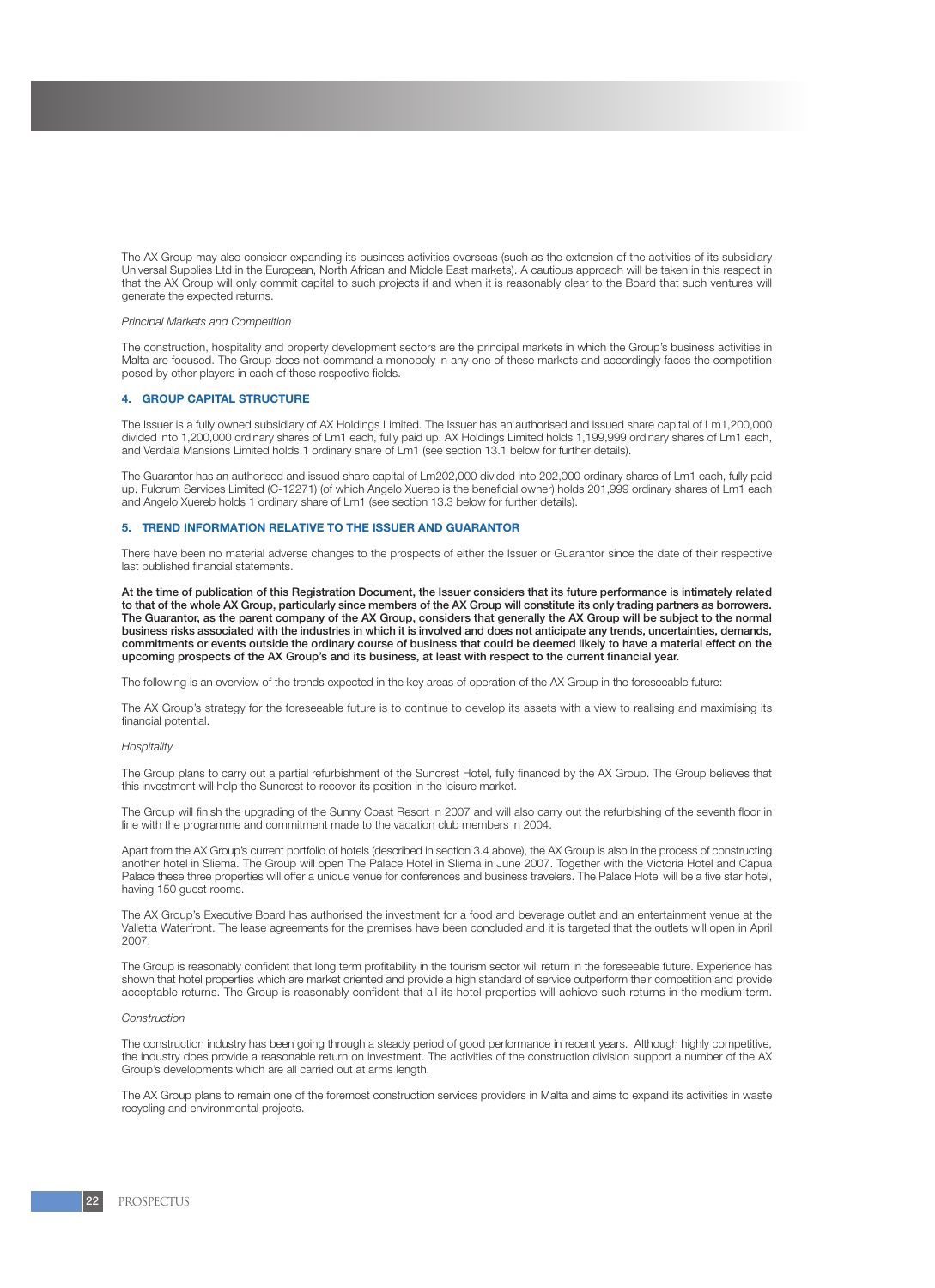#### *Property Development*

The AX Group will persevere with its proposed plans to develop the lands of the former Grand Hotel Verdala. Skyline Developments Ltd plans to build a complex of 100 luxury apartments. The company is actively seeking to obtain approval from the competent authorities to undertake this development. Subject to final approval from the Malta Environment and Planning Authority and the resolution of legal action instituted by Malta Enterprise, it is expected that work on this project will commence in 2007, and that Royal Hotels Ltd will construct a boutique hotel on another part of the lands in question.

Is-Simblija Developments Ltd has plans to construct a complex consisting of 250 apartments in Naxxar with a view to market these as sheltered homes for the elderly. The company has an outline permit for the project and has recently acquired two additional areas of land to be incorporated into the development.

#### **6. CAPITAL AND INDEBTEDNESS**

Details of the loan capital and borrowings of the Guarantor are set out in Sections 2 and 17 of this Registration Document.

#### **7. MANAGEMENT**

#### *7.1 The Board of Directors of the Issuer*

The Issuer is managed by a Board of Directors, consisting of five members, which is entrusted with the overall administration and management of the Issuer. The Board consists of two Executive Directors and three Non-Executive Directors. The responsibility of the Directors is a collective one, although within the structure of a unitary board, the main functions of the Directors are in practice complementary.

Meetings of the Board of Directors are held at the registered office of the Group: AX House, Mosta Road, Lija, Malta.

#### 7.1.1 Executive Directors of the Issuer

The Executive Directors of the Issuer are entrusted with the company's day-to-day management. The Executive Directors are also Directors or officers of other companies within the AX Group. They are supported in this role by several consultants, and benefit from the know-how gained by members and officers of the AX Group.

The Executive Directors of the Issuer are Angelo Xuereb (Chairman) and Michael Warrington.

#### 7.1.2 Non-Executive Directors of the Issuer

The Non-Executive Directors' main functions are to monitor the operations of the Executive Directors and their performance, as well as to review any proposals tabled by the Executive Directors. In addition, the Non-Executive Directors have the role of acting as an important check on the possible conflicts of interest for the Executive Directors in view of their dual role as Executive Directors of the company and their role as officers of the AX Group.

The Non-Executive Directors are Claire Xuereb, Patrick J. Galea and Philip A. Ransley.

Two of the Non-Executive Directors hold a majority on the Issuer's Audit Committee. *(See "Audit Committee" below).*

#### 7.1.3 Curriculum Vitae of Directors of the Issuer

Angelo Xuereb: a Maltese citizen, age 54, is the founder of the AX Group. Mr. Xuereb has been the Chairman of the Board of the Company since its formation. He is also Chairman of AX Holdings Limited, the parent company. He sits on the Board of all companies forming part of the Group with interests in hotel operations, property investments and development and construction. Mr. Xuereb is a council member of the Federation of Industry, a council member of the Building Industry Consultative Council, and the President of the Federation of Building and Civil Engineering Contractors. Mr. Xuereb has also served as mayor of the Naxxar local council for six years.

Michael Warrington: a Maltese citizen, age 44, is a Certified Public Accountant and a Fellow of the Malta Institute of Accountants, as well as an Associate Member of the Chartered Institute of Bankers in the United Kingdom. Mr. Warrington holds a Masters Degree in Financial Services from the University of Malta. He worked for several years with Bank of Valletta p.l.c., moving on to Air Malta p.l.c., where he was the Group Head responsible for the finance and information technology functions of the airline. He worked in the hospitality industry for a number of years. Mr. Warrington is the Group Finance Director of AX Holdings Limited. He is a director on the boards of the following companies: Suncrest Hotels p.l.c., Viset Malta p.l.c., Citadel Insurance p.l.c., Skyline Developments Ltd, Suncrest Finance Ltd, Menhir Company Ltd and MW Properties Ltd.

Claire Xuereb: a Maltese citizen, age 30, is the General Manager of the Victoria Hotel and Capua Palace in Sliema. She holds a degree in Hospitality and Tourism Management from the Centre International De Glion and a Bachelors of Science (Hons) International Hospitality Management from the University of Wales. Ms. Xuereb has held various positions within the AX Group hotels and is a director on the boards of the following companies: Suncrest Hotels p.l.c., Capua Palace Investments Ltd and C & C Caterers Ltd. Ms. Xuereb is also a council member of the Malta Hotels & Restaurants Association and forms part of the judiciary board of the Malta Tourism Authority.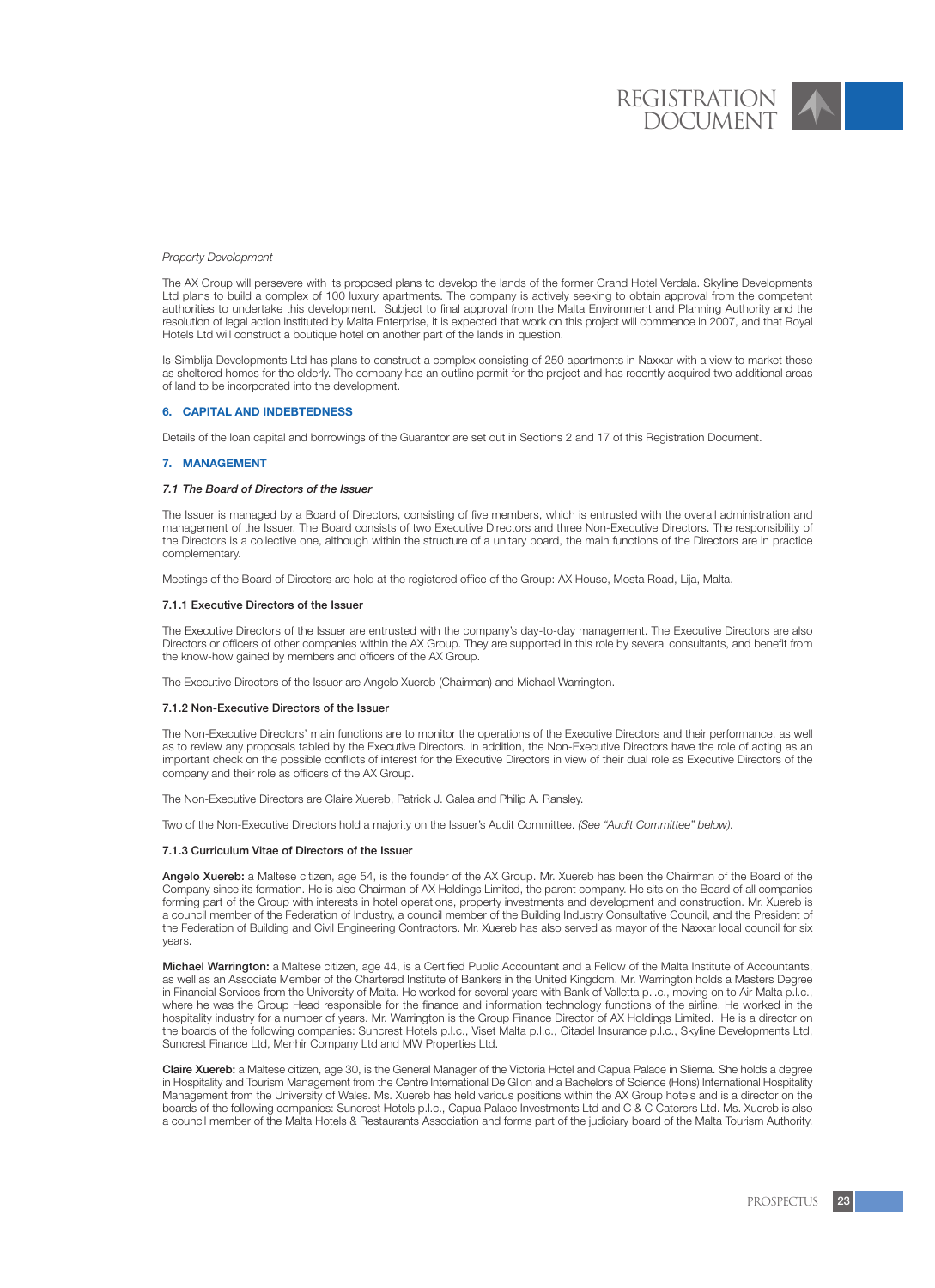Patrick J. Galea: a Maltese citizen, age 47, has been in private professional practice as an advocate for almost 25 years, having been called to the Bar in 1982, and has long experience of representation of parties before the Courts of Malta and in Arbitration proceedings. He has also advised extensively in civil and commercial law, intellectual property, planning and construction law, procurement, the leisure industry, energy and financial services law. Since 1996, Dr. Galea has served as Chairman of Raiffeisen Malta Bank p.l.c. Dr. Galea is Head of Department of Civil Law and Senior Lecturer in Civil Law and Civil Procedure at the Faculty of Laws at the University of Malta.

Philip A. Ransley: a Maltese Citizen, age 58, has worked up to 1975 with two audit firms, Attard Manfre and later with Diamantino Manfre & Co. He joined in partnership in setting up Edrichton Holidays Limited, a tourism (incoming) company, in 1976, where he was the Financial Director up to 1988. He then joined Edrichton Holdings Ltd as a Financial Director up to its division in 1997. He is now a Financial Executive Controller for Tartarun Group (namely: Tartarun Developments Limited and Tartarun Tourism Services Ltd). The hospitality industry is still his main specialisation. He is a director on the boards of the following companies: PPAC Limited, PAPS Limited, Gallina Operators Limited, CGR Enterprises Limited, Suncrest Hotels p.l.c. and Suncrest Finance Limited.

#### *7.2 Service Contracts of the Issuer's Directors*

None of the Directors of the Issuer have a service contract with the Company.

#### *7.3 Aggregate Emoluments of the Issuer's Directors*

For the financial year ending 31 October 2007 the Issuer will pay an aggregate of Lm16,000 to its Directors.

#### *7.4 Loans to the Issuer's Directors*

There are no loans outstanding by the Issuer to any of its Directors, nor any guarantees issued for their benefit by the Issuer.

#### *7.5 Removal of the Issuer's Directors*

A Director may, unless he resigns, be removed by the shareholder appointing him or by an ordinary resolution of the shareholders as provided in section 139 of the Act.

#### *7.6 Powers of the Issuer's Directors*

By virtue of the Articles of Association of the Issuer, the Directors are empowered to transact all business which is not by the Articles expressly reserved for the shareholders in general meeting. The powers of the Directors of the Issuer are better described in section 13.2(d) below.

#### *7.7 Employees*

The Issuer relies on the AX Group for recruiting staff, and does not have any employees of its own.

#### *7.8 The Board of Directors of the Guarantor*

The business of AX Holdings Limited is managed by a Board of Directors consisting of not more than three Directors. The present sole Director is Angelo Xuereb, whose CV may be found in section 7.1.3 above.

#### *7.9 Service Contracts of the Guarantor's Director*

The Guarantor's sole Director does not have a service contract with AX Holdings Limited.

#### *7.10 Aggregate Emoluments of the Guarantor's Director*

The sole Director of the Guarantor is entitled to an annual remuneration of Lm25,000.

#### *7.11 Loans to the Guarantor's Director*

There are no loans outstanding by the Guarantor to its sole Director, nor any guarantees issued for his benefit by the Guarantor.

#### *7.12 Removal of the Guarantor's Director*

The present Director shall hold office until death or resignation, or by removal by the shareholder appointing him or by an ordinary resolution of the shareholders as provided in section 139 of the Act. It should be noted that Mr. Xuereb is, whether directly or indirectly, the beneficial owner of 100 per cent of the issued share capital of AX Holdings Limited.

# *7.13 Powers of the Guarantor's Director*

By virtue of the Articles of Association of AX Holdings Limited, the Board is empowered to transact all business which is not by the Articles expressly reserved for the shareholders in general meeting. The powers of the Director of the Guarantor are better described in section 13.4(d) below.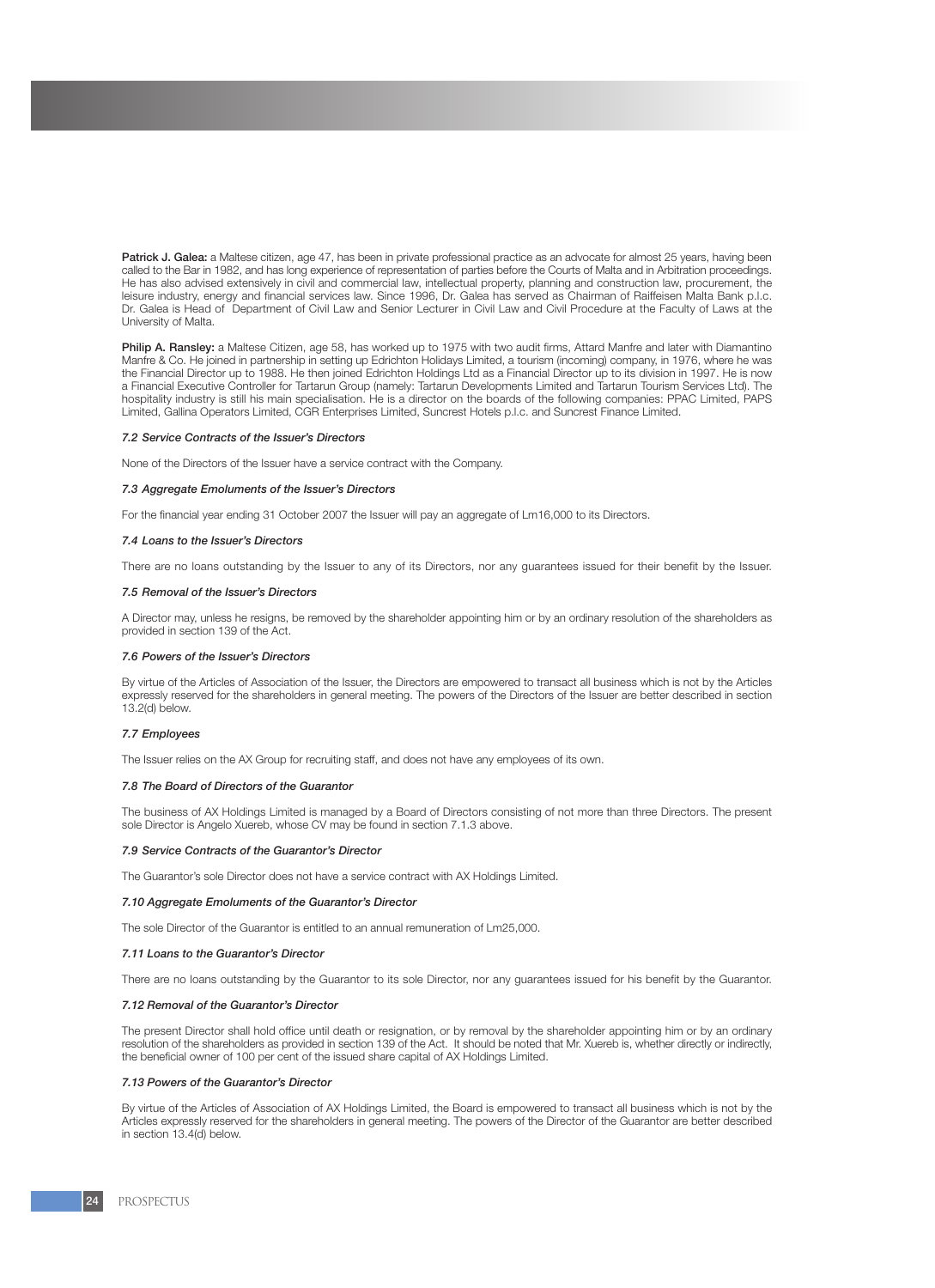### *7.14 Employees*

As at 31 October 2006, the Guarantor had 456 employees. The construction division had 97 full time employees, while the hospitality companies employed 341 full time equivalents. AXH and the property division employed 18 persons on a full time basis.

#### **8. MANAGEMENT STRUCTURE OF THE ISSUER AND GUARANTOR**

#### *8.1 General*

The Issuer is an investment company which does not require an elaborate management structure. Angelo Xuereb has been appointed Chairman of the Company. The Directors believe that the current organisational structures are adequate for the current activities of the Company. The Directors will maintain these structures under continuous review to ensure that they meet the changing demands of the business and to strengthen the checks and balances necessary for better corporate governance.

The Guarantor is managed by an Executive Board composed of: the Chairman and Chief Executive of the AX Group, Angelo Xuereb; the Group Finance Director, Michael Warrington and the Group Administration Director, Tonio Farrugia. The Executive Board is responsible for the determination of policy and strategic guidance and management. Each of the principal operating subsidiaries of the AX Group has its own independent management organisations and structures. The General Managers of these companies report to the Executive Board. The Executive Board is responsible for the appointment of all executive officers and other key members of management within AXH and its subsidiaries.

The Senior Management of AXH is as follows:

Angelo Xuereb Chairman and Chief Executive Officer Michael Warrington<br>Tonio Farrugia Tonio Farrugia Croup Administration Director<br>
Isabel Spiteri<br>
Group Financial Controller Isabel Spiteri Group Financial Controller<br>
David Wain I I D. Computering Controller Group Legal Advisor

The General Managers of the key operating subsidiaries are:

Richard Xuereb Group Construction Director Construction Manager<br>Group Architect Mark Borg A&CE.<br>Claire Xuereb Claire Xuereb General Manager Central Hotels Ltd Philip Lonfat<br>
Philip Lonfat<br>
Chief Executive Officer Suncrest Hotels p.l.c.<br>
Ceneral Manager Holiday Besorts Ltd General Manager Holiday Resorts Ltd

As at the date of this document, each of Angelo Xuereb, Michael Warrington and Tonio Farrugia are officers of a number of members of the AX Group, and as such are susceptible to conflicts between the potentially diverging interests of the different members of the AX Group.

In addition, Claire Xuereb and Richard Xuereb are the direct descendants of Angelo Xuereb.

No private interests or duties unrelated to the Issuer have been disclosed by the senior managers and subsidiaries' general managers which may or are likely to place any of them in conflict with any interests in, or duties towards, the Issuer.

#### *8.2 Major Shareholders of the Issuer*

AX Holdings Limited currently holds 1,199,999 of the Issuer's 1,200,000 issued ordinary shares. The AX Group is wholly owned directly or indirectly through AX Holdings Limited by Angelo Xuereb. The remaining one share is held by Verdala Mansions Limited (C-7793). In terms of the Memorandum and Articles of Association of the Issuer, AX Holdings Limited is entitled to appoint one Director for every 20% of the issued share capital of the Issuer, putting it in a position to appoint a majority of the Directors of the Issuer and accordingly have control over the management and operations of the Issuer. The close association with the AX Group is central to the attainment by the Issuer of its investment objectives and the implementation of its strategies.

The Issuer adopts measures in line with the Code of Corporate Governance to ensure that the relationship with AX Holdings Limited is retained at arm's length, including adherence to Rules on Related Party Transactions requiring the sanction of the Audit Committee, in which the majority is constituted by independent Non-Executive Directors, of which one shall also act as chairman.

#### *8.3 Major Shareholders of the Guarantor*

AX Holdings Limited is wholly owned by Fulcrum Services Limited (C-12271), a private company in which Angelo Xuereb is the ultimate beneficial owner.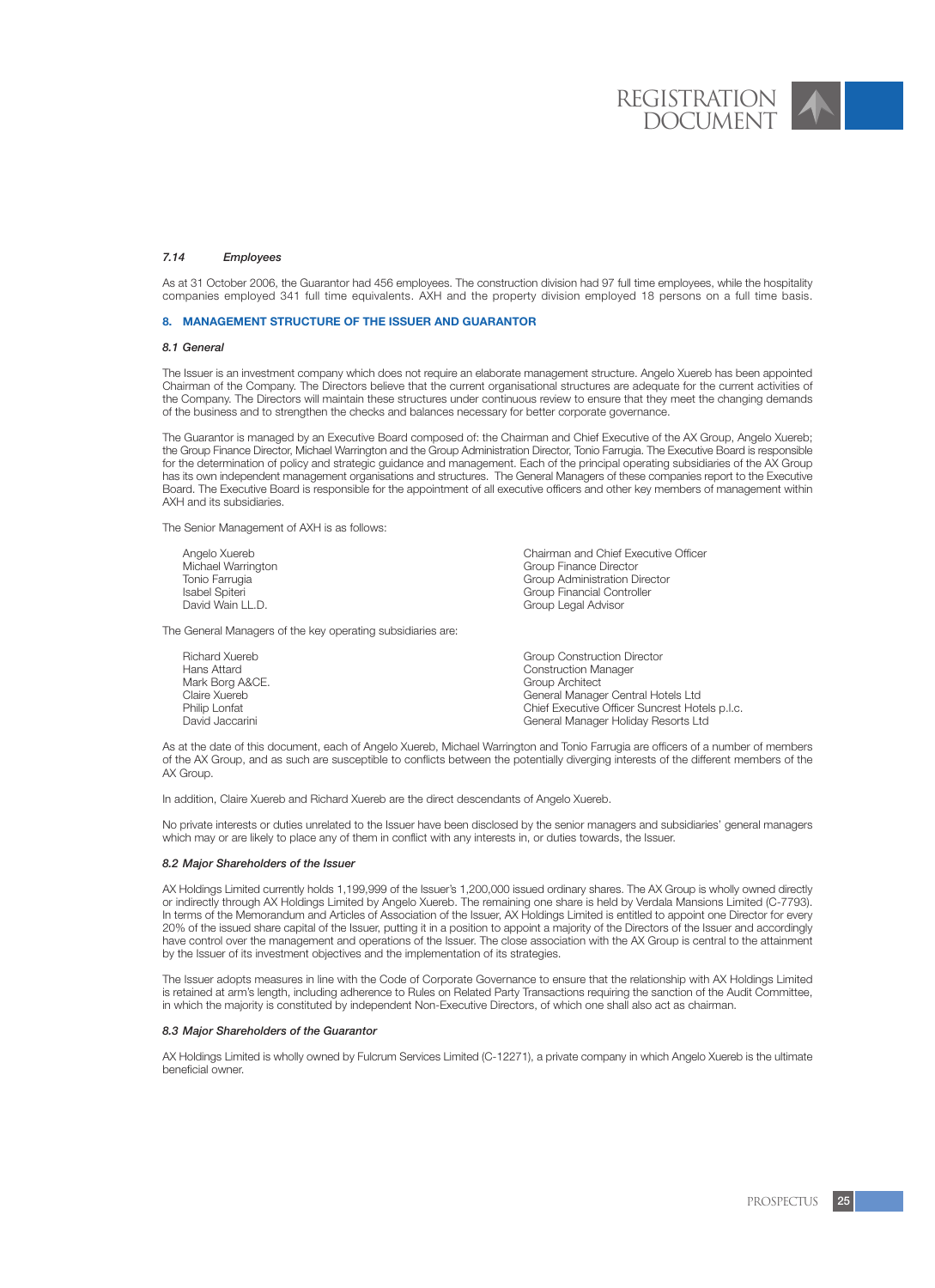## **9. AUDIT COMMITTEE PRACTICES**

# *9.1 Audit Committee*

The terms of reference of the Audit Committee consist of, *inter alia* of its support to the Board of Directors of the Issuer in its responsibilities in dealing with issues of risk; control and governance; and associated assurance. The Board has set formal terms of establishment and the terms of reference of the Audit Committee that establish its composition, role and function, the parameters of its remit as well as the basis for the processes that it is required to comply with. The Audit Committee is a sub-committee of the Board and is directly responsible and accountable to the Board. The Board reserves the right to change these terms of reference from time to time.

Briefly, the Committee is expected to deal with and advice the Board on:

- (a) its monitoring responsibility over the financial reporting processes, financial policies and internal control structures;
- (b) maintaining communications on such matters between the Board, management, the independent auditors and the internal auditors; and
- (c) preserving the company's assets by understanding the company's risk environment and determining how to deal with those risks.

In addition, the Audit Committee also has the role and function of scrutinising and evaluating any proposed transaction to be entered into by the Company and a related party, to ensure that the execution of any such transaction is at arm's length and on a commercial basis and ultimately in the best interests of the Company.

The Audit Committee is composed of Patrick Galea and Philip Ransley, two of the Non-Executive Directors of the Company, and Michael Warrington, an Executive Director of the Company. The Audit Committee is chaired by Philip Ransley, a Non-Executive Director. The CVs of the said Directors may be found in section 7.1.3 above.

#### *9.2 Internal Audit*

The role of the internal auditor is to carry out systematic risk-based reviews and appraisals of the operations of the Issuer (as well as of the subsidiaries and associates of the Group) for the purpose of advising management and the Board, through the Audit Committee, on the efficiency and effectiveness of internal management policies, practices and controls. The function is expected to promote the application of best practices within the organisation. The Internal Audit function also comprises advising the Audit Committee on aspects of the regulatory framework which affect the day-to-day operations of the hotels, such as for example data protection.

The Group does not directly employ an internal auditor. It contracts an external audit firm to carry out specific internal audit reports and investigations as directed by the Chairman of the Group or the Group Finance Director, or the Audit Committee of Suncrest Hotels p.l.c. for such matters that relate to that subsidiary.

#### **10. COMPLIANCE WITH CORPORATE GOVERNANCE REGIME**

The Issuer supports the Code of Principles of Good Corporate Governance (the "Code") originally issued by the Malta Stock Exchange which now forms part of the Listing Rules, and the Directors of the Issuer shall endeavour to comply with the requirements of the Code.

# **11. HISTORICAL FINANCIAL INFORMATION**

The historical financial information about the Issuer and Guarantor has been incorporated by reference in the manner laid out in section 2.1 above. There have been no significant changes to the financial or trading position of the Issuer or Guarantor since the end of the financial period to which their respective historical financial information are updated.

#### **12. LITIGATION**

Two Group subsidiaries, namely Royal Hotels Ltd and Heritage Developments Ltd, have pending legal proceedings (writs 310/05 and 311/05) with Malta Enterprise Corporation over the use of the site of the former Grand Hotel Verdala in Rabat. Malta Enterprise are asking for the rescission of the deeds of sale of the property in question on the basis of the allegation that the companies have failed to fulfill a condition in the deed that the property be used as a hotel complex of not less than a 4 star classification. Defendant companies have contested these claims on the principle that the relevant clause in the deed of sale does not create a servitude or real right in favour of Malta Enterprise. Defendant companies are also contending that the Malta Environment and Planning Authority has to date issued a conditional development permit that does not enable the companies to proceed with the renovation/construction of the hotel complex. The Directors of the Company are of the opinion that even if Malta Enterprise were to be successful in its action, the net effect of the rescission would not have a material effect on the results of the Guarantor.

Subject to the above, there is no litigation of material importance against the Issuer or Guarantor, including actual or pending legal or arbitration proceedings, which the Directors of the Issuer and Guarantor consider could have significant effects on the AX Group's financial position or profitability.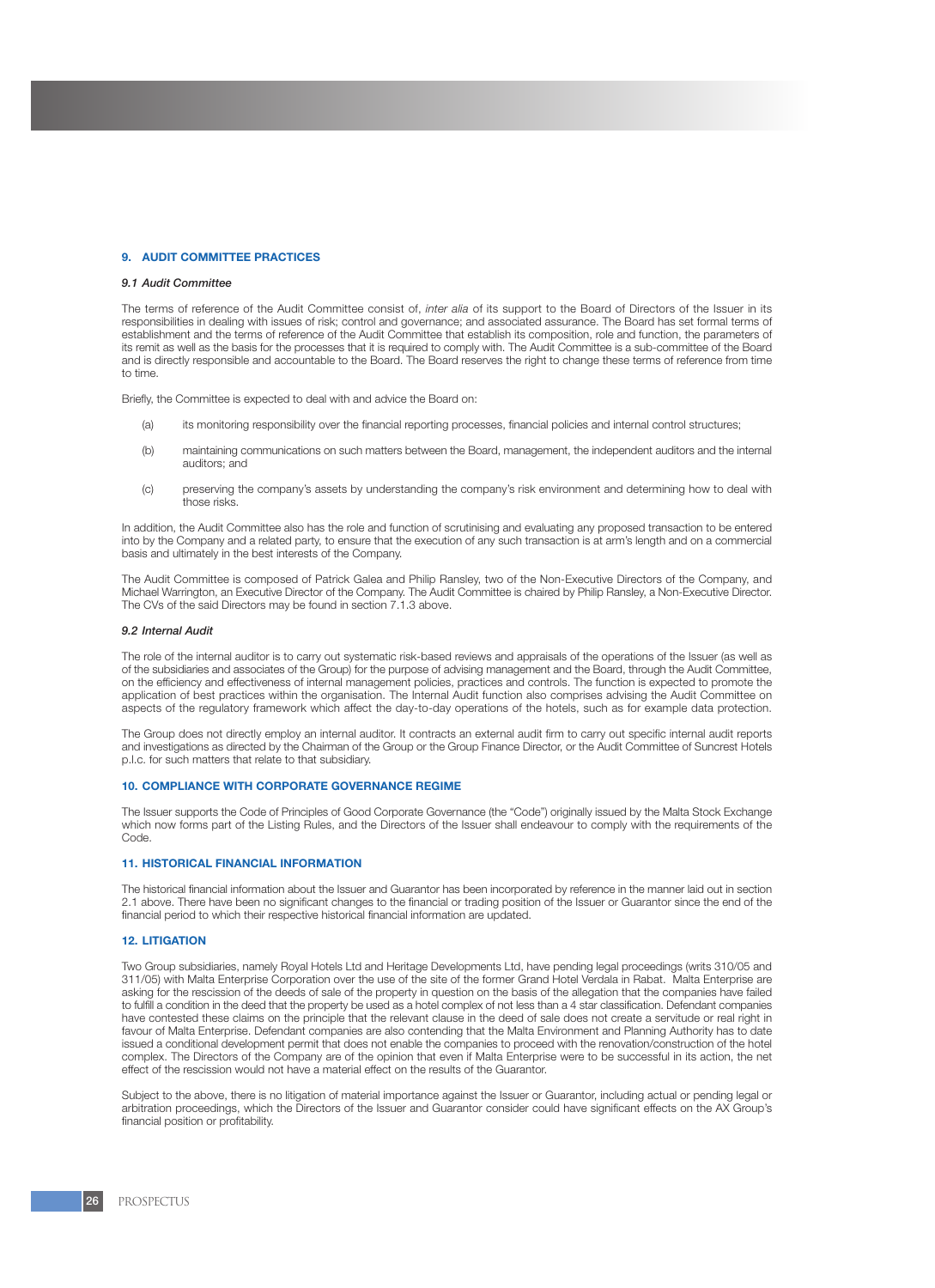#### **13. ADDITIONAL INFORMATION**

### *13.1 Share Capital of the Issuer*

Upon registration of the Issuer, the original issued share capital was Lm20,000. Until recently, the Issuer had an authorised and issued share capital of Lm200,000 divided into 200,000 ordinary shares of Lm1 each, fully paid up. As part of an assignment dated 25 October 2006 the Issuer acquired from AXH a receivable of Lm1,219,000 that the latter had against Capua Palace Investments Limited (a Group Company). Pursuant to this transaction, the Capua Palace (Sliema) was acquired by the Issuer and as part of the consideration due to AXH for the said assignment, the Company has, by virtue of a resolution dated 25 October 2006, issued 1,000,000 ordinary shares equivalent to Lm1,000,000 which were allotted to AXH. Consequently, the Company's authorised and issued share capital, divided into 1,200,000 ordinary shares of Lm1 each, fully paid up, is divided as follows: AX Holdings Limited holds 1,199,999 ordinary shares of Lm1 each, and Verdala Mansions Limited holds 1 ordinary share of Lm1.

The authorised share capital of the Issuer may be increased by an ordinary resolution of the shareholders in general meeting. In terms of the Issuer's Memorandum and Articles of Association none of the capital shall be issued in such a way as would effectively alter the control of the Issuer or nature of its business, without the prior approval of the Issuer in general meeting.

It is not expected that shares in the Issuer shall be issued during the next financial year, whether fully or partly paid up, in consideration for cash or otherwise.

The shares of the Issuer are not listed on the Malta Stock Exchange, and no application for such listing has been made to date.

There is no capital of the Issuer which is currently under option, nor is there any agreement by virtue of which any part of the capital of the Issuer is to be put under option.

#### *13.2 Memorandum and Articles of Association of the Issuer*

#### (a) Objects

The Memorandum and Articles of Association of the Issuer (C-27586) are registered with the Registry of Companies. The main object of the Issuer is to carry on the business of a finance and investment company and in particular but without prejudice to the generality of the foregoing the financing or re-financing of the funding requirements of the business of AX Holdings Limited or any of its subsidiaries and/or associated companies. Clause 3 of the Memorandum of Association contains the full list of objects of the Company. A copy of the Memorandum and Articles of Association of the Issuer may be inspected during the lifetime of this Registration Document at the registered office of the Issuer and at the Registry of Companies of the Malta Financial Services Authority.

#### (b) Voting Rights

The holders of shares in the Issuer are entitled to vote at meetings of the shareholders of the Company on the basis of one vote for each share held.

#### (c) Appointment of Directors

At present, in terms of the Memorandum and Articles of Association, the Board of Directors of the Issuer shall consist of not more than five Directors who are appointed in accordance with Article 55.1 of the Articles of Association of the Company, as follows:

- 55.1 (a) A shareholder holding not less than 20 per cent of the issued share capital of the Issuer having voting rights or a number of shareholders who between them hold not less than 20 per cent of the issued share capital of the Issuer having voting rights shall be entitled to appoint one Director for every such 20 per cent holding by letter addressed to the Issuer.
- 55.1(b) Any shareholder who does not qualify to appoint Directors in terms of the provisions of paragraph (a) of this subarticle 55.1, and who has not aggregated his holdings with those of other shareholders for the purposes of appointing a Director(s) pursuant thereto, shall be entitled to participate and vote in an election of Directors to take place once in every year at the Annual General Meeting of the Issuer.
- 55.1(c) Shareholders entitled to appoint Directors pursuant to the provisions of sub-article 55.1(a) shall not be entitled to participate in the election of Directors in terms of paragraph (b) of this sub-article.
- 55.1(d) The Chairman shall be appointed by the Directors at their first meeting following the annual general meeting in each year, save for the first chairman who is appointed by the subscribers of this Memorandum and Articles and who shall retain the post of chairman until such time as he resigns or is earlier removed in accordance with the provisions of these articles regulating the removal of Directors.

### (d) Powers of Directors

The Directors are vested with the management of the Issuer, and their powers of management and administration emanate directly from the Memorandum and Articles of Association and the law. The Directors are empowered to act on behalf of the Company and in this respect have the authority to enter into contracts and to sue and be sued in representation of the Company. In terms of the Memorandum and Articles of Association they may do all such things that are not by the Memorandum and Articles of Association reserved for the shareholders in general meeting.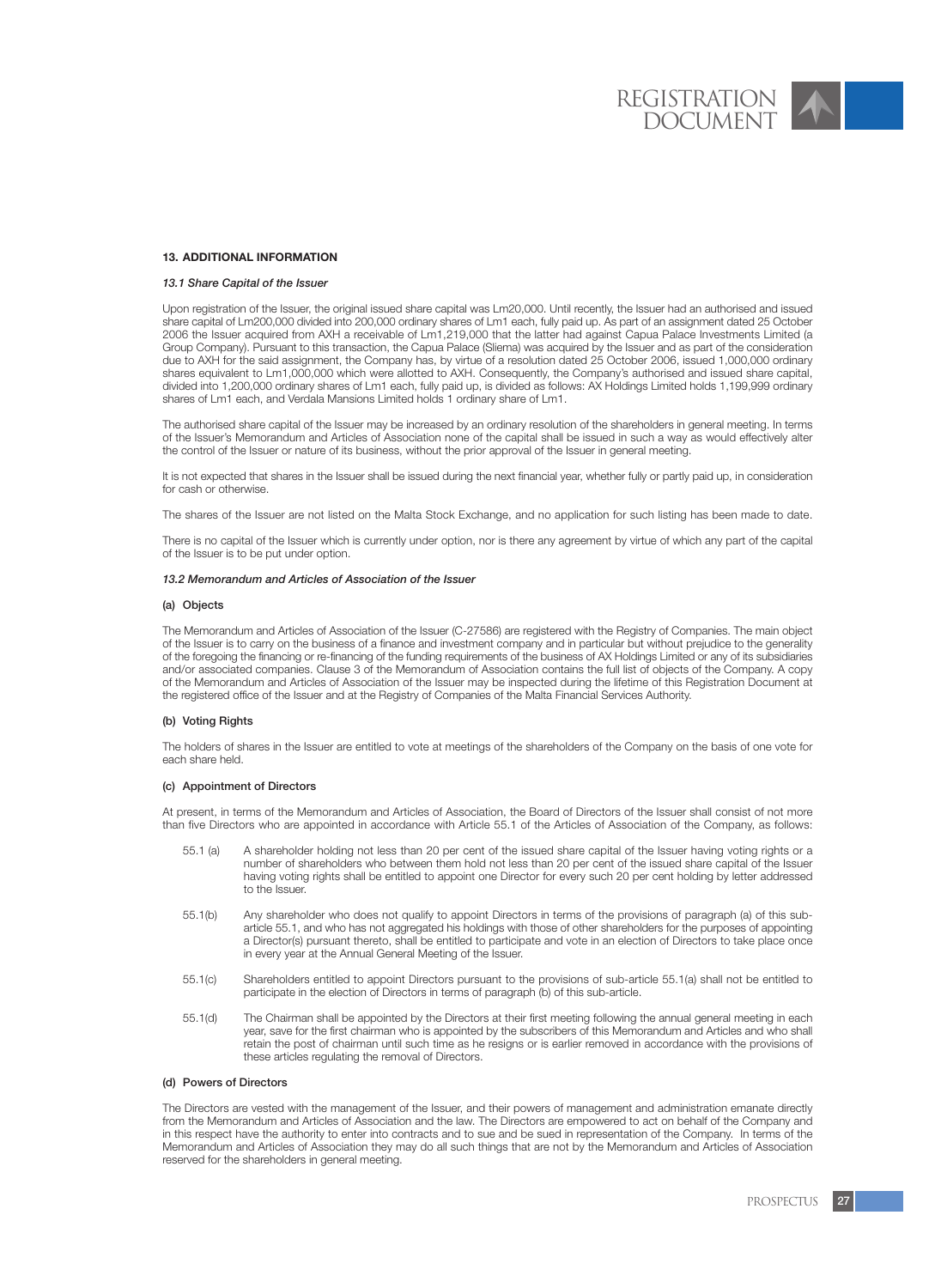Directors may not vote on any proposal, issue, arrangement or contract in which they have a personal material interest.

The maximum limit of aggregate emoluments of the Directors is, in terms of the Memorandum and Articles of Association, to be established by the shareholders in general meeting. Within that limit the Directors shall have the power to vote remuneration to themselves or any number of their body. Any increases in the maximum limit of Directors' aggregate emoluments have to be approved by the shareholders in general meeting. The Directors may also vote on pensions, gratuities or allowances on retirement to any Director who has held any other salaried office with the Issuer, or to such Director's widow or dependants. However, any such proposal shall have to be approved by the shareholders in general meeting.

In terms of the Memorandum and Articles of Association, the Board of Directors may exercise all the powers of the Issuer to borrow money and give security thereof, subject to the limit established in the Memorandum and Articles of Association and the over-riding authority of the shareholders in general meeting to change, amend, restrict and or otherwise modify such limit and the Directors' borrowing powers.

There are no provisions in the Issuer's Memorandum and Articles of Association regulating the retirement or non-retirement of Directors over an age limit.

#### *13.3 Share Capital of the Guarantor*

Upon registration of the company, the original issued share capital of the Guarantor was Lm2,000, eventually raised to Lm202,000. At the date of publication of this Registration Document, the authorised and issued share capital of the company is Lm202,000, divided into 202,000 ordinary shares of Lm1 each, fully paid up. Fulcrum Services Limited (C-12271) holds 201,999 ordinary shares of Lm1 each and Angelo Xuereb holds 1 ordinary share of Lm1.

The authorised share capital of the Guarantor may be increased by an ordinary resolution of the shareholders in general meeting. Shares can be issued when and under those conditions decided by a resolution of the shareholders in general meeting, but it is not expected that shares in the Guarantor shall be issued during the next financial year, whether fully or partly paid up, in consideration for cash or otherwise.

The Memorandum and Articles of Association of the Guarantor do not permit any invitation to the public to subscribe to shares of the Guarantor.

There is no capital of the Guarantor which is currently under option, nor is there any agreement by virtue of which any part of the capital of the Issuer is to be put under option.

#### *13.4 Memorandum and Articles of Association of the Guarantor*

#### (a) Objects

The Memorandum and Articles of Association of the Guarantor (C-3595) are registered with the Registry of Companies. The main object of the company is to co-ordinate the business of the AX Group. Clause 3 of the Memorandum of Association contains the full list of objects of the company. A copy of the Memorandum and Articles of Association of the Guarantor may be inspected during the lifetime of this Registration Document at the registered office of the Guarantor and at the Registry of Companies of the Malta Financial Services Authority.

#### (b) Voting Rights

The holders of shares in the Guarantor are entitled to vote at meetings of the shareholders of the Guarantor on the basis of one vote for each share held.

#### (c) Appointment of Directors

In terms of the Memorandum and Articles of Association, the Board of Directors of the Guarantor shall consist of not more than three Directors, who are appointed by a simple majority of the votes present at a general meeting.

#### (d) Powers of Directors

The Board of Directors is vested with the management of the Guarantor, and its powers to bind the company are unlimited. The Directors are empowered to act on behalf of the Guarantor and in this respect have the authority to enter into deeds of whatever nature engaging the company and to sue and be sued in representation of the Guarantor. The Board of Directors may do all such things that are not by the Memorandum and Articles of Association reserved for the shareholders in general meeting.

The maximum limit of aggregate emoluments of the Directors is, in terms of the Memorandum and Articles of Association, to be established by a simple majority of the shareholders in general meeting.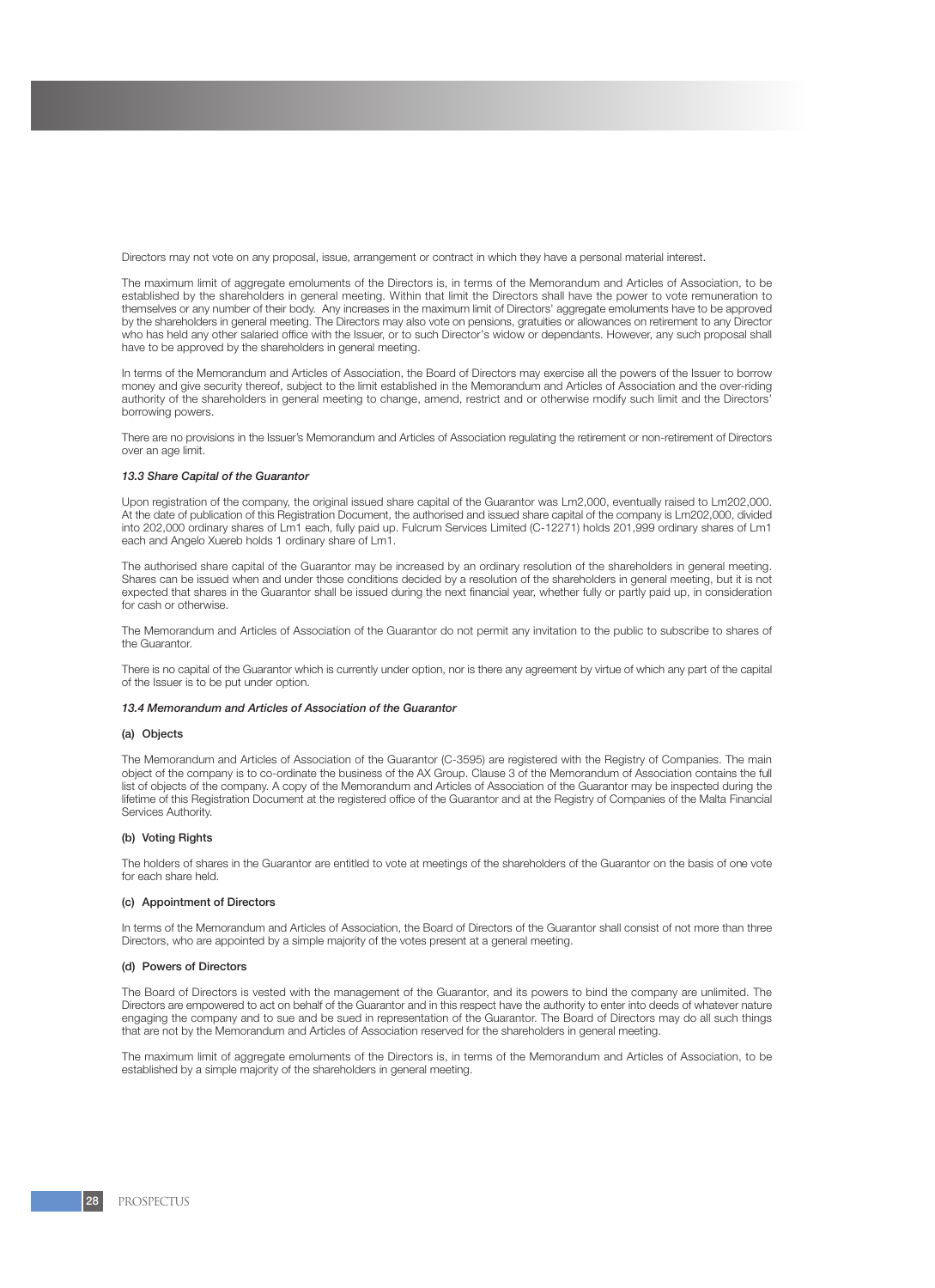## **14. MATERIAL CONTRACTS**

Since its inception the Issuer has entered into the following material contracts in the ordinary course of its business:

(a) The Company issued a bond of Lm2.3 million in April 2001 to finance the construction of the Verdala Mansions apartments. The Company paid back Lm1 million to the bondholders in April 2004 and the balance of Lm1.3 million in April 2005.

Save for what is otherwise disclosed in this document the Issuer has not entered into any other material contract which is not in the ordinary course of its business.

The Guarantor has not entered into any material contracts which are not in the ordinary course of its business and which could result in any member of the AX Group being under an obligation or entitlement that is material to: the Issuer's ability to meet its obligations to Bondholders in respect of the Bonds; and/to the Guarantor's ability to guarantee fulfillment by the Issuer of its obligations towards the Bondholders in respect of the Bonds.

#### **15. THIRD PARTY INFORMATION AND STATEMENT BY EXPERT**

A summary of the report compiled by Architect Wallace Farrugia (A. & C.E.) of Wallace Farrugia & Associates, of 44, St. Francis Street, Sliema SLM 05 in respect of the valuation of the Capua Palace in Sliema (estimated at Lm2.3 million) is appended to this Registration Document as Annex 1. The full report is available for inspection as set out in section 17 below. This report was produced at the Issuer's request, and is included in this Registration Document with the consent of Architect Farrugia, who authorises the publication of his report in the form and content in which it appears herein.

#### **16. TERMS OF THE GUARANTEE**

The Guarantee document, as well as the terms of the joint and several suretyship of the Guarantor in favour of the Bondholders, is appended to the Securities Note as Annex 4 thereof.

#### **17. DOCUMENTS AVAILABLE FOR INSPECTION**

For the duration period of this Registration Document the following documents shall be available for inspection at the registered address of the Issuer and Guarantor (AX House, Mosta Road, Lija, Malta):

- (a) Memorandum and Articles of Association of the Issuer and Guarantor;<br>(b) The Securities Note and Summary Note forming part of the Prospectus
- (b) The Securities Note and Summary Note forming part of the Prospectus;<br>(c) Audited Financial Statements of the Issuer for the years ended 31 Octob
- (c) Audited Financial Statements of the Issuer for the years ended 31 October 2003 to 2006.
- Audited Consolidated Financial Statements of the Guarantor for the years ended 31 October 2003 to 2005 and Estimated Consolidated Financial Statements for the year ended 31 October 2006;
- (e) Statement of Adjustments with respect to the Audited Consolidated Financial Statements of the Guarantor for the years ended 31 October 2003-2005;
- (f) Historical Financial Information of the subsidiary undertakings of AX Holdings Limited for the years ended 31 October 2004 and 2005;
- (g) Expert's report prepared at the Issuer's request in respect of the Capua Palace Hotel, Sliema.

These documents except for Historical Financial Information of the subsidiary undertakings of AX Holdings Limited, are also available for inspection in electronic form on the AX Group's website at www.axholdings.com.mt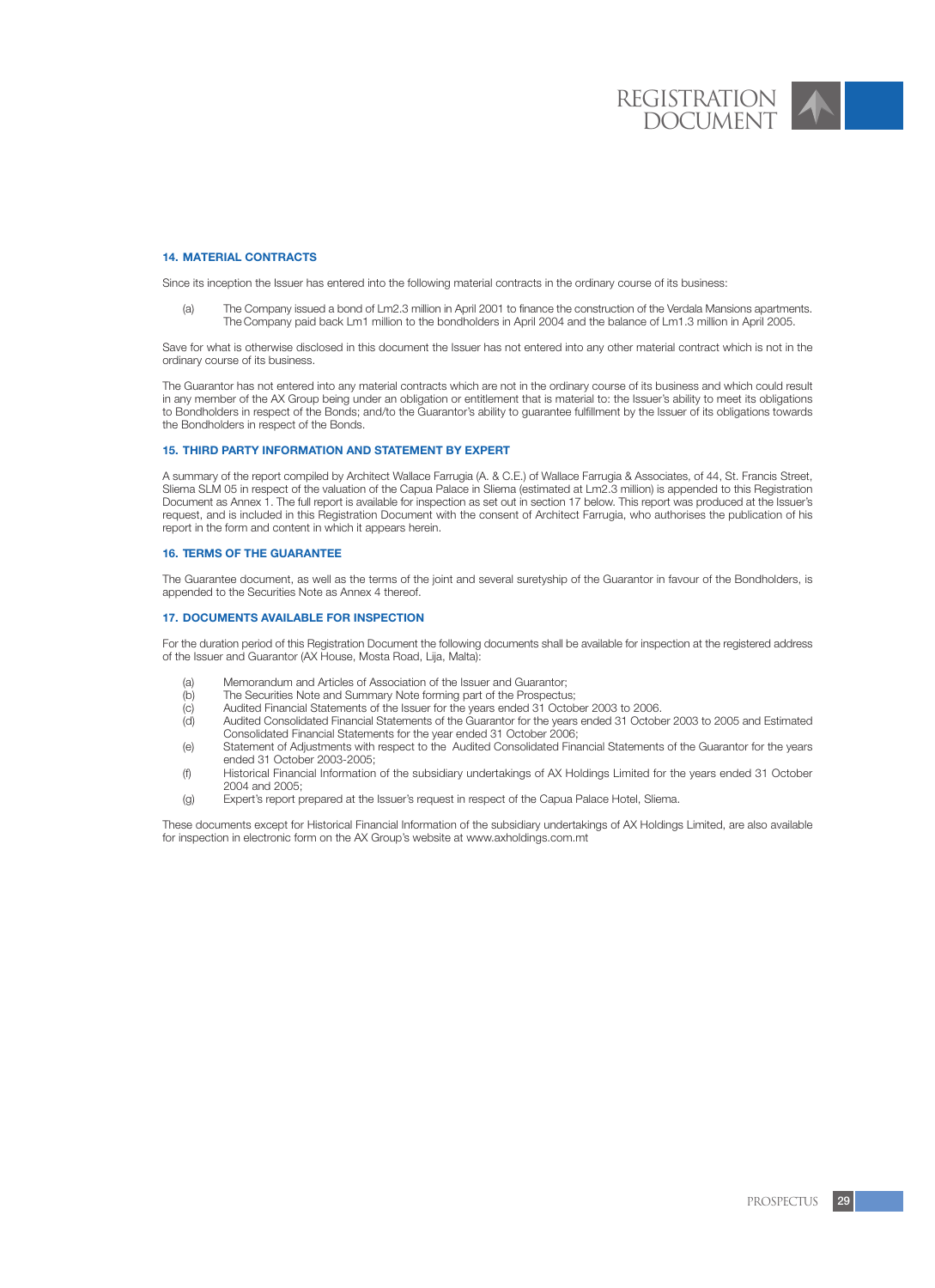# ANNEX 1 - ARCHITECT'S VALUATION REPORT

# **Wallace Farrugia & Associates**

Wallace Farmoia B.Eng.(Hons), AKC(Lond), C.Eng., MIStructE, Eur.Ing., A.&C.E.

**Architects, Civil Engineers & Structural Consultants.**

23rd October 2006

Our ref 106/06

AX Investments Ltd. AX House Mosta Road Lija BZN 09

Dear Sir,

#### VALUATION REPORT *Capua Palace, Borg Olivier Street, Sliema, MALTA*

In accordance with your request, we hereby submit our professional opinion of the Value in Use for the above-captioned property. We have inspected the site and facilities and analysed the market conditions for similar properties in Malta. The valuation has been carried out by the undersigned, as an external valuer in terms of, and with due regard given to, the latest edition of the Valuation Standards of the Kamra Tal-Periti (Chamber of Architects & Civil Engineers) of Malta.

For the purpose of this valuation, the undersigned has had access to the plans of the land and overlying buildings and facilities. The undersigned has also carried out a detailed inspection of the premises in October 2006. The valuation calculations were based upon information made available by the Directors, including projections of expected future revenues and costs.

Based upon the available data, together with our analysis and experience in the property, and our employment and compensation are not contingent upon our findings and valuation. We understand that this letter, and our professional opinion with regards to the Fair Value of property, may be used by independent valuers in arriving at a separate opinion of value for the company that owns the above-captioned property. We also understand that the valuation may be used in connection with the proposed Public Bond issue by the company later on this year.

#### Lm2.3 million TWO POINT THREE MILLION MALTESE LIRI

We hereby certify that we have no undisclosed interest in the property, and our employment and compensation are not contingent upon our findings and valuation. We understand that this letter, and our professional opinion with regards to the Fair Value of property, my be used by independent valuers in arriving at a separate opinion with regards to the Fair Value of the property, may be used by independent valuers in arriving at a separate opinion of the value for the company that owns the above-captioned property. We also understand that the valuation may be used in connection with the proposed Public Bond issue by the company later on this year.

This Letter of Value is subject to the comments made throughout and to all assumptions and limiting conditions set forth herein.

Yours sincerely,

Wallace Farrugia A&CE Wallace Farrugia & Associates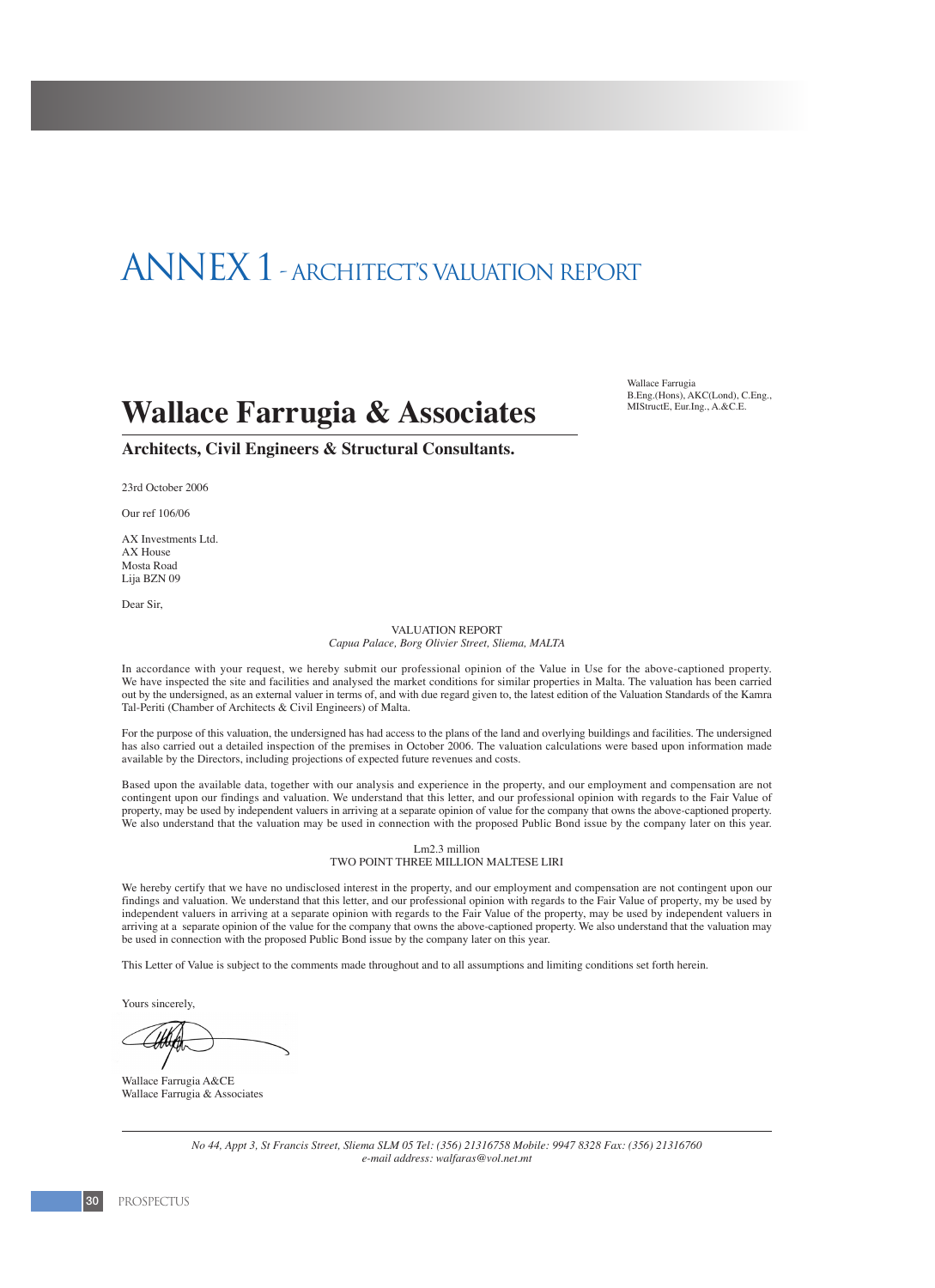

# **Securities Note**

In respect of an issue of Lm4 Million 6.7% Bond 2014-2016 (subject to the Over-Allotment Option described herein) and

An offering to Eligible Persons of a maximum of Lm1 million 4% Bonds 2013 in consideration for the acquisition by the Issuer of 20% of Suncrest Hotels p.l.c. Shares

Issued by

# **AX Investments p.l.c.**

And Guaranteed by

# **AX Holdings Limited**

This document is a Securities Note issued in accordance with the provisions of Rule 6 of the Listing Rules issued by the Listing Authority and in accordance with the provisions of Commission Regulation (EC) No. 809/2004 of 29 April 2004 implementing Directive 2003/71/EC of the European Parliament and of the Council as regards information contained in a prospectus.

This Securities Note is issued pursuant to the requirements of Rule 6.4.3 of the Listing Rules and contains information about the Bonds being issued and offered for sale to the public in Malta by AX Investments p.l.c. under and with the benefit of a joint and several Guarantee of AX Holdings Limited. Application has been made to the Listing Authority for admission to trading on the Malta Stock Exchange of the Bonds. This Securities Note should be read in conjunction with the most updated Registration Document issued by the Company from time to time that provides details of the Issuer and the Guarantor.

The Bonds shall constitute the general, direct, unconditional, unsecured and unsubordinated obligations of the Company and the Guarantor and will rank *pari passu* without any priority or preference with all other present and future unsecured and unsubordinated obligations of the Company and the Guarantor.

This document is dated 28 November 2006

#### **Admission to Listing and Dealing on the Malta Stock Exchange**

For the purposes of the *Prevention of Money Laundering and Funding of Terrorism Regulations 2003* as subsequently amended, all appointed selling agents are under a duty to communicate, upon request, all information about clients as is mentioned in Articles 1.2(d) and 2.4 of the *Code of Conduct for Members of the Malta Stock Exchange* appended as Appendix IV to Chapter 3 of the Malta Stock Exchange Bye-Laws, irrespective of whether the said appointed selling agents are Malta Stock Exchange Members or not. Such information shall be held and controlled by the Malta Stock Exchange in terms of the Data Protection Act (Cap. 440 of the Laws of Malta) for the purposes and within the terms of the Malta Stock Exchange's Data Protection Policy as published from time to time.

Legal Counsel Camilleri Preziosi Financial Advisors, Auditors & Reporting Accountants Deloitte & Touche

Sponsoring Stockbroker Charts Investment Management Service Ltd.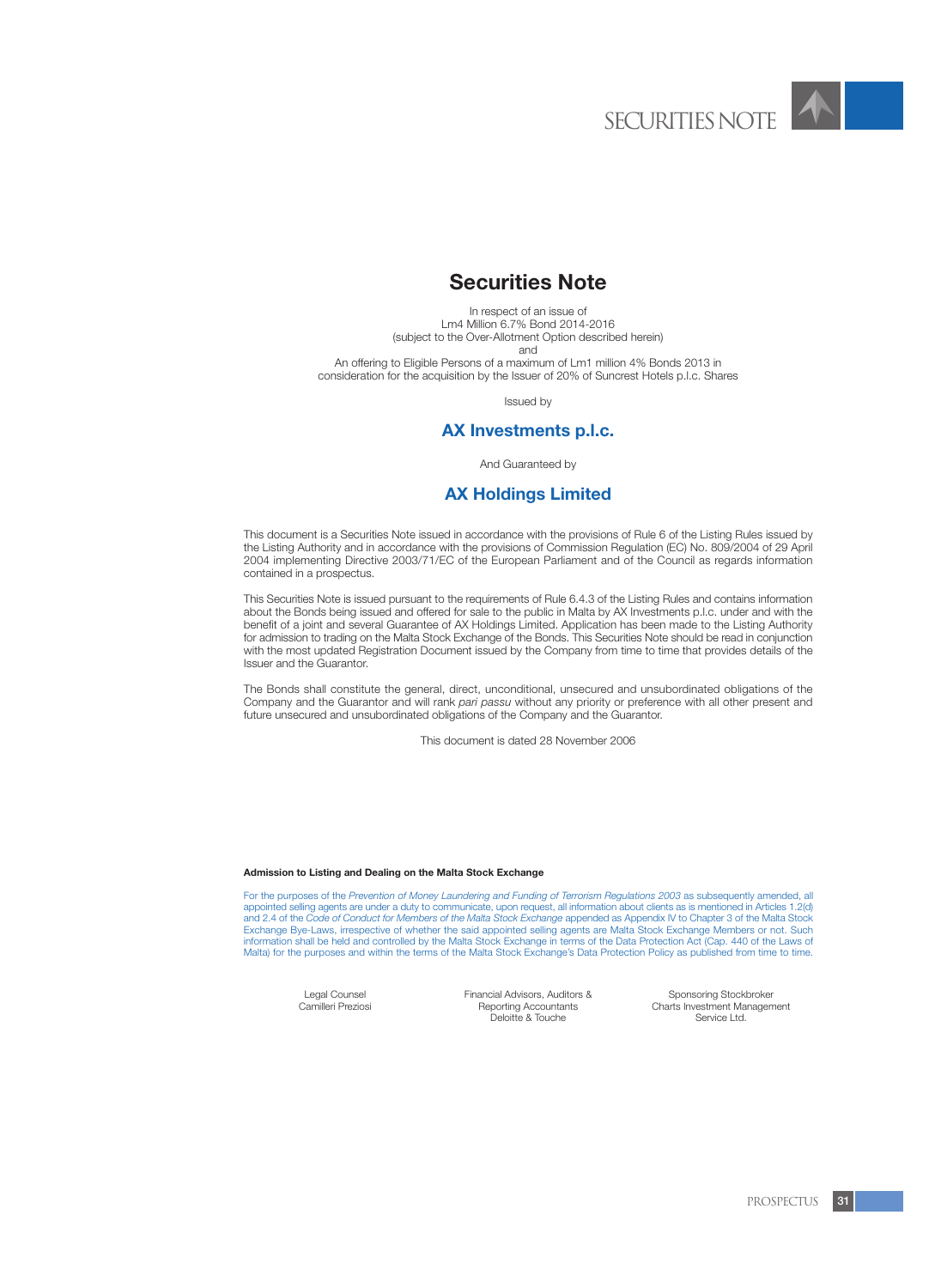# TABLE OF CONTENTS

| Important Information |                                                                                          | 33 |
|-----------------------|------------------------------------------------------------------------------------------|----|
| <b>Definitions</b>    |                                                                                          | 34 |
|                       | Expected Timetable of Principal Events Related to the Series I and Series II Bond Issues | 36 |
| 1.                    | Identity of Directors, Advisors and Auditors of the Issuer and the Guarantor             | 36 |
| 2.                    | <b>Risk Factors</b>                                                                      | 37 |
| 3.                    | Key Information                                                                          | 37 |
| 4.                    | Estimated Expenses of the Offer                                                          | 38 |
| 5                     | Information concerning the Securities                                                    | 39 |
| 6.                    | Other Details of the Bond Issues                                                         | 39 |
| 7.                    | Admission to Trading                                                                     | 40 |
| 8.                    | Additional Information                                                                   | 40 |
| Annex I               |                                                                                          |    |
| Part I                | - Terms and Conditions of the Series I Bond                                              | 42 |
| Part II               | - Terms and Conditions of Application of the Series I Bond                               | 46 |
| Annex 2               | - List of Authorised Intermediaries                                                      | 49 |
| Annex 3               | - Specimen Application Forms                                                             | 50 |
| Annex 4               | - The Guarantee                                                                          | 54 |
|                       |                                                                                          |    |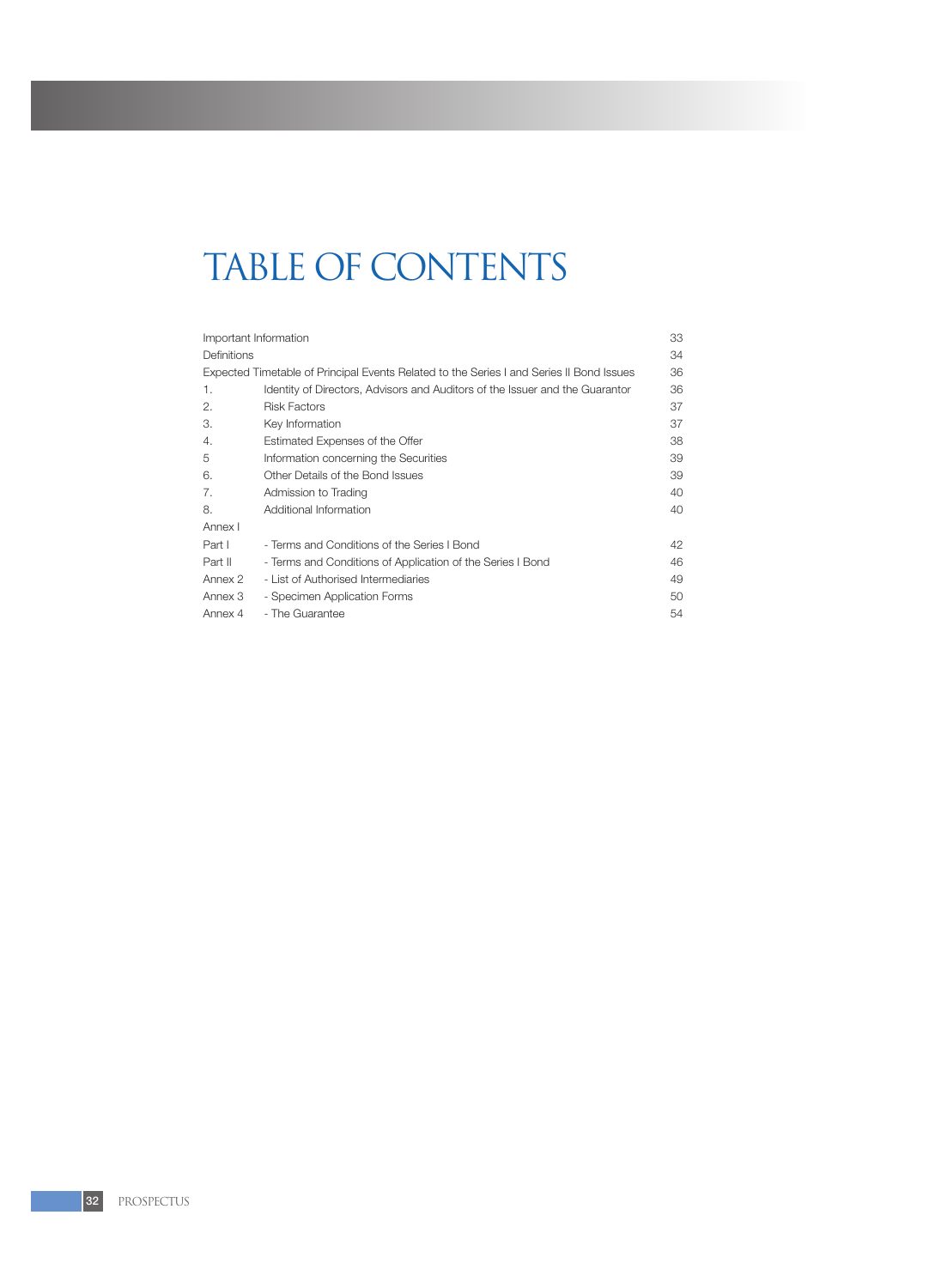

# IMPORTANT INFORMATION

THIS DOCUMENT CONSTITUTES PART OF A PROSPECTUS AND CONTAINS INFORMATION ON AN ISSUE OF BONDS BY AX INVESTMENTS P.L.C. (THE "COMPANY") WITH THE JOINT AND SEVERAL CORPORATE GUARANTEE OF AX HOLDINGS LIMITED (THE "GUARANTOR") TO INTERMEDIARIES WHETHER FOR THEIR OWN ACCOUNT OR FOR THE ACCOUNT OF UNDERLYING CUSTOMERS OR FOR FUTURE DISTRIBUTION AS WELL AS TO THE GENERAL PUBLIC IN MALTA. THE BONDS OFFERED PURSUANT TO THIS SECURITIES NOTE IS FOR A VALUE OF LM4 MILLION, WHICH MAY BE RAISED BY A FURTHER LM 1 MILLION UP TO AN AGGREGATE OF LM5 MILLION IN THE CASE OF OVERSUBSCRIPTION AND THE EXERCISE OF THE OVER-ALLOTMENT OPTION DEFINED BELOW. THE BONDS WILL BE ISSUED AT PAR AND WILL BEAR INTEREST AT THE RATE OF 6.7% PER CENT PER ANNUM. THE BONDS WILL BE REDEEMED AT THE COMPANY'S OPTION ON ANY OF THE INTEREST PAYMENT DATES FALLING IN EACH OF THE YEARS 2014, 2015 OR 2016 AT PAR (THE "SERIES I BOND").

THIS DOCUMENT ALSO CONTAINS INFORMATION ABOUT ANOTHER ISSUE OF BONDS THAT WILL BE MADE BY THE ISSUER WITH THE GUARANTEE OF THE GUARANTOR IN CONSIDERATION FOR THE ACQUISITION BY IT OF THE PUBLIC FLOAT OF SHARES IN A RELATED COMPANY, SUNCREST HOTELS P.L.C. ("THE "SUNCREST SHARES"). THE OFFER WILL BE TO ISSUE UP TO LM1 MILLION BONDS TO BE ISSUED AT A PAR VALUE OF LM100 PER BOND WHICH SHALL BEAR INTEREST AT 4 PER CENT PER ANNUM ON THE FACE VALUE AND REDEEMABLE ON THE INTEREST PAYMENT DATE FALLING IN 2013 AT LM140, THAT IS A PREMIUM OF LM40 TO THEIR PAR VALUE (THE "SERIES II BOND"). THE SERIES II BOND IS NOT OFFERED TO THE PUBLIC GENERALLY BUT SOLELY TO THOSE SHAREHOLDERS OF SUNCREST HOTELS P.L.C. QUALIFYING AS ELIGIBLE PERSONS (AS DEFINED BELOW) PURSUANT TO AN OFFERING CIRCULAR ADDRESSED TO ELIGIBLE PERSONS ON A NON-TRANSFERABLE BASIS, AND WILL BE ISSUED TO THOSE ELIGIBLE PERSONS ELECTING TO ACCEPT TO SELL AND TRANSFER TO THE ISSUER THE SUNCREST SHARES IN CONSIDERATION FOR THE SERIES II BONDS IN ACCORDANCE WITH THE BOND ENTITLEMENT AS BETTER DEFINED AND EXPLAINED IN THE OFFERING CIRCULAR. DETAILS OF THE OFFER ARE ACCORDINGLY CONTAINED IN THE OFFERING CIRCULAR MAKING THAT OFFER. THIS DOCUMENT HOWEVER CONTAINS SUFFICIENT INFORMATION TO ENABLE PROSPECTIVE INVESTORS IN THE SERIES I BONDS TO UNDERSTAND THE ISSUER'S OVERALL FINANCIAL POSITION FOLLOWING THE ISSUE OF THE SERIES II BOND, AND THE OVERALL INDEBTEDNESS OF THE ISSUER. THIS DOCUMENT ALSO CONTAINS INFORMATION ABOUT THE SERIES II BOND AS APPLICATION HAS BEEN MADE FOR THOSE BONDS TO BE ADMITTED TO LISTING ON A RECOGNISED INVESTMENT EXCHANGE, AND WHILST INITIALLY THEY ARE ONLY OFFERED TO ELIGIBLE PERSONS, IT IS EXPECTED THAT THE BONDS WILL BE ADMITTED TO THE OFFICIAL LIST OF THE MALTA STOCK EXCHANGE AND PUBLICLY TRADED THEREAFTER.

THIS DOCUMENT INCLUDES INFORMATION GIVEN IN COMPLIANCE WITH THE LISTING RULES OF THE LISTING AUTHORITY FOR THE PURPOSE OF GIVING INFORMATION WITH REGARD TO THE BONDS. ALL OF THE DIRECTORS OF THE ISSUER AND THE GUARANTOR, WHOSE NAMES APPEAR UNDER THE HEADING DIRECTORS (THE "DIRECTORS"), ARE THE PERSONS RESPONSIBLE FOR THE INFORMATION CONTAINED IN THIS PROSPECTUS. TO THE BEST OF THE KNOWLEDGE AND BELIEF OF THE DIRECTORS OF THE ISSUER AND THE GUARANTOR (WHO HAVE ALL TAKEN REASONABLE CARE TO ENSURE SUCH IS THE CASE), THE INFORMATION CONTAINED IN THIS PROSPECTUS IS IN ACCORDANCE WITH THE FACTS AND DOES NOT OMIT ANYTHING LIKELY TO AFFECT THE IMPORT OF SUCH INFORMATION. THE DIRECTORS ACCEPT RESPONSIBILITY ACCORDINGLY.

NO BROKER, DEALER, SALESMAN OR OTHER PERSON HAS BEEN AUTHORISED BY THE COMPANY, THE GUARANTOR OR THEIR RESPECTIVE DIRECTORS, TO ISSUE ANY ADVERTISEMENT OR TO GIVE ANY INFORMATION OR TO MAKE ANY REPRESENTATIONS IN CONNECTION WITH THE SALE OF SECURITIES OF THE ISSUER OTHER THAN THOSE CONTAINED IN THIS SECURITIES NOTE AND IN THE DOCUMENTS REFERRED TO HEREIN IN CONNECTION, AND IF GIVEN OR MADE, SUCH INFORMATION OR REPRESENTATIONS MUST NOT BE RELIED UPON AS HAVING BEEN AUTHORISED BY THE ISSUER, THE GUARANTOR, OR EITHER OF THEIR RESPECTIVE DIRECTORS OR ADVISORS.

THE LISTING AUTHORITY ACCEPTS NO RESPONSIBILITY FOR THE CONTENTS OF THIS PROSPECTUS, MAKES NO REPRESENTATIONS AS TO ITS ACCURACY OR COMPLETENESS AND EXPRESSLY DISCLAIMS ANY LIABILITY WHATSOEVER FOR ANY LOSS HOWEVER ARISING FROM OR IN RELIANCE UPON THE WHOLE OR ANY PART OF THE CONTENTS OF THIS PROSPECTUS.

THIS SECURITIES NOTE DOES NOT CONSTITUTE, AND MAY NOT BE USED FOR PURPOSES OF, AN OFFER OR INVITATION TO SUBSCRIBE FOR BONDS BY ANY PERSON IN ANY JURISDICTION (I) IN WHICH SUCH OFFER OR INVITATION IS NOT AUTHORISED OR (II) IN WHICH THE PERSON MAKING SUCH OFFER OR INVITATION IS NOT QUALIFIED TO DO SO OR (III) TO ANY PERSON TO WHOM IT IS UNLAWFUL TO MAKE SUCH OFFER OR INVITATION.

IT IS THE RESPONSIBILITY OF ANY PERSONS IN POSSESSION OF THIS DOCUMENT AND ANY PERSONS WISHING TO APPLY FOR BONDS TO INFORM THEMSELVES OF, AND TO OBSERVE AND COMPLY WITH, ALL APPLICABLE LAWS AND REGULATIONS OF ANY RELEVANT JURISDICTION. PROSPECTIVE APPLICANTS FOR BONDS SHOULD INFORM THEMSELVES AS TO THE LEGAL REQUIREMENTS OF SO APPLYING AND ANY APPLICABLE EXCHANGE CONTROL REQUIREMENTS AND TAXES IN THE COUNTRIES OF THEIR NATIONALITY, RESIDENCE OR DOMICILE.

THE BONDS HAVE NOT BEEN NOR WILL THEY BE REGISTERED UNDER THE UNITED STATES SECURITIES ACT OF 1933, AS AMENDED (THE "1933 ACT") OR UNDER ANY STATE SECURITIES LAW AND, EXCEPT WITH THE SPECIFIC CONSENT OF THE DIRECTORS, MAY NOT BE OFFERED OR SOLD DIRECTLY OR INDIRECTLY, IN THE UNITED STATES OF AMERICA, ITS TERRITORIES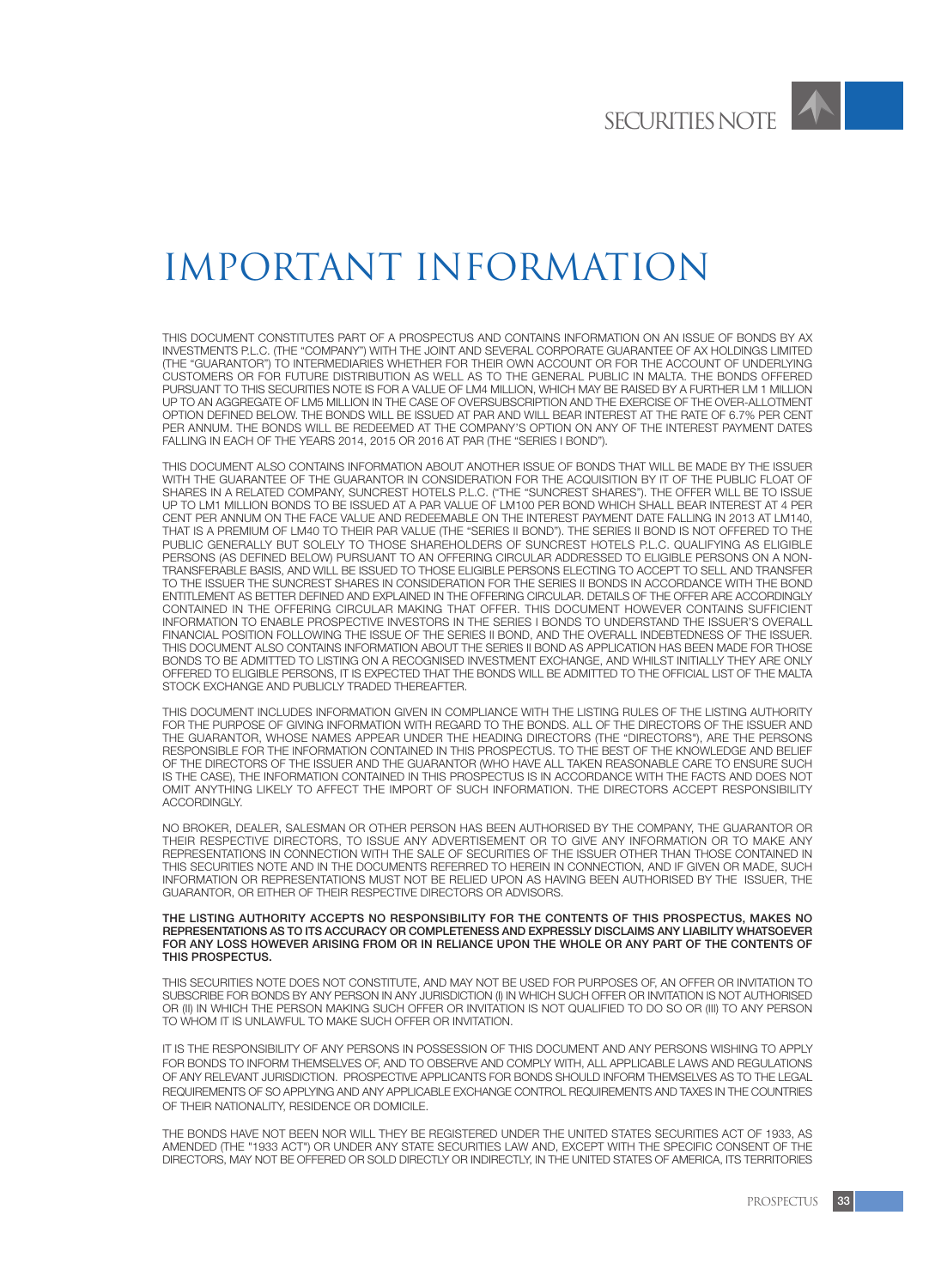OR POSSESSIONS OR ANY AREA SUBJECT TO ITS JURISDICTION (THE "UNITED STATES") OR TO ANY UNITED STATES PERSON (AS DEFINED IN REGULATIONS OF SUCH ACT, AS AMENDED FROM TIME TO TIME). IN ADDITION THE COMPANY WILL NOT BE REGISTERED UNDER THE UNITED STATES INVESTMENT COMPANY ACT OF 1940, AS AMENDED (THE "1940 ACT") AND THE INVESTORS WILL NOT BE ENTITLED TO THE BENEFITS OF THE 1940 ACT. BASED ON INTERPRETATIONS OF THE 1940 ACT BY THE STAFF OF THE UNITED STATES SECURITIES AND EXCHANGE COMMISSION RELATING TO FOREIGN INVESTMENT COMPANIES, IF THE COMPANY HAS MORE THAN 100 BENEFICIAL OWNERS OF ITS SECURITIES WHO ARE UNITED STATES PERSONS, IT MAY BECOME SUBJECT TO THE 1940 ACT. THE DIRECTORS WILL NOT KNOWINGLY PERMIT THE NUMBER OF HOLDERS WHO ARE UNITED STATES PERSONS TO EXCEED 70.

A COPY OF THIS DOCUMENT HAS BEEN LODGED WITH THE LISTING AUTHORITY IN SATISFACTION OF THE LISTING RULES, THE MALTA STOCK EXCHANGE IN SATISFACTION OF THE MALTA STOCK EXCHANGE BYE-LAWS AND HAS BEEN DULY FILED WITH THE REGISTRAR OF COMPANIES, IN ACCORDANCE WITH THE ACT.

STATEMENTS MADE IN THIS DOCUMENT ARE, EXCEPT WHERE OTHERWISE STATED, BASED ON THE LAW AND PRACTICE CURRENTLY IN FORCE IN MALTA AND ARE SUBJECT TO CHANGES THEREIN.

APPLICATION HAS BEEN MADE TO THE LISTING AUTHORITY FOR THE BONDS TO BE CONSIDERED AS ADMISSABLE TO LISTING ON A RECOGNISED INVESTMENT EXCHANGE. IN ADDITION, APPLICATION HAS ALSO BEEN MADE TO THE COUNCIL OF THE MALTA STOCK EXCHANGE, AS A RECOGNISED INVESTMENT EXCHANGE, FOR THE BONDS TO BE ADMITTED TO THE OFFICIAL LIST UPON ISSUE AND ALLOTMENT. DEALINGS ARE EXPECTED TO COMMENCE ON THE SAID EXCHANGE ON 4 JANUARY 2007.

THE VALUE OF INVESTMENTS CAN RISE OR FALL AND PAST PERFORMANCE IS NOT NECESSARILY INDICATIVE OF FUTURE PERFORMANCE. THE NOMINAL VALUE OF THE BONDS ON OFFER PURSUANT TO THIS SECURITIES NOTE WILL BE REPAYABLE IN FULL UPON REDEMPTION. IF YOU NEED ADVICE YOU SHOULD CONSULT A LICENSED STOCKBROKER OR AN INVESTMENT ADVISOR LICENSED UNDER THE INVESTMENT SERVICES ACT, CAP. 370 OF THE LAWS OF MALTA.

THE APPLICATION FORM TO BE SUBMITTED BY INVESTORS. TOGETHER WITH A GUIDE ON HOW TO COMPLETE IT, IS APPENDED TO THIS DOCUMENT. THE PROCEDURE FOR, AND THE TERMS AND CONDITIONS OF, THE ISSUE OF SERIES I BONDS, ARE SET OUT IN ANNEX 1 OF THIS DOCUMENT.

# **DEFINITIONS**

In this document the following words and expressions shall bear the following meanings except where the context otherwise requires:

| Act                                                | the Companies Act, Cap. 386 of the Laws of Malta;                                                                                                                                                                                                                                                                                                                                                                    |
|----------------------------------------------------|----------------------------------------------------------------------------------------------------------------------------------------------------------------------------------------------------------------------------------------------------------------------------------------------------------------------------------------------------------------------------------------------------------------------|
| AX Group or Group                                  | AX Holdings Limited and any company or entity in which AX Holdings Limited has a controlling interest;                                                                                                                                                                                                                                                                                                               |
| Applicant                                          | any person submitting an Application Form to the Issuer for the purpose of acquiring Series I Bonds;                                                                                                                                                                                                                                                                                                                 |
| Application/s                                      | Applications by an Applicant for Series I Bonds;                                                                                                                                                                                                                                                                                                                                                                     |
| <b>Application Form/s</b>                          | the Application Form 'A' and/or Application Form 'B' appended to this Securities Note as Annex 3;                                                                                                                                                                                                                                                                                                                    |
| <b>Bond Offer Price</b>                            | the price of Lm100 for each Series I Bond, and the price of Lm100 for each Series II Bond;                                                                                                                                                                                                                                                                                                                           |
| <b>Bondholder</b>                                  | a holder of Bonds;                                                                                                                                                                                                                                                                                                                                                                                                   |
| <b>Bonds or Securities</b>                         | the Series I Bond and the Series II Bond;                                                                                                                                                                                                                                                                                                                                                                            |
| Company, Issuer or AXI                             | AX Investments p.l.c.;                                                                                                                                                                                                                                                                                                                                                                                               |
| <b>Designated Early</b><br><b>Redemption Dates</b> | 15 December 2014 and 15 December 2015;                                                                                                                                                                                                                                                                                                                                                                               |
| <b>Directors or Board</b>                          | the directors of the Issuer and the Guarantor, as the case may be, whose names are set out under the<br>heading "Identity of Directors, Advisors and Auditors of the Issuer and Guarantor";                                                                                                                                                                                                                          |
| <b>Eligible Persons</b>                            | those persons who were shareholders registered on the register of members of the Suncrest Hotels p.l.c.<br>on 28 November 2006 and whose address on the register of members was an address in Malta, with<br>the exception of AX Holdings Limited;                                                                                                                                                                   |
| Guarantee                                          | the joint and several suretyship of the Guarantor undertaking to effect payment of interest and capital<br>repayments of any amount due by the Issuer to any Bondholder and which remain unpaid by the Issuer<br>after 60 days of the due date for payment thereof. A copy of the Guarantee, together with a description<br>of the nature, scope and terms thereof, are appended to this Securities Note as Annex 4; |
| <b>Guarantor or AXH</b>                            | AX Holdings Limited, a company registered under the Laws of Malta, and the parent company of the<br>AX Group:                                                                                                                                                                                                                                                                                                        |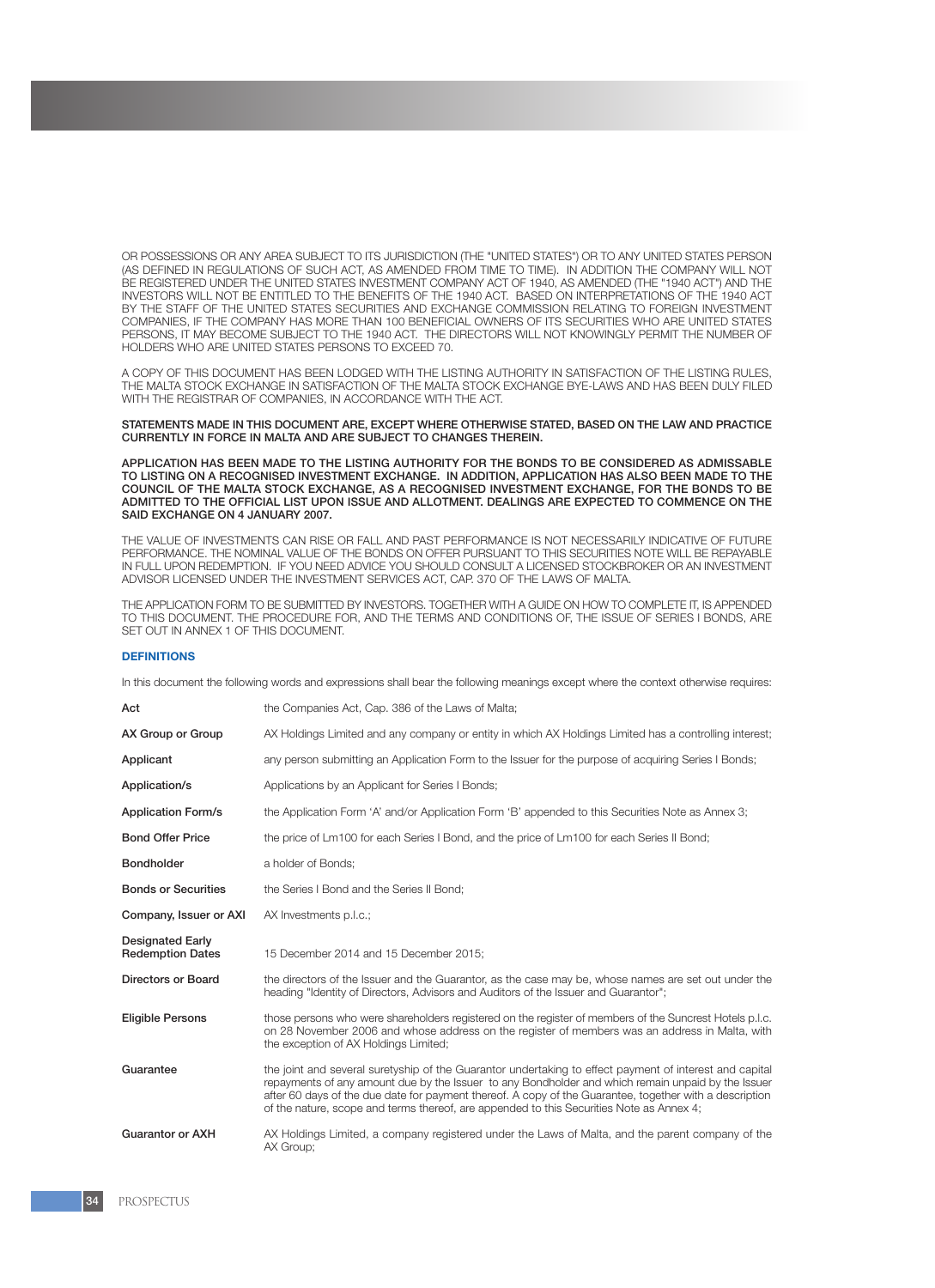

| <b>Interest Payment Date</b>   | in the case of the Series I Bond 15 December of each year between and including each of the years 2007<br>and the year 2016, unless previously redeemed, and in the case of the Series II Bond 15 December of<br>each year between and including each of the years 2007 and the year 2013;                                                                                                                                                                                    |
|--------------------------------|-------------------------------------------------------------------------------------------------------------------------------------------------------------------------------------------------------------------------------------------------------------------------------------------------------------------------------------------------------------------------------------------------------------------------------------------------------------------------------|
| Intermediaries                 | the banks, financial institutions and other persons referred to in Annex 2 of this Document;                                                                                                                                                                                                                                                                                                                                                                                  |
| <b>Issue Date</b>              | 23 December 2006;                                                                                                                                                                                                                                                                                                                                                                                                                                                             |
| Malta Stock Exchange<br>or MSE | the Malta Stock Exchange as defined by the Financial Markets Act (Cap. 345 of the Laws of Malta);                                                                                                                                                                                                                                                                                                                                                                             |
| <b>Maltese Liri</b>            | the lawful currency from time to time of the Republic of Malta;                                                                                                                                                                                                                                                                                                                                                                                                               |
| <b>Offering Circular</b>       | the circular to be addressed to Eligible Persons, and which will contain an offer by the Issuer for the<br>purchase from the Eligible Persons of all of their shares in Suncrest Hotels p.l.c. under the terms and<br>conditions contained in that document;                                                                                                                                                                                                                  |
| <b>Original Bond Issue</b>     | the Lm4 million 6.7% Bonds redeemable in 2014-2016 as detailed in this Securities Note;                                                                                                                                                                                                                                                                                                                                                                                       |
| Over-Allotment Option          | the option of the Issuer to increase the Original Bond Issue by a maximum of an additional Lm1 million<br>6.7% Bonds redeemable in 2014-2016 as detailed in this Securities Note in the event of over-subscription<br>of the Original Bond Issue;                                                                                                                                                                                                                             |
| Prospectus                     | this document together with the Registration Document dated 28 November 2006 and the Summary<br>Note dated 28 November 2006;                                                                                                                                                                                                                                                                                                                                                  |
| <b>Redemption Date</b>         | in the case of Series I Bonds 15 December 2016 or at the Issuer's option either of the Designated Early<br>Redemption Dates, and in the case of the Series II Bonds 15 December 2013;                                                                                                                                                                                                                                                                                         |
| <b>Redemption Value</b>        | Lm100 per Bond in the case of the Series I Bond and Lm140 in the case of the Series II Bond;                                                                                                                                                                                                                                                                                                                                                                                  |
| Registrar                      | Bank of Valletta p.l.c.;                                                                                                                                                                                                                                                                                                                                                                                                                                                      |
| <b>Registration Document</b>   | the Registration Document dated 28 November 2006 forming part of the Prospectus;                                                                                                                                                                                                                                                                                                                                                                                              |
| <b>Securities Note</b>         | this document in its entirety;                                                                                                                                                                                                                                                                                                                                                                                                                                                |
| Series I Bond                  | Lm4 million (or in the case of exercise of the Over-Allotment Option, up to an aggregate of Lm5 million)<br>in Bonds issued by the Issuer with the joint and several Guarantee of the Guarantor redeemable at the<br>Redemption Value on a Redemption Date or a Designated Early Redemption Date, which shall bear<br>interest from the Issue Date to the Redemption Date at the rate of 6.7 per cent per annum with interest<br>due and payable on an Interest Payment Date; |
| Series II Bond                 | up to a maximum of Lm1 million in Bonds to be issued by the Issuer, under the joint and several Guarantee<br>of the Guarantor, to Eligible Persons redeemable at a premium of Lm40 to their face value on a Redemption<br>Date, which shall bear interest from the Issue Date to the Redemption Date at the rate of 4 per cent per<br>annum with interest due payable on an Interest Payment Date;                                                                            |
| <b>Summary Note</b>            | the Summary Note dated 28 November 2006 forming part of the Prospectus;                                                                                                                                                                                                                                                                                                                                                                                                       |
| <b>Suncrest Bond</b>           | Lm2,849,400 8.25% Suncrest Bonds 2005/2007 issued by Suncrest Hotels p.l.c. due for redemption<br>in March 2007.                                                                                                                                                                                                                                                                                                                                                              |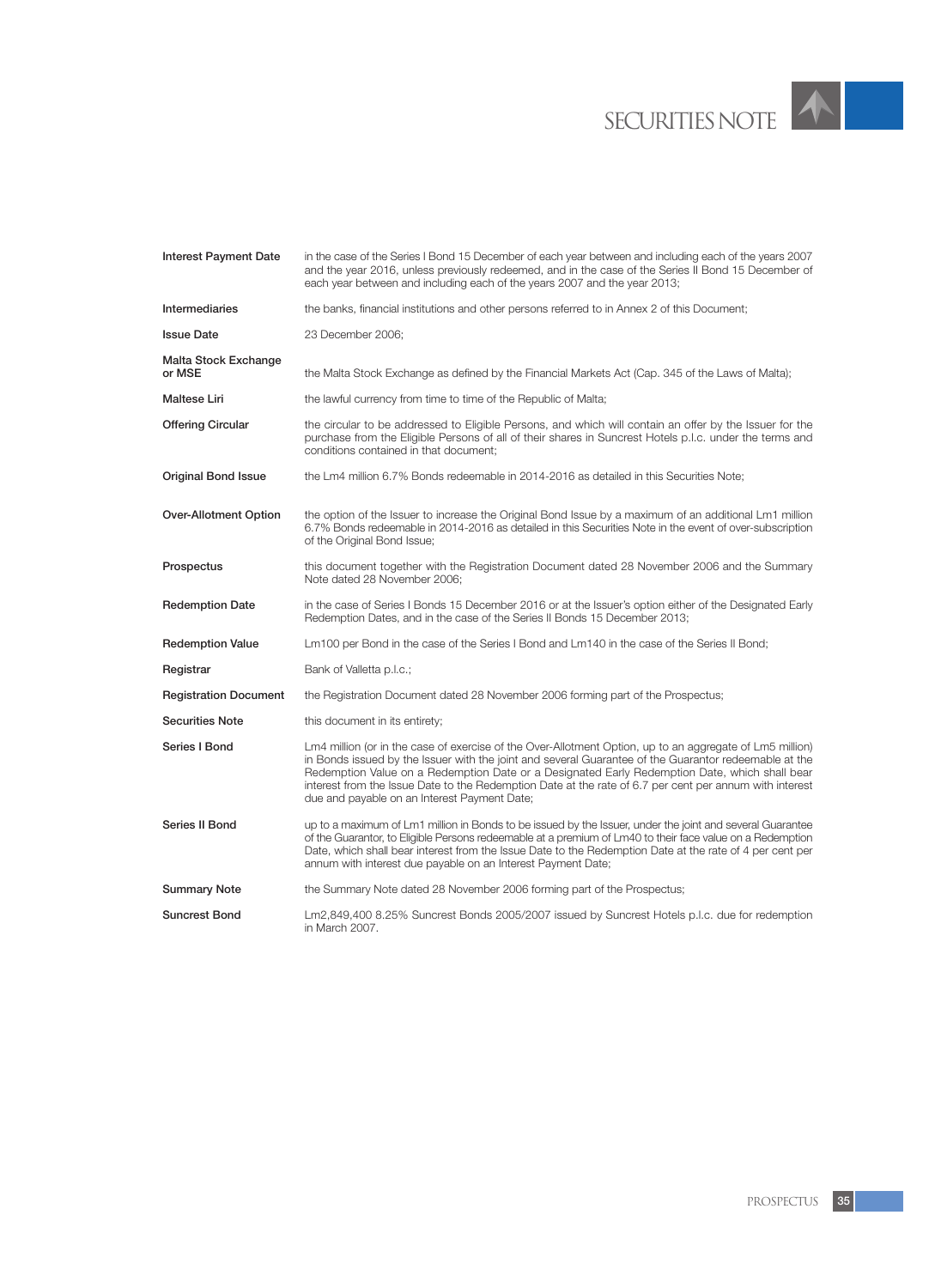#### **EXPECTED TIMETABLE OF PRINCIPAL EVENTS RELATED TO THE SERIES I AND SERIES II BOND ISSUES**

#### **Series I Bond**

| 04 December 2006 |
|------------------|
| 12 December 2006 |
| 15 December 2006 |
| 22 December 2006 |
| 23 December 2006 |
| 29 December 2006 |
|                  |

The Issuer reserves the right to close the Offer of Bonds before 15 December 2006 in the event of over-subscription, in which case, the events set out in steps 4, 5 and 6 above shall be brought forward, although the number of workings days between the respective events shall not also be altered.

PROVIDED, with respect to those Applications for Series I Bonds which are being settled by a transfer from the Applicant to the Issuer of all or part of the 8.25% Suncrest Bond 2005/2007 held by the Applicant at the time of the Offer, events 1,2,3 and 4 above shall not apply. With respect to the foregoing, the closing of Subscription Lists will take place on 11 December 2006, and steps 5 and 6 shall apply as set out above.

#### **Series II Bond**

- 
- 1. Closing of Subscription Lists 15 December 2006<br>
2. Commencement of Interest on the Bonds<br>
23 December 2006
- 2. Commencement of Interest on the Bonds<br>
23 December 2006<br>
29 December 2006<br>
29 December 2006 3. Expected dispatch of Allotment Advice and Settlement of Cheques

#### **1. IDENTITY OF DIRECTORS, ADVISORS AND AUDITORS OF THE ISSUER AND THE GUARANTOR**

The Directors of the Company and of the Guarantor, whose names are set out hereunder, are the persons responsible for the information contained in this Document.

#### **Directors of the Issuer**

| Chairman                  |
|---------------------------|
| <b>Executive Director</b> |
| Non-Executive Director    |
| Non-Executive Director    |
| Non-Executive Director    |
|                           |

The Company Secretary of the Issuer is Tonio Farrugia

#### **Directors of the Guarantor**

Angelo Xuereb Sole Director

The Company Secretary of the Guarantor is Tonio Farrugia

ALL OF THE DIRECTORS OF THE ISSUER AND GUARANTOR, WHOSE NAMES APPEAR ABOVE (THE "DIRECTORS"), ARE THE PERSONS RESPONSIBLE FOR THE INFORMATION CONTAINED IN THIS DOCUMENT. TO THE BEST OF THE KNOWLEDGE AND BELIEF OF THE DIRECTORS OF THE ISSUER AND GUARANTOR (WHO HAVE ALL TAKEN REASONABLE CARE TO ENSURE SUCH IS THE CASE), THE INFORMATION CONTAINED IN THIS DOCUMENT IS IN ACCORDANCE WITH THE FACTS AND DOES NOT OMIT ANYTHING LIKELY TO AFFECT THE IMPORT OF SUCH INFORMATION. THE DIRECTORS ACCEPT RESPONSIBILITY ACCORDINGLY.

#### **Advisors to the Issuer and Guarantor**

| Legal Counsel:<br>Name:<br>Address:          | Camilleri Preziosi<br>Level 3, Valletta Buildings, South Street<br>Valletta - VLT 11 - MALTA             |
|----------------------------------------------|----------------------------------------------------------------------------------------------------------|
| Sponsoring Stockbroker:<br>Name:<br>Address: | Charts Investment Management Service Limited<br>18a 3rd Floor, Europa Centre<br>Floriana - VLT15 - MALTA |
|                                              | Financial Advisors, Auditors and Reporting Accountants:                                                  |
| Name:                                        | Deloitte & Touche                                                                                        |
| Address:                                     | 1, Colonel Savona Street                                                                                 |

Sliema - SLM07 - MALTA

Deloitte & Touche is a member firm of Deloitte Touche Tohmatsu. The partners of Deloitte & Touche (Malta) are members of the Malta Institute of Accountants.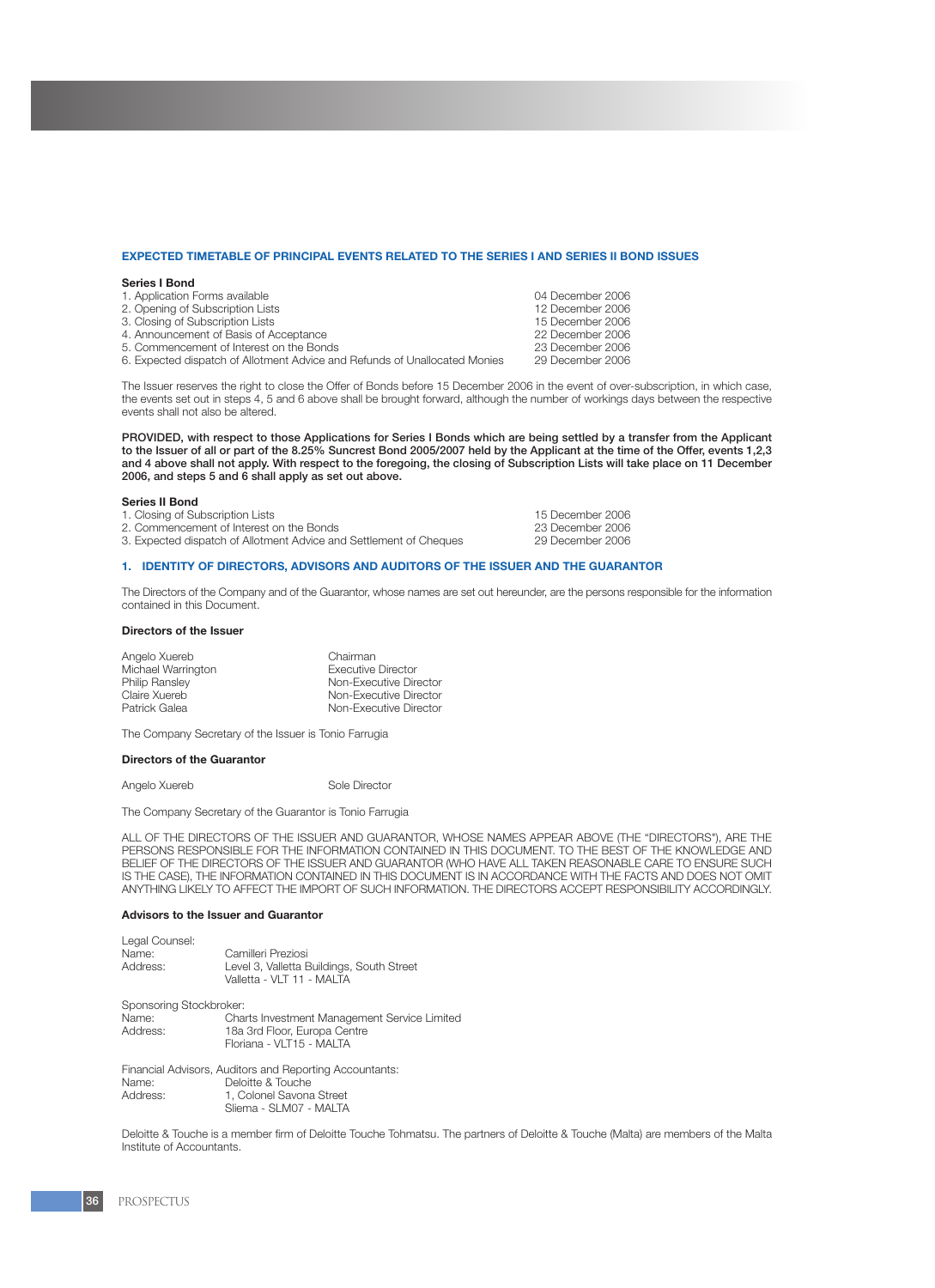

# **2. RISK FACTORS**

# *Risks relating to the Bonds*

The value of investments can rise or fall and past performance is not necessarily indicative of future performance. If in need of advice, you should consult a licensed stockbroker or an investment advisor licensed under the Investment Services Act, Cap. 370 of the Laws of Malta.

# *Trading and Liquidity*

There is currently no trading record in respect of the Bonds, as there has never been a public market for the Bonds prior to the offering contained in the Prospectus. The Listing Authority has admitted the Bonds to listing on a Recognised Investment Exchange pursuant to the Listing Rules by virtue of a letter dated 28 November 2006, and application has been made to the Malta Stock Exchange for the Bonds to be listed and traded on its Official List. There can be no assurance, however, that an active secondary market for the Bonds will develop, or, if it develops, that it will continue. There can be no assurance, also, that an investor will be able to re-sell his/her Bonds at or above the Bond Offer Price.

The liquidity of the market depends on, amongst others, factors beyond the Issuer's control such as the willingness or otherwise of potential buyers and sellers of the Bonds. The effect that the investors' decisions may have on the trading market would consequently affect the trading value of the Bonds. Other factors over which the Issuer has no control include the time remaining for maturity of the Bonds, the outstanding amount of the Bonds, and the level, direction and volatility of market interest rates generally.

# *Implementation of the Euro*

The investor bears the risk of fluctuations in exchange rates until such time as Malta adopts the Euro, although this risk has been mitigated pursuant to Malta's joining the Exchange Rate Mechanism II.

# *Forward-Looking Statements*

This Document contains forward-looking statements that include, among others, statements concerning the Company's or AX Group's strategies and plans relating to the attainment of those objectives, its capital requirements and other statements of expectations, beliefs, future plans and strategies, anticipated developments and other matters that are not historical facts and which may involve predictions of future circumstances. Investors can generally identify forward-looking statements by the use of terminology such as "may", "will", "expect", "intend", "plan", "estimate", "anticipate", "believe", or similar phrases. These forward-looking statements are inherently subject to a number of risks, uncertainties, and assumptions. Important factors that could cause actual results to differ materially from the expectations of the Company's Directors include those risks identified under the heading "Risk Factors", and elsewhere in the Prospectus.

The Company cautions the reader that these forward-looking statements are subject to risks and uncertainties that could cause actual events or results to differ from those expressed or implied by the statements, and no assurance is given that the future results or expectations will be achieved.

# **3. KEY INFORMATION**

# **3.1 Interest of Natural and Legal Persons involved in the Offer**

The Issuer is a member of the AX Group and acts predominantly as a finance and investment company for the AX Group. Its object is to undertake capital finance for projects to be undertaken by the AX Group. An object ancillary to this primary purpose of the Company is the taking on lease, exchange, or acquisition of movable or immovable property.

The AX Group is wholly owned directly or indirectly through AXH, by Angelo Xuereb.

# 3.2 Reasons for the Offer and Use of Proceeds

3.2.1 The Series I Bond

The Original Bond Issue is intended to raise capital for the following purposes:

*General Corporate Funding Purposes of the AX Group*

A loan agreement has been entered into between the Issuer and AXH, whereby the Issuer shall advance the amount of Lm3,142,000 (or Lm4,142,000 in the event of the exercise of the Over-Allotment Option) out of the net proceeds of the Series I Bond Issue to AXH for a period of ten years at a rate of interest of 6.8 per cent per annum. The loan contemplates that interest is paid as and when it falls due over the term of the loan with capital falling due and payable on final maturity in one bullet repayment. The interest receivable by the Company will fund, in part, the servicing of bond interest by the Company whilst the capital repayment of the loan will match the capital repayment of the Bond. AXH shall utilise the proceeds of the loan as follows:

(a) the amount of Lm2,849,400 for redemption of the Lm2,849,400 8.25% Suncrest Bonds 2005/2007 issued by Suncrest Hotels p.l.c. due for redemption in March 2007. It is the intention of the AX Group, subject to raising the necessary funding under the Series I Bond, to redeem the Suncrest Bond before its stated maturity;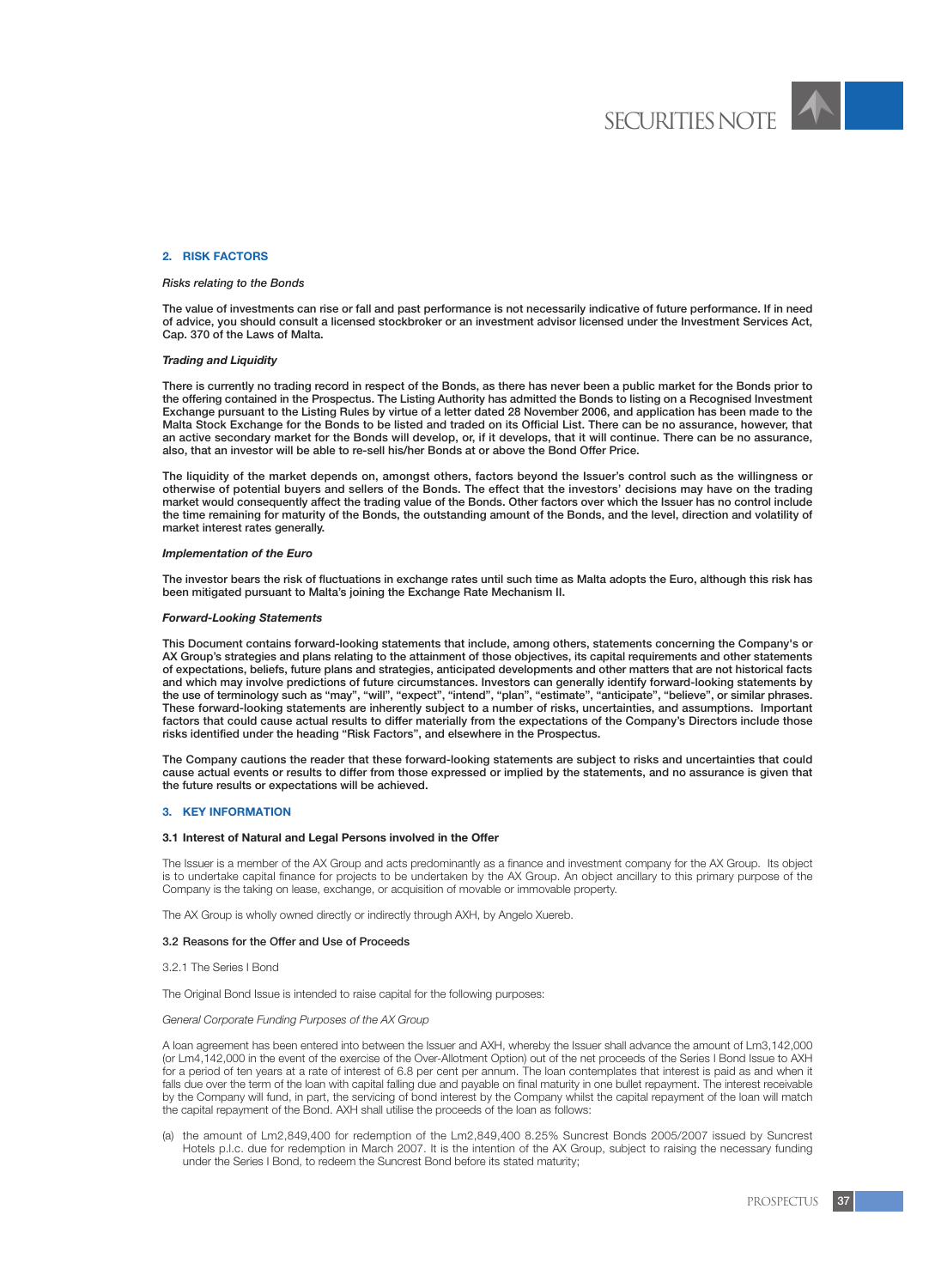(b) the amount of Lm292,600 will be advanced to AXH for general corporate funding purposes including new projects of the Group.

In the event that the Over-Allotment Option is exercised by the Issuer, the proceeds generated therefrom will be utilised for the financing of new projects to be undertaken by the AX Group, including, *inter alia*, the food and entertainment outlets to be opened in 2007 at the Valletta Waterfront.

In addition to the above, the Company shall pay the amount of Lm858,000 to Capua Palace Investments Limited in settlement of the balance of the price for the purchase of Capua Palace Sliema, as set out below.

#### *Acquisition of the Capua Palace*

By a deed dated 25 October 2006 in the records of Notary Dr. Maria Briffa the Issuer purchased and acquired from Capua Palace Investments Limited the property known as Capua Palace in Sliema. The property was valued at Lm2.3 million (see Architect's report referred to below). The price for the acquisition of Capua Palace is of Lm2,077,000 (the "Price"), which amount is payable by the Issuer to Capua Palace Investments Limited. The Price shall be paid through a number of transactions as follows:

- (i) By virtue of a deed of assignment dated 25 October 2006 the Issuer acquired from AXH a receivable of Lm1,219,000 that the latter has against Capua Palace Investments Limited, and subsequently the Company has issued shares equivalent to Lm1,000,000 and allotted them to AXH.
- (ii) By another agreement dated 25 October 2006, the Issuer and Capua Palace Investments Limited agreed to set-off the Lm1,219,000 debt now owed by Capua Palace Investments Limited to the Company against Lm1,219,000 out of the Price of the Palace;
- (iii) The balance of price of Lm858,000 will be settled in cash following the Series I Bond Issue.

As described above, the Palace was the property of Capua Palace Investments Limited, with whom the Company has entered into the sale and leaseback agreement described above, in terms of which the Company has acquired the full legal title to the Palace, and has leased it back to Capua Palace Investments Limited under a lease agreement that contemplates a di *fermo* lease period of ten years during which the Company will generate an annual rental income stream of Lm140,000, which will be increased by 10% every three years.

The rental income (as increased tri-annually) shall be applied by the Issuer against the interest payable by it on the Series I Bond. The agreement entered into with Capua Palace Investments Limited also contemplates an option on the part of Capua Palace Investments Limited to repurchase the immovable property from the Issuer at a price to be determined by an expert valuer at the time of purchase but which shall in no case be less than Lm2,077,000.

A report produced by Architect Wallace Farrugia (A. & C.E.) of Wallace Farrugia & Associates, of 44, St. Francis Street, Sliema SLM 05, in respect of the aforementioned Capua Palace, is available on the Group's website and at its premises, although a summarised version of the said report may be found in Annex 1 to the Registration Document. This report was produced at the Issuer's request, and is included in the Registration Document with the consent of Arch. Farrugia, who authorises the publication of his report in the form and content in which it appears therein.

#### 3.2.2 The Series II Bond

The Series II Bond Issue, or such number of bonds under the Series II Bond Issue as may be issued by the Issuer, will be utilised to settle the consideration for the elective bid being made by the Issuer simultaneously with the Series I Bond Issue to Eligible Persons to exchange their ordinary shares in Suncrest Hotels p.l.c. with Series II Bonds. The Series II Bond will accordingly be issued to those Eligible Persons deciding to accept to sell and transfer their Suncrest ordinary shares to the Issuer in exchange for Series II Bonds.

There may be cases where some Eligible Persons may either not accept the elective bid being made by the Issuer or accept it for a cash consideration. Accordingly if all Eligible Persons were to accept the elective bid in exchange for Series II Bonds, it is expected that the full amount of Series II Bonds to be issued by the Issuer under the joint and several Guarantee of the Guarantor will be equivalent to Lm1 million in value of Series II Bonds. Where, on the other hand, Eligible Persons reject the elective bid and opt for the cash alternative instead, such payments shall be settled by the Issuer.

#### **4. ESTIMATED EXPENSES OF THE OFFER**

Professional fees, registrar fees and costs related to publicity, advertising, printing, listing, registration, sponsor, selling commission, management and registrar fees and other miscellaneous expenses in connection with this Offer, are estimated not to exceed Lm150,000 and shall be borne by the Issuer.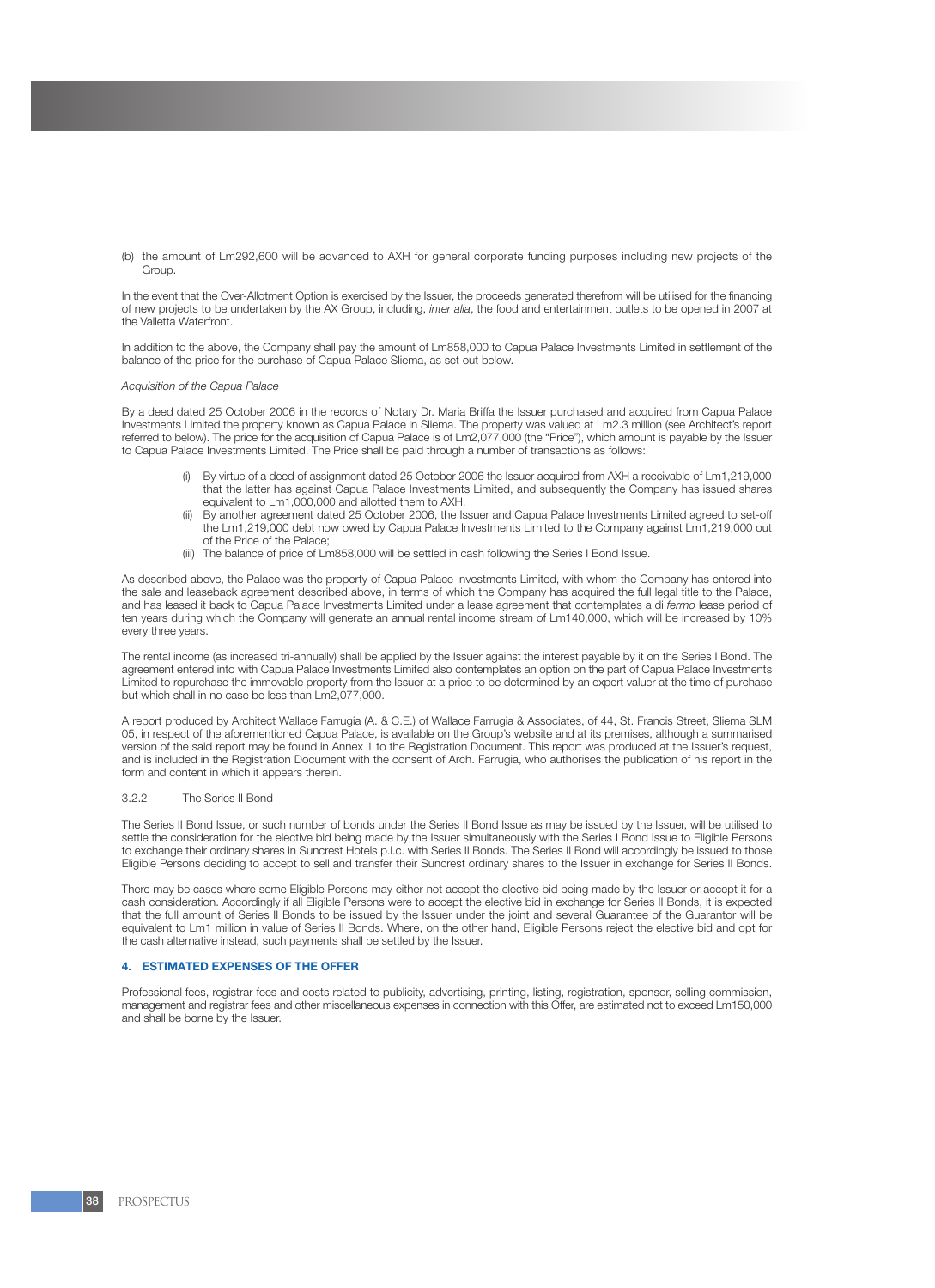

# **5 INFORMATION CONCERNING THE SECURITIES**

# 5.1 Description and type of Securities

The Series I Bonds and the Series II Bonds once issued, shall constitute the unconditional debt obligations of the Company and the Guarantor that bind the Company and the Guarantor to pay to Bondholders interest on each Interest Payment Date and the Redemption Value of the Bond on a Redemption Date. They will be issued at a nominal value of Lm100 per Bond.

The Bonds have been created in terms of the Act. The Bonds will be issued in uncertificated form and following admission of the Bonds to the Official List of the Malta Stock Exchange, the Bonds shall be held in book-entry form by the Central Security Depositary of the Malta Stock Exchange. The Bonds shall be denominated in Maltese Liri. Subject to admission to listing of the Bonds to the Official List of the Malta Stock Exchange, the Series I Bonds and the Series II Bonds are expected to be assigned the following ISIN codes respectively - MT 00000 81217 and MT 00000 81225.

#### 5.2 Status

The Bonds shall constitute the general, direct, unconditional, unsecured and unsubordinated obligations of the Company and the Guarantor and will rank *pari passu* without any priority or preference with all other present and future unsecured and unsubordinated obligations of the Company and the Guarantor.

### 5.3 Terms and Conditions of Issue

The full terms and conditions of the Issue of the Series I Bonds are contained in Annex 1 attached to this Securities Note and the full terms and conditions of the Series II Bonds are contained in the Offering Circular (see Important Information above).

#### 5.4 Interest

(a) The Series I Bonds shall accrue interest at the rate of 6.7 per cent per annum payable annually on 15 December of each year. Interest shall accrue as from 23 December 2006. The first Interest Payment Date shall be 15 December 2007;

(b) The Series II Bonds shall accrue interest at the rate of 4 per cent per annum payable annually on 15 December of each year. Interest shall accrue as from 23 December 2006. The first Interest Payment Date shall be 15 December 2007.

#### 5.5 Maturity & Redemption

The Series I Bond shall become due for final redemption on 15 December 2016. The Issuer reserves the right to redeem the Bonds or any part of the issue at any time prior to the stated maturity on either of the Interest Payment Dates falling in 2014 and/or 2015. Redemption of the Series I Bonds shall be made at the face value of the Bonds. In addition, the Issuer reserves the right to purchase from the market at any time after issue, Series I Bonds for cancellation.

The Series II Bond shall become due for final redemption on 15 December 2013. Redemption of the Series II Bonds shall be made at a premium of Lm40 to the face value of the Bonds. In addition, the Issuer reserves the right to purchase from the market at any time after issue, Series II Bonds for cancellation.

#### 5.6 Public Offer

- (a) The Series I Bonds shall be issued and offered to the general public in Malta as well as to Intermediaries either for their own account or on behalf of investors represented by such Intermediaries. The allocation of Series I Bonds shall however be made with preference to those Applicants indicating their agreement to settle the consideration for the Series I Bonds by surrendering in the Issuer's favour Suncrest Bonds of an equivalent nominal value. The Issuer shall not, unless due notice in writing is given to it, verify the relations existing between an Intermediary and its client and shall only and at all times recognise as a Bondholder the person registered as such in the register of bonds held for this purpose.
- (b) The Series II Bonds shall be offered exclusively to Eligible Persons. Following their issue to the Eligible Persons and the admission to listing, the Series II Bonds shall be freely transferable and tradable on the Malta Stock Exchange.

#### 5.7 Authorisations

The Issue of the Bonds was authorised by the Issuer's Board of Directors by resolution dated 20 November 2006. The Listing Authority approved in writing on 28 November 2006 the Bonds as admissible to listing on a Recognised Investment Exchange pursuant to the Listing Rules.

#### 5.8 Exercise of the Over-Allotment Option

The Issuer reserves the right to issue further Series I Bonds to meet Applications for over-subscription up to and not exceeding the aggregate amount of Lm5 million, which is Lm1 million in excess of the Original Bond Issue.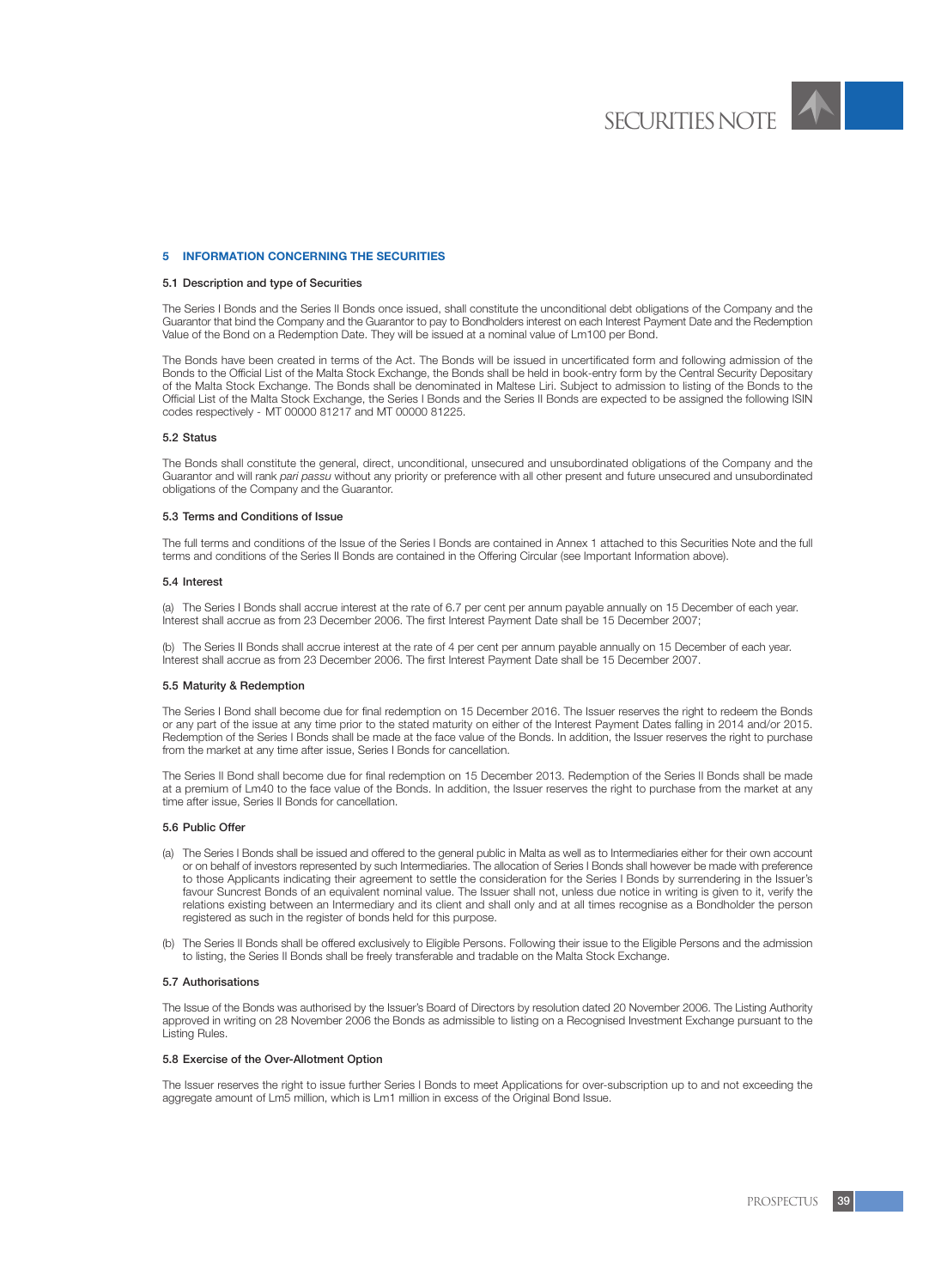#### **6. OTHER DETAILS OF THE BOND ISSUES**

(a) The Company will be entering into conditional subscription agreements with Intermediaries. In terms of these agreements the Intermediaries will be bound to subscribe and purchase, and the Company will be bound to allot to such Intermediaries, on 11 December 2006, an aggregate not exceeding Lm2 million of the Bonds in issue. Subscriptions under these arrangements will be subject to the same Terms and Conditions of the Series I Bond contained in the Prospectus.

Any Bonds not placed with Intermediaries, as well as the remaining Lm2 million in Bonds and the Lm1 million in Bonds which may be issued upon exercise by the Issuer of the Over-allotment Option, shall be offered to the general public for subscription under the same terms and conditions, subject to the preferential allocation of Series I Bonds to Applicants indicating their agreement to settle the consideration for the Series I Bonds by surrendering in the Issuer's favour Suncrest Bonds of an equivalent nominal value, as detailed below. The terms and conditions under which the Bonds shall be issued are contained as an annex to this document *(See Annex 1)*.

All holders of Suncrest Bonds wishing to subscribe for Series I Bonds, may, at their option, settle the consideration for such Bonds by transferring their Suncrest Bonds at nominal value to the Issuer. Such transfer shall be without prejudice to the rights of the holders of Suncrest Bonds to receive interest on the Suncrest Bonds up to and including 22 December 2006, subject to the date of this step in the Expected Timetable of Principal Events Related to the Bond Issues (see above) being brought forward in the event that the Offer of Bonds is over-subscribed and the Issuer exercises its discretion to close the said Offer before 15 December 2006.

The Issuer intends to allocate Series I Bonds to those Applicants indicating their agreement to settle the consideration for the Series I Bonds by surrendering in the Issuer's favour Suncrest Bonds of an equivalent nominal value, *with preference over all other Applicants.*

(b) The Series II Bond is available only to Eligible Persons. The Series II Bonds shall be issued under the same terms and conditions as the Series I Bonds and once issued and allocated to Eligible Persons and following their listing, they shall be freely transferable.

#### **7. ADMISSION TO TRADING**

The Bonds are expected to be admitted to the Official List of the Malta Stock Exchange with effect from 3 January 2007 and trading is expected to commence on the 4 January 2007.

#### **8. ADDITIONAL INFORMATION**

### 8.1 Taxation

#### *Tax on Interest*

Unless the Issuer is otherwise advised by a Bondholder resident in Malta who is not a fund of a collective investment scheme, interest shall be paid by the Issuer to such Bondholder net of a deduction for tax at source at the rate of 15 per cent pursuant to section 33 of the Income Tax Act (Cap. 123 of the Laws of Malta). This withholding tax is considered as a final tax and Bondholders who are physical persons need not declare the interest so received on his/her income tax return.

In the case of a valid election by a Bondholder resident in Malta to receive the interest due without the deduction of withholding tax, then interest will be paid gross by the Issuer and such Bondholder will be under an obligation to declare interest so received on his/her income tax return and be subject to tax thereon at the standard rate applicable to that Bondholder.

Any such election by a Bondholder at the time of Application may be changed by the Bondholder by giving written notice to the Issuer or the MSE.

Non-resident Bondholders are not taxable in Malta on the interest received and will receive interest gross.

#### *Tax on Capital Gains*

Capital gains arising on disposal of the Bonds are not chargeable to Maltese income tax.

#### *Duty on Documents and Transfers*

No duty on documents and transfers is payable in respect of any transfer of the Bonds, if and for as long as the Securities are listed on the MSE.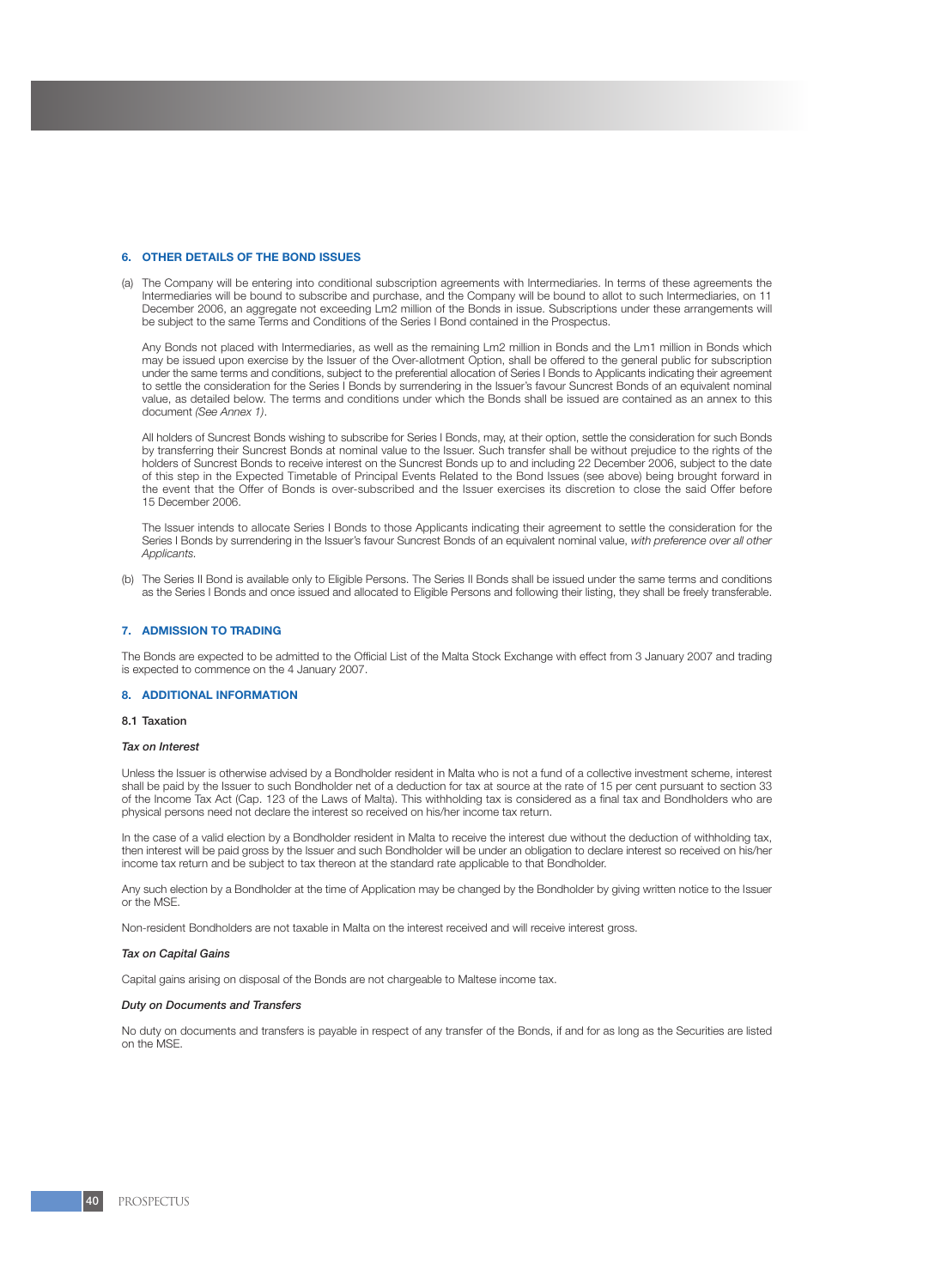

The interest and premium receivable, respectively, on the Bonds and on their redemption, constitute "investment income" as defined in the "investment income provisions" contained in the Income Tax Act (Cap. 123 of the Laws of Malta).

As a general rule, persons who, for tax purposes, are deemed to be resident in Malta are subject to tax on such investment income. Unless otherwise instructed in writing, the Issuer will withhold tax from the payment of interest and premium on redemption at the rate prescribed under article 33(1) of the Income Tax Act. The current withholding rate is 15%.

A recipient who receives the interest or premium net of withholding tax has no further liability to tax on such income. A recipient who opts to receive the interest or premium on redemption without any tax withholding is normally required to disclose the income in the annual income tax return and is taxable on such income at the applicable rates of tax according to such recipient's status for tax purposes.

A non-resident person is not subject to tax on investment income arising in Malta unless the said non-resident person is engaged in a trade or business in Malta through a permanent establishment situated herein and the debt claim in respect of which the interest or the premium arises is effectively connected with such permanent establishment.

The information above does not constitute legal or tax advice, and is based on tax law and practice applicable at the date of this Prospectus. Investors are reminded that tax law and practice may change from time to time.

INVESTORS AND PROSPECTIVE INVESTORS ARE URGED TO SEEK PROFESSIONAL ADVICE AS REGARDS BOTH MALTESE AND ANY FOREIGN TAX LEGISLATION APPLICABLE TO THE ACQUISITION, HOLDING AND DISPOSAL OF BONDS AS WELL AS INTEREST PAYMENTS MADE BY THE COMPANY. THE ABOVE IS A SUMMARY OF THE ANTICIPATED TAX TREATMENT APPLICABLE TO THE BONDS AND TO BONDHOLDERS. THIS INFORMATION, WHICH DOES NOT CONSTITUTE LEGAL OR TAX ADVICE, REFERS ONLY TO BONDHOLDERS WHO DO NOT DEAL IN SECURITIES IN THE COURSE OF THEIR NORMAL TRADING ACTIVITY.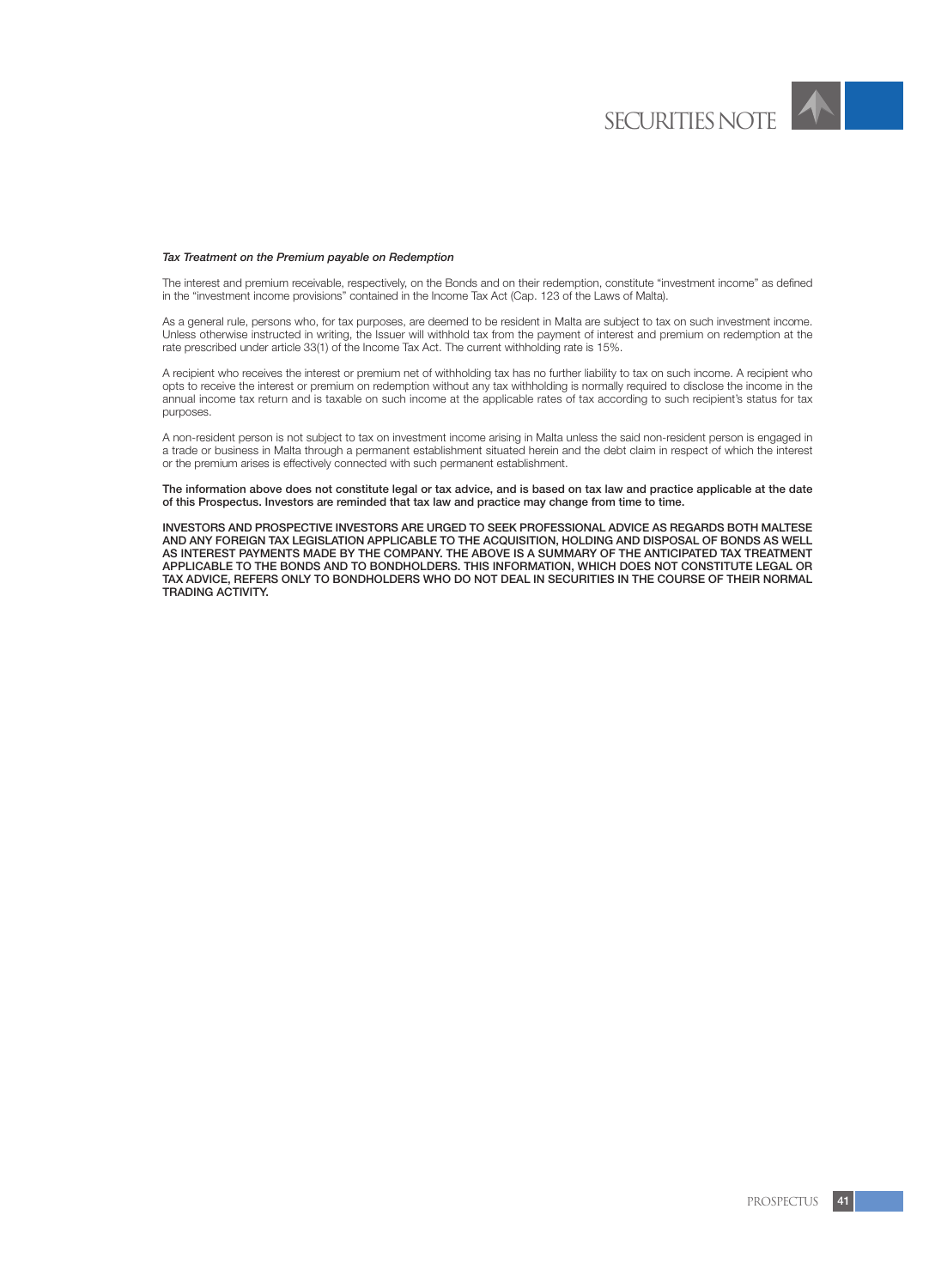# **ANNEX I**

# **PART I - TERMS AND CONDITIONS OF THE SERIES I BOND**

The rights attaching to the Series I Bonds (the "Bond/s") are those set out in the terms and conditions of issue laid out in this Annex I.

### **1. GENERAL**

- (a) Each Bond forms part of a duly authorised issue of registered bonds of a nominal value of Lm100 each, issued by the Company at the Bond Offer Price of Lm100 per Bond, up to an aggregate principal amount of Lm4 million (except as otherwise provided under clause 9 "Further Issues" below) which shall bear interest at the rate of 6.7 per cent per annum.
- (b) Unless previously purchased and cancelled, the Bonds shall be redeemable at the nominal value on 15 December 2016 or at the option of the Company on 15 December 2014 and/or 15 December 2015.
- (c) In the event of over-subscription, the Issuer may accept to issue further Bonds to meet Applications up to but not exceeding the aggregate principal amount of Lm5 million.

#### **2. FORM, DENOMINATION AND TITLE**

The Bonds will be issued in fully registered form, without coupons, in denominations of any integral multiple of Lm100, provided that on original subscription by Intermediaries the Bonds will be issued for a minimum of Lm500. The Bonds, and transfer thereof, shall be registered as provided under Clause 8 ("Registration, Replacement, Transfer and Exchange") below. A person in whose name a Bond shall be registered shall (to the fullest extent permitted by law) be treated at all times and for all purposes as the absolute owner of such Bond regardless of any notice of ownership or trust.

#### **3. INTEREST**

- (a) The Bonds shall bear interest at the rate of 6.7 per cent per annum on the nominal value of the Bond, payable annually in arrears, on 15 December of each year, the first payment becoming due on 15 December 2007 (each such day, an "Interest Payment Date"). Each Bond will cease to bear interest from and including its due date of redemption, unless the Bond is earlier redeemed on a Designated Early Redemption Date, or unless upon due presentation, payment of the principal in respect of the Bond is improperly withheld or refused, or unless the Company defaults, in which event interest shall continue to accrue at the rate specified above or at the rate of two per cent (2%) per annum above the Central Bank of Malta minimum discount rate, whichever is the greater; and
- (b) When interest is required to be calculated in respect of a period of less than a full year, it shall be calculated on the basis of a three hundred and sixty (360) day year consisting of twelve (12) months of thirty (30) days each, and, in the case of an incomplete month, the number of days elapsed.

## **4. STATUS AND NEGATIVE PLEDGE**

- (a) The Bonds constitute general, direct, unconditional, unsecured and unsubordinated obligations of the Company and the Guarantor and will rank *pari passu*, without any priority or preference, with all other present and future unsecured and unsubordinated obligations of the Company and the Guarantor.
- (b) The Company and the Guarantor, in relation to their respective assets, undertake for as long as any principal or interest under the Bonds or any of the Bonds remains outstanding, not to create or permit to subsist any Security Interest (as defined below), other than a Permitted Security Interest (as defined below), upon the whole or any part of its present or future assets or revenues to secure any Financial Indebtedness (as defined below) of the Company or Guarantor, unless at the same time or prior thereto the Company's indebtedness under the Bonds, shares in and is secured equally and rateably therewith, and the instrument creating such Security Interest so provides.

For the purposes of this Clause and of Clause 7 ("Events of Default") below:

"Financial Indebtedness" means any indebtedness in respect of (A) monies borrowed; (B) any debenture, bond, note, loan stock or other security; (C) any acceptance credit; (D) the acquisition cost of any asset to the extent payable before or after the time of acquisition or possession by the party liable where the advance or deferred payment is arranged primarily as a method of raising finance for the acquisition of that asset; (E) leases entered into primarily as a method of raising finance for the acquisition of the asset leased; (F) amounts raised under any other transaction having the commercial effect of borrowing or raising of money; and/or (G) any guarantee, indemnity or similar assurance against financial loss of any person;

"Security Interest" means any privilege, hypothec, pledge, lien, charge or other encumbrance or real right which grants rights of preference to a creditor over the assets of the Company or the Guarantor;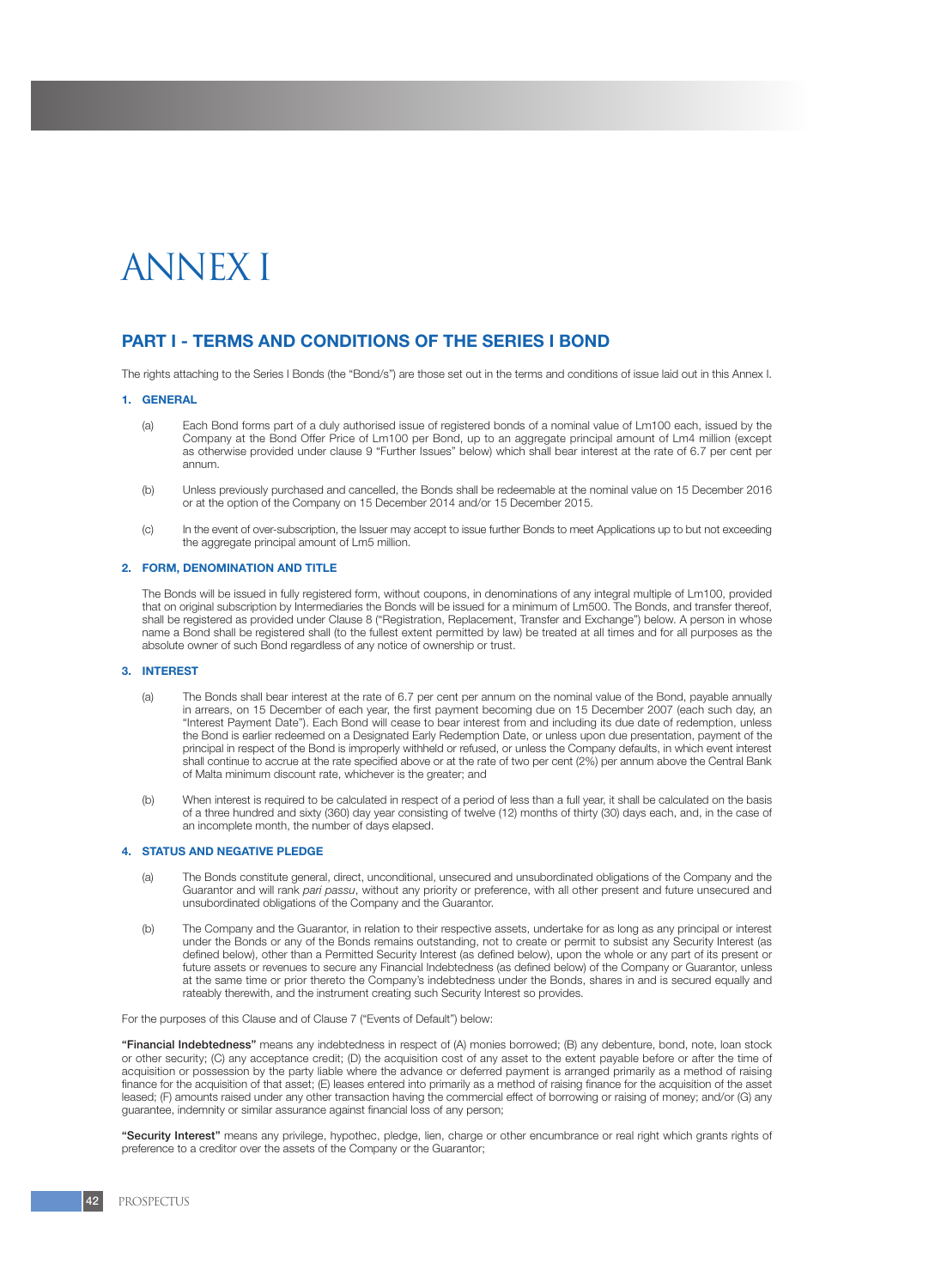

"Permitted Security Interest" means (A) any Security Interest arising by operation of law; (B) any Security Interest securing temporary bank loans or overdrafts in the ordinary course of business; (C) any other Security Interest (in addition to (A) and (B) above) securing Financial Indebtedness of the Company or the Guarantor, in an aggregate outstanding amount not exceeding 80 per cent (80%) of the difference between the value of the unencumbered assets of the Company and the Guarantor and the aggregate principal amount of Bonds outstanding at the time.

Provided that the aggregate Security Interests referred to in (B) and (C) above do not result in the unencumbered assets of the Company and Guarantor being less than one hundred and six point seven per cent (106.7%) of the aggregate principal amount of the Bonds still outstanding;

"Unencumbered assets" means assets which are not subject to a Security Interest.

## **5. PAYMENTS**

- (a) Payment of the principal amount of a Bond will be made in the currency in which that Bond is designated to the person in whose name such Bond is registered, with interest accrued to the date fixed for redemption, against surrender of such Bond at the registered office of the Company or at such other place in Malta as may be notified by the Company, such payment shall be made by way of a cheque drawn on a bank in Malta.
- (b) Payment of interest on a Bond shall be made in any such currency designated as having legal tender in Malta at the time when such payment of interest falls due. Payment of interest on a Bond will be made to the person in whose name such Bond is registered at the close of business 15 days prior to the Interest Payment Date by mailing a cheque drawn on a bank in Malta to the Bondholder at such Bondholder's registered address within seven days of the Interest Payment Date. The Company shall not be responsible for any loss or delay in transmission. The payment of the cheque, if purporting to be duly endorsed, shall be a good discharge to the Company.
- (c) All payments are subject in all cases to any pledge (duly constituted) of the Bonds and to any applicable fiscal or other laws and regulations. In particular, but without limitation, all payments by the Company in respect of the Bonds shall be made net of any amount which the Company is compelled by law to deduct or withhold for or on account of any present or future taxes, duties, assessments or other government charges of whatsoever nature imposed or levied by or on behalf of the Government of Malta or authority thereof or therein having power to tax.
- (d) No commissions or expenses shall be charged to the Bondholders in respect of such payments.

#### **6. REDEMPTION AND PURCHASE**

- (a) Unless previously purchased and cancelled, the Bonds will be redeemed at their nominal value (together with interest accrued to the date fixed for redemption) on 15 December 2016. The Issuer reserves the right to redeem all or any part of the Bond Issue on 15 December 2014 and/or 15 December 2015. The Issuer shall give at least sixty days notice in writing to all Bondholders of its intention to effect such earlier redemption stating the number of Bonds that it will redeem on that Designated Early Redemption Date and the manner in which it shall select the Bonds for such early redemption.
- (b) The Company may at any time purchase Bonds in the open market or otherwise at any price. Any purchase by tender shall be made available to all Bondholders alike.
- (c) All Bonds so redeemed or purchased will be cancelled forthwith and may not be re-issued or resold.

### **7. EVENTS OF DEFAULT**

The Bonds shall become immediately due and repayable at their principal amount together with accrued interest if any of the following events ("Events of Default") shall occur:-

- (i) the Company shall fail to pay any interest on any Bond when due and such failure shall continue for sixty (60) days after written notice thereof shall have been given to the Company by any Bondholder; or
- (ii) the Company shall fail duly to perform or shall otherwise be in breach of any other material obligation contained in the terms and conditions of the Bonds and such failure shall continue for sixty (60) days after written notice thereof shall have been given to the Company by any Bondholder; or
- (iii) an order is made or resolution passed or other action taken for the dissolution, termination of existence, liquidation, winding-up or bankruptcy of the Company; or
- (iv) the Company stops or suspends payments (whether of principal or interest) with respect to all or any class of its debts or announces an intention to do so or ceases or threatens to cease to carry on its business or a substantial part of its business; or
- (v) the Company is unable, or admits in writing its inability, to pay its debts as they fall due or otherwise becomes insolvent; or
- (vi) there shall have been entered against the Company a final judgment by a court of competent jurisdiction from which no appeal may be or is taken for the payment of money in excess of five hundred thousand Maltese Liri (Lm500,000) or its equivalent and ninety (90) days shall have passed since the date of entry of such judgment without its having been satisfied or stayed; or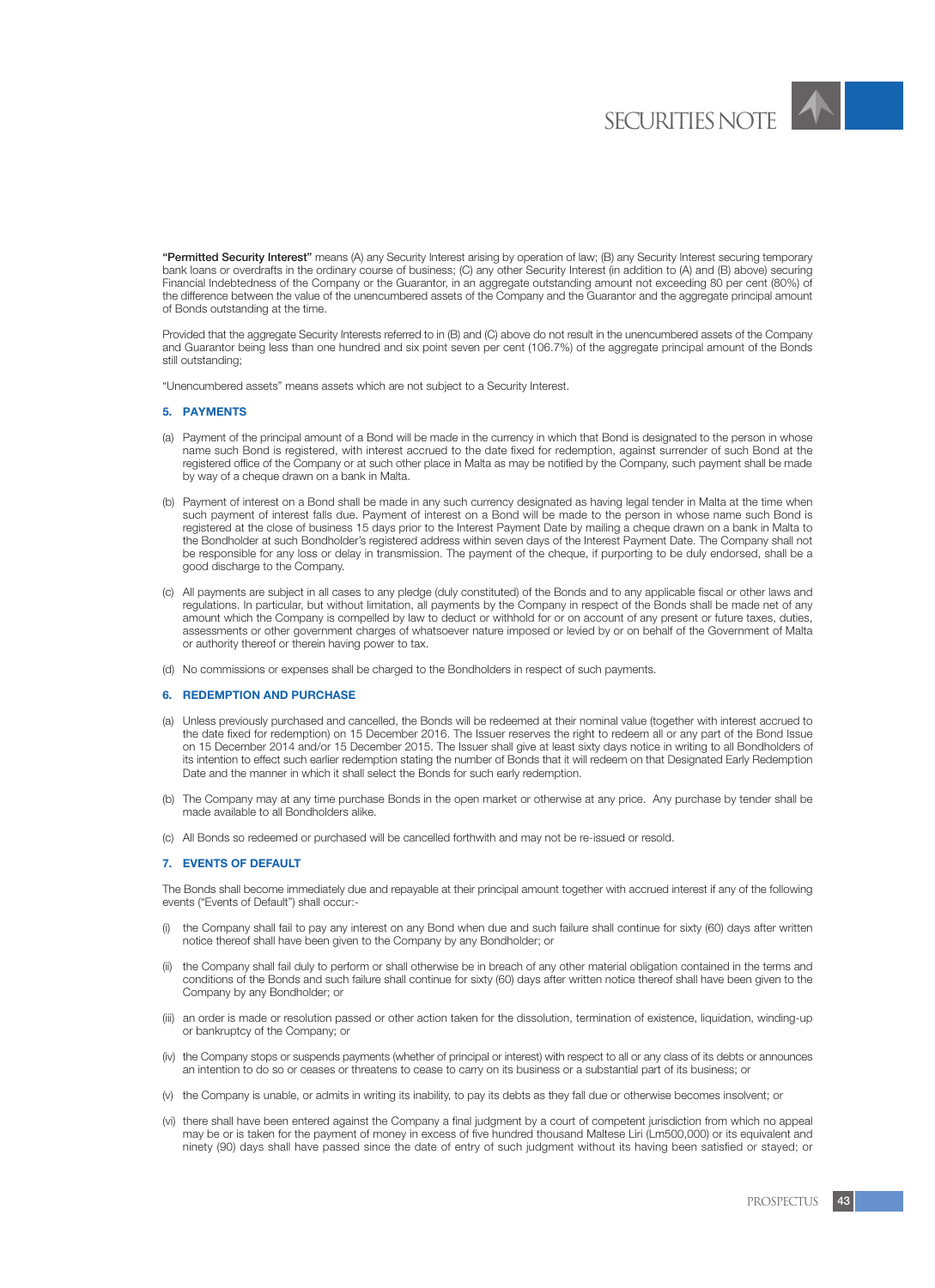(vii) any default occurs and continues for ninety (90) days under any contract or document relating to any Financial Indebtedness (as defined above) of the Company in excess of five hundred thousand Maltese Liri (Lm500,000) or its equivalent at any time.

## **8. REGISTRATION, REPLACEMENT, TRANSFER AND EXCHANGE**

- (a) A register of the Bonds will be kept by the Company at the Central Securities Depository ("CSD") of the Malta Stock Exchange, wherein there will be entered the names and addresses of the Bondholders and particulars of the Bonds held by them respectively. A copy of such register will at all reasonable times during business hours be open to inspection at the registered office of the Company.
- (b) Bonds shall be issued in uncertificated form and shall be maintained in book-entry form at the CSD. The Bonds shall accordingly be evidenced by a book-entry in the register of Bondholders held by the CSD. The CSD will issue on an annual basis, or at such other intervals as the Malta Stock Exchange Bye-Laws shall from time to time determine, a statement of holdings to Bondholders evidencing their entitlement to Bonds held in the register kept by the CSD.
- (c) A Bond may be transferred only in whole in accordance with the rules and procedures applicable from time to time at the Malta Stock Exchange.
- (d) Any person becoming entitled to a Bond in consequence of the death or bankruptcy of a Bondholder may, upon such evidence being produced as may from time to time properly be required by the Company or the Malta Stock Exchange, elect either to be registered himself as holder of the Bond or to have some person nominated by him registered as the transferee thereof. If the person so becoming entitled shall elect to be registered himself, he shall deliver or send to the Company a notice in writing signed by him stating that he so elects. If he shall elect to have another person registered he shall testify his election by executing to that person a transfer of the Bond.
- (e) All transfers and transmissions are subject in all cases to any pledge (duly constituted) of the Bonds and to any applicable laws and regulations.
- (f) The cost and expenses of effecting any exchange or registration of transfer or transmission except for the expenses of delivery by other than regular mail (if any) and except, if the Company shall so require, for the payment of a sum sufficient to cover any tax, duty or other governmental charge or insurance charges that may be imposed in relation thereto, will be borne by the Bondholder.
- (g) The Company will not register the transfer or transmission of Bonds for a period of fifteen (15) days preceding the due date for any payment of interest on the Bonds.

#### **9. FURTHER ISSUES**

The Company is at liberty, from time to time, without the consent of the Bondholders, to create and issue further bonds, notes or debentures ranking pari passu in all respects with the Bonds (or in all respects save for the first payment of interest thereon). The Company shall not issue any other debt instrument for a period of six months following the date of this Securities Note.

#### **10. MEETINGS OF BONDHOLDERS**

- (a) The terms and conditions contained herein shall only be amended with the approval of a majority of Bondholders at a meeting called for that purpose in accordance with the terms hereunder, subject to paragraph 10(h) below.
- (b) In the event that the Issuer wishes to amend any of the terms and conditions of Issue of the Bond it shall call a meeting of Bondholders by giving such Bondholders not less than fourteen (14) days notice, in writing setting out in the notice the time, place and date set for the meeting and the matters to be discussed thereat.
- (c) A meeting of Bondholders shall only validly and properly proceed to business if there is a quorum present at the commencement of the meeting. For this purpose a quorum shall be considered present if there are Bondholders present, in person or by proxy, that account for at least fifty per cent in nominal value of the Bonds then outstanding.
- (d) Once a quorum is declared present by the Chairman of the meeting (who shall be the person who in accordance with the memorandum and articles of association of the Company would chair a general meeting of shareholders), the meeting may then proceed to business and the Directors or their representatives shall present to the Bondholders the reasons why it is deemed necessary or desirable and appropriate that the terms of Issue of the Bonds ought to be amended as proposed by the Issuer. The meeting shall allow reasonable and adequate time to Bondholders to present their views to the Issuer and the other Bondholders. The meeting shall then put the matter as proposed by the Issuer to a vote of the Bondholders present.
- (e) The voting process shall be managed by the Company Secretary under the supervision and scrutiny of the Auditors of the Company.
- Subject to paragraph 10(h) below, the proposal placed before a meeting of Bondholders shall be considered approved if at least 75 per cent (75%) in nominal value of the Bondholders present at the meeting shall have voted in favour of the proposal.
- (g) Save for the above, the rules generally applicable to the Company during general meetings of shareholders shall apply.
- (h) The Guarantor has the power to veto any proposed changes to the rights and terms of the Bonds issued with the benefit of the Guarantee.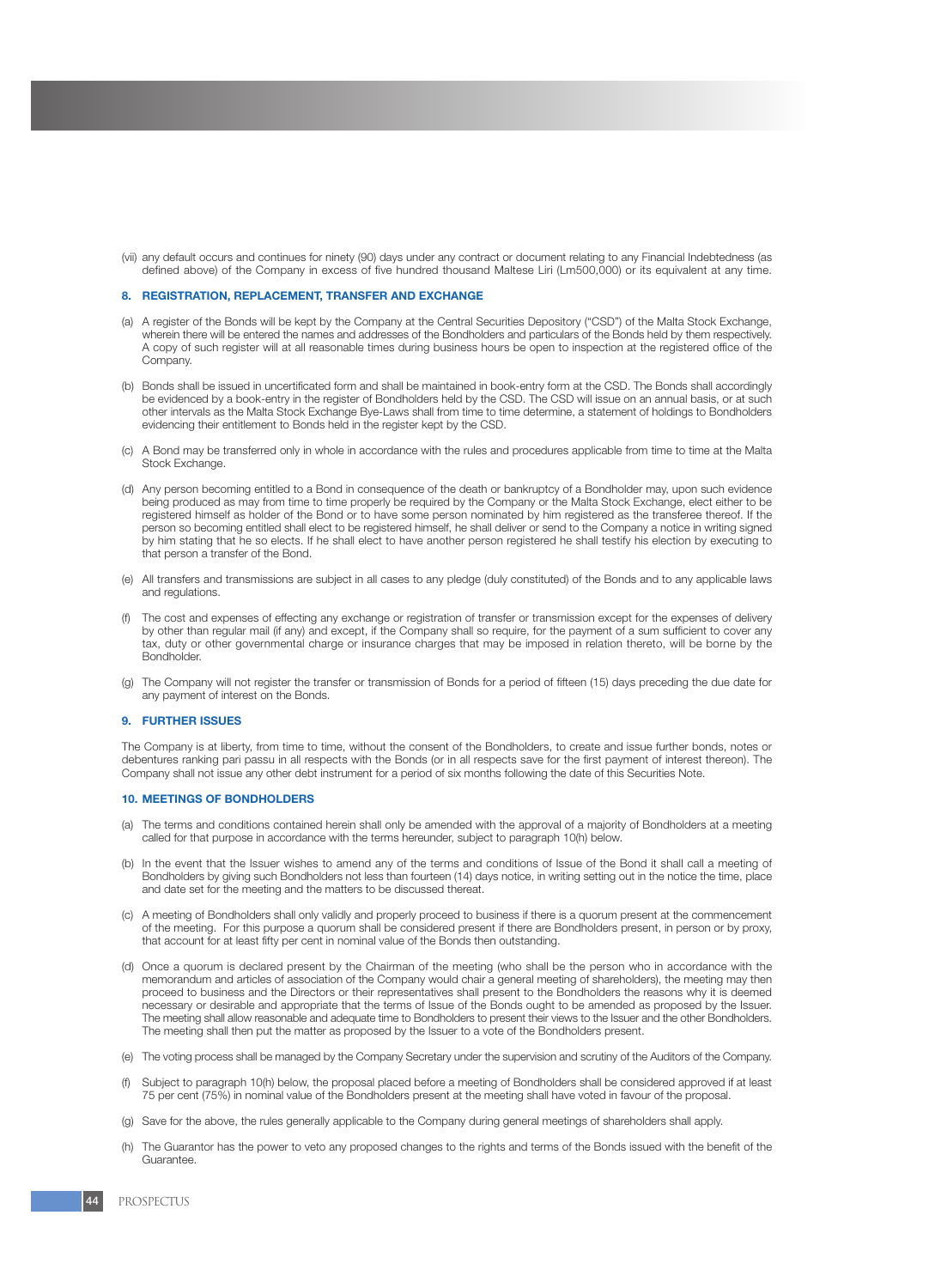

# **11. BONDS HELD JOINTLY**

In respect of a Bond held jointly by several persons, the joint holders shall nominate one of their number as their representative and his/her name will be entered in the register with such designation. Such person shall, for all intents and purposes, be deemed to be the registered holder of the Bond so held. In the absence of such nomination and until such nomination is made, the person first named on the register in respect of such Bond shall, for all intents and purposes, be deemed to be the registered holder of the Bond so held.

### **12. BONDS HELD SUBJECT TO USUFRUCT**

In respect of a Bond held subject to usufruct, the name of the bare owner and usufructuary shall be entered in the register. The usufructuary shall, for all intents and purposes, be deemed vis-a-vis the Company to be the holder of the Bond so held and shall have the right to receive interest on the Bond but shall not, during the continuance of the Bond, have the right to dispose of the Bond so held without the consent of the bare owner.

#### **13. GOVERNING LAW AND JURISDICTION**

- (a) The Bonds are governed by and shall be construed in accordance with Maltese law.
- (b) Any suit, action or proceeding against the Company with respect to a Bond shall exclusively be brought against it in the Maltese Courts.

# **14. NOTICES**

Notices will be mailed to Bondholders at their registered addresses and shall be deemed to have been served at the expiration of twenty-four (24) hours after the letter containing the notice is posted, and in proving such service it shall be sufficient to prove that a prepaid letter containing such notice was properly addressed to such Bondholder at his registered address and posted.

#### **15. LISTING**

The Bonds, upon issue and subscription, shall be admitted to the Official List of the Malta Stock Exchange. Accordingly all the terms and conditions herein contained shall be read in conjunction with the Bye-Laws of the Malta Stock Exchange applicable from time to time.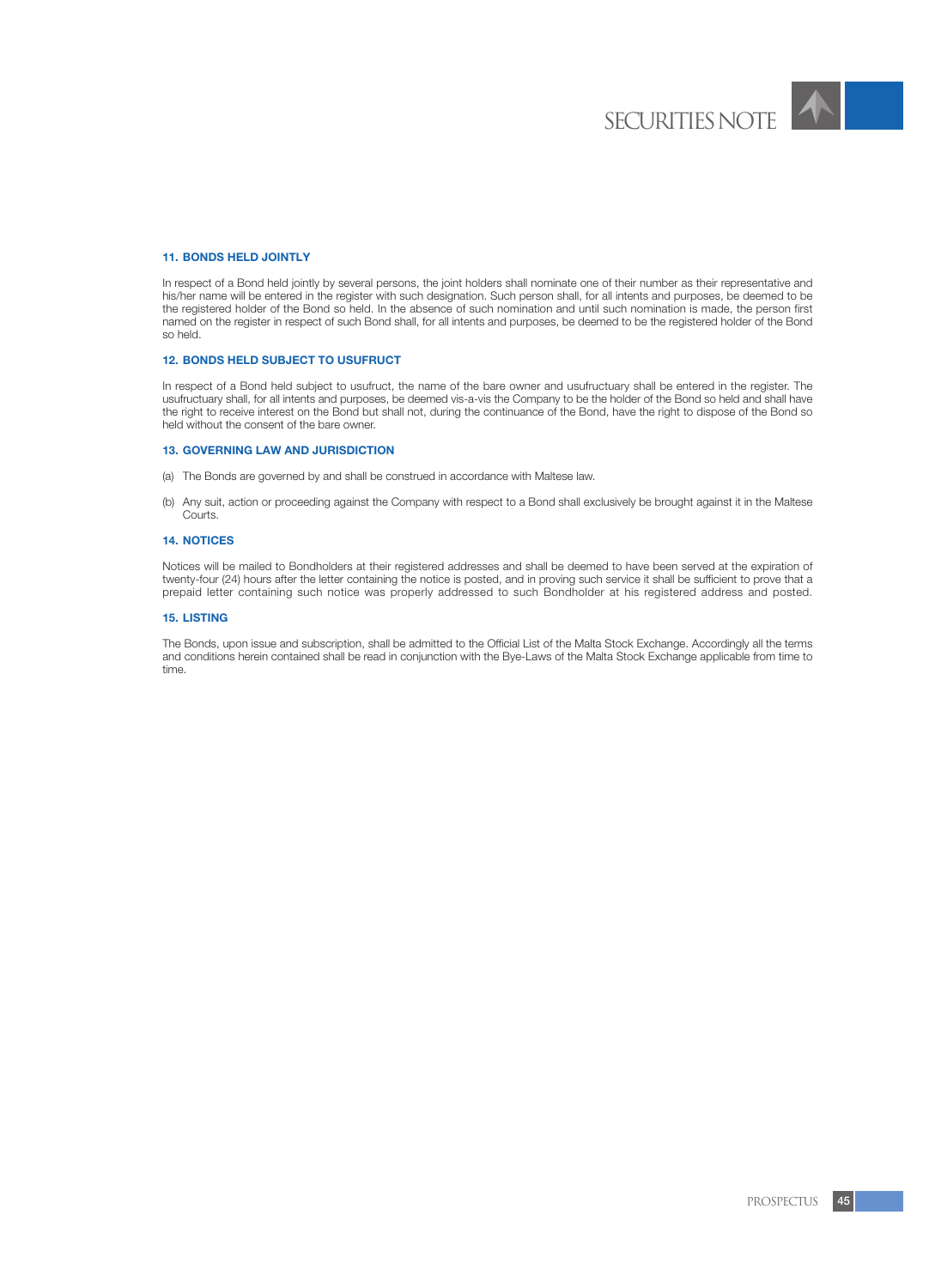# **PART II - TERMS AND CONDITIONS OF APPLICATION OF THE SERIES I BOND**

- 1. The contract created by the acceptance by the Issuer of an Application submitted by the Applicant shall be subject to the terms and conditions set out herein.
- 2. The consideration payable by an Applicant for an amount of the Series I Bonds on Offer may be settled either:
	- (a) in cash (the "Cash Consideration"); and/or
	- (b) by the transfer of all or part of the Suncrest Bonds held by such Applicant at the time of the Offer (the "Suncrest Bond Transfer").
- 3. The Applicant shall:
	- (a) fill in and submit Application Form 'A' if the selected method of payment for the Series I Bonds being applied for is by Cash Consideration; or
	- (b) fill in and submit Application Form 'B' if the selected method of payment for the Series I Bonds being applied for is by Suncrest Bond Transfer; or
	- (c) where both methods of payment are selected, and thus payment for the Series I Bonds being applied for is being made partly by Cash Consideration and partly by a Suncrest Bond Transfer, fill in and submit two separate Application Forms (one Application Form 'A' and one Application Form 'B' respectively).
- 4. By submitting a signed Application Form 'B' indicating that the Suncrest Bond Transfer is being selected, an Applicant is thereby confirming that:
	- (a) all or part (as the case may be) of the Suncrest Bonds held by the Applicant at the time of the Offer are being transferred to the Issuer; and
	- (b) the Application Form 'B' constitutes the Applicant's irrevocable mandate to the Issuer to:
		- (i) cause the transfer of the said Suncrest Bonds in the Issuer's name against the issue of Series I Bonds; and (ii) engage, at the Issuer's cost, the services of such Authorised Intermediaries listed in the Prospectus as may be necessary to fully and effectively vest title in said Suncrest Bonds in the Issuer and fully and effectively vest title in the appropriate number of Series I Bonds in the Applicant.
- 5. Subject to all other Terms and Conditions of Application set out in the Prospectus, the Issuer reserves the right to reject in whole or in part, or to scale down, any Application, including multiple or suspected multiple Applications<sup>1</sup>, and to present any cheques and or drafts for payment upon receipt. The right is also reserved to refuse any Application which in the opinion of the Company is not properly completed in all respects in accordance with the instructions or is not accompanied by the required documents. Only original Application Forms will be accepted and photocopies/facsimile copies will not be accepted.

In the case of joint Applications, reference to the Applicant in these Terms and Conditions of Application is a reference to each Applicant, and liability therefor is joint and several. Furthermore, as joint Applicants, each Applicant warrants that he/she has only submitted one Application Form in his/her name as provided in section 6 below.

The Issuer reserves the right to issue further Series I Bonds to meet Applications for subscription up to and not exceeding the aggregate amount of Lm5 million, which is Lm1 million in excess of the Original Bond Issue.

Where an Applicant opts for payment by Cash Consideration, in the event that such Applicant has not been allocated any Bonds or has been allocated a smaller number of Bonds than the number applied for in an Application Form 'A', and there remains unapplied part or all of the Cash Consideration, then the Applicant shall receive a refund of the price of the Bonds applied for but not allocated, by cheque in the same currency of the proceeds accompanying the Application, sent by mail at the Applicant's own risk, to the address specified in the Application Form, within five working days from the date of final allocation. No interest shall be due on refunds and any risk of loss or gain that may emerge on exchange of refunds from the currency of denomination of the Bonds applied for into the base currency of the Applicant shall be at the charge or for the benefit of the Applicant.

6. Any person, whether natural or legal, shall be eligible to submit an Application, and any one person, whether directly or indirectly, should not submit more than one Application Form for Series I Bonds, save as provided in section 3(c) above of these Terms and Conditions of Application. In the case of corporate Applicants or Applicants having separate legal personality, the Application Form must be signed by a person authorised to sign and bind such Applicant. It shall not be incumbent on the Issuer or Registrar to verify whether the person or persons purporting to bind such an Applicant is or are in fact so authorised.

Applications in the name and for the benefit of minors shall be allowed provided that they are signed by both parents or by the legal guardian and accompanied by a Public Registry birth certificate of the minor in whose name and for whose benefit the Application Form is submitted. Any Series I Bonds allocated pursuant to such an Application shall be registered in the name of the minor as Bondholder, with interest payable to the parents/legal guardian signing the Application Form until such time as the minor attains the age of 18 years, after which all interests shall be payable directly to the registered Bondholder, provided that the Company has been duly notified in writing of the fact that the minor has attained the age of eighteen years.

for the avoidance of doubt, in the event that an Applicant submits both an Application Form 'A' and an Application Form 'B' where payment for the Series I Bonds being application form is the Series I Bonds being applicatio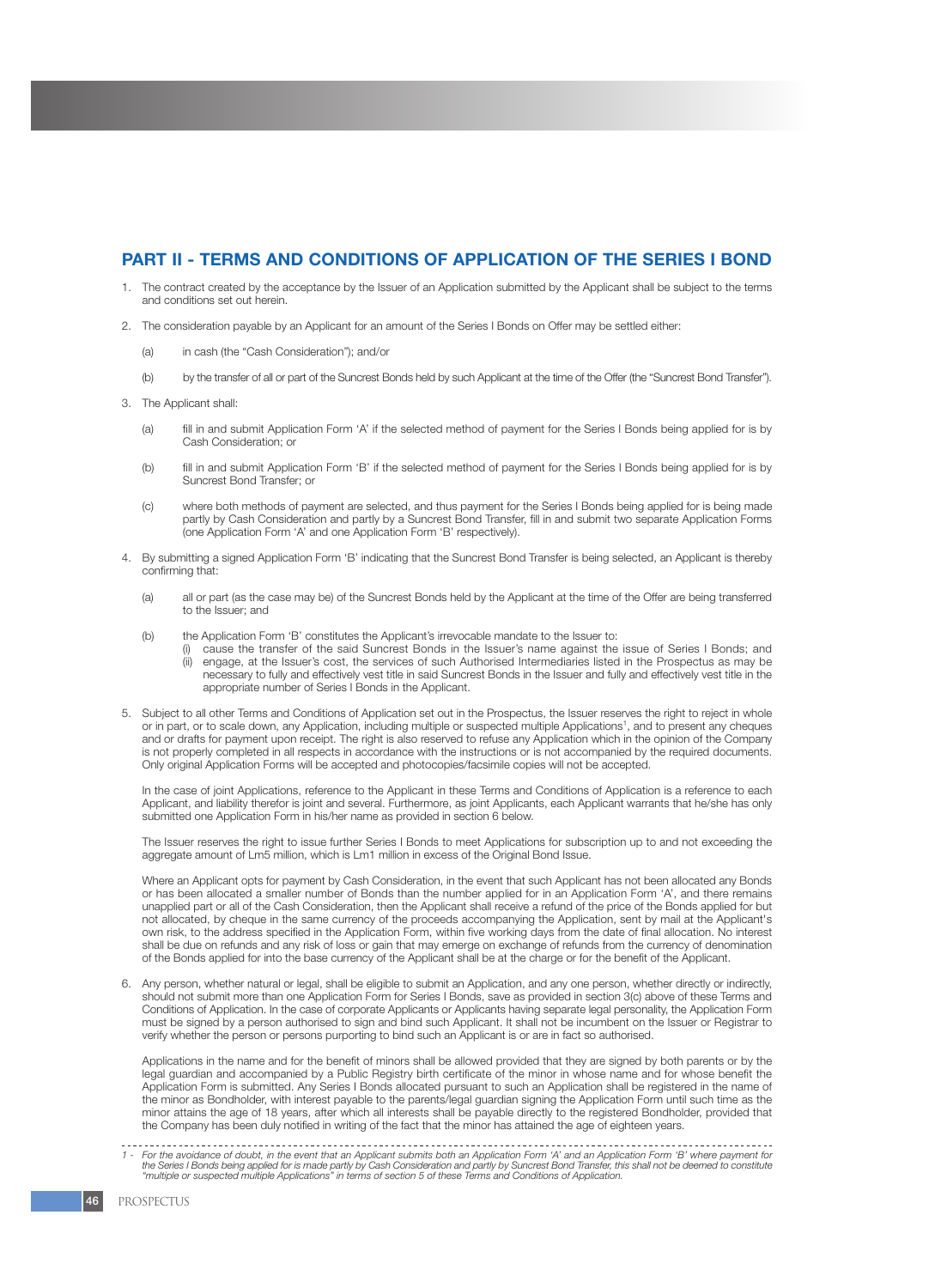

7. All Applications for the subscription of Series I Bonds must be submitted on an Application Form 'A' and/or Application Form 'B' within the time limits established herein. The minimum subscription of Series I Bonds through Application Form 'A' is Lm500, whereas the minimum subscription of Series I Bonds through Application Form 'B' is Lm100 in value<sup>2</sup>. Applications in excess of the said minimum thresholds must be in multiples of Lm100.

The completed Application Forms are to be lodged with any of the Authorised Intermediaries mentioned in this Prospectus. Unless other arrangements are concluded with the Registrar or the Issuer, all Application Forms must be accompanied by:

- (a) in the case of payment by Cash Consideration, the full price of the Series I Bonds applied for in the currency of designation of the Series I Bonds applied for. Payment may be made either in cash or by cheque payable to "The Registrar – AX Bond Issue". In the event that a cheque accompanying an Application Form 'A' is not honoured on its first presentation, the Issuer and the Registrar reserve the right to invalidate the relative Application Form 'A'; and/or
- (b) in the case of payment by Suncrest Bond Transfer, the signed confirmation set out in section 4 above, which is reproduced in part H of Application Form'B'.
- 8. By completing and delivering an Application Form you (as the Applicant(s)):
	- (a) *irrevocably* offer to purchase the number of Series I Bonds specified in your Application Form (or any smaller number for which the Application is accepted) at the Bond Offer Price (in the case of the Cash Consideration) and/or for the number of Suncrest Bonds set out in your Application Form 'B' (in the case of Suncrest Bond Transfer), subject to the Prospectus, these Terms and Conditions of Application, the Memorandum and Articles of Association of the Issuer, and, in the event of payment by Suncrest Bond Transfer, the Memorandum and Articles of Association of Suncrest Hotels p.l.c.;
	- (b) authorise the Registrar and the Directors of the Company to include your name or in the case of joint Applications the first named applicant, in the register of Debentures of the Company in respect of the Bonds allocated to you;
	- (c) warrant that your remittance will be honoured on first presentation and agree that if such remittance is not so honoured, you will not be entitled to receive a registration advice or to be registered in the register of Debentures or to enjoy or receive any rights in respect of such Series I Bonds, unless and until you make payment in cleared funds (in the case of payment by Cash Consideration) and/or by acceptance of transfer to the Issuer of Suncrest Bonds (in the case of payment by Suncrest Bond Transfer) for such Series I Bonds, and such consideration is accepted by the Company (which acceptance shall be made in its absolute discretion and may be on the basis that you indemnify it against all costs, damages, losses, expenses and liabilities arising out of or in connection with the failure of your remittance to be honoured on first presentation and/or acceptance of transfer to the Issuer of Suncrest Bonds, as the case may be) and that, at any time prior to unconditional acceptance by the Issuer of such late delivery of consideration in respect of such Series I Bonds, the Issuer may (without prejudice to other rights) treat the agreement to allocate such Series I Bonds as void and may allocate such Series I Bonds to some other person. In such case, where Cash Consideration was opted for as the method of payment for the Series I Bonds in question, you will not be entitled to any refund or payment in respect of such Series I Bonds (other than return of such late payment);
	- (d) agree that the registration advice and other documents and any Cash Consideration returnable to you may be retained pending clearance of your remittance and any verification of identity as required by the Prevention of Money Laundering Act 1994 (and regulations made thereunder) and that such Cash Consideration will not bear interest;
	- (e) agree that all Applications, acceptances of Applications and contracts resulting therefrom will be governed by and construed in accordance with Maltese law and that you submit to the jurisdiction of the Maltese Courts and agree that nothing shall limit the right of the Issuer to bring any action, suit or proceeding arising out of or in connection with any such Applications, acceptances of Applications and contracts in any other manner permitted by law in any court of competent jurisdiction:
	- (f) warrant that, if you sign the Application Form on behalf of another party or on behalf of a corporation or corporate entity or association of persons, you have due authority to do so and such person, corporation, corporate entity, or association of persons will also be bound accordingly and will be deemed also to have given the confirmations, warranties and undertakings contained in these Terms and Conditions of Application and undertake to submit your power of attorney or a copy thereof duly certified by a lawyer or notary public if so required by the Registrar;
	- (g) agree that all documents in connection with the Issue of the Series I Bonds and any returned monies including refund of all unapplied Cash Consideration will be sent at your risk and may be sent by post at your address (or, in the case of joint applications, the address of the first-named Applicant) as set out in the Application Form 'A', in the currency of designation of the Bond;
	- (h) agree that, having had the opportunity to read the Prospectus you have and shall be deemed to have had, notice of all information and representations concerning the Issuer, the Guarantor and the Issue of the Bonds contained therein;
	- (i) confirm that in making such Application you are not relying on any information or representation in relation to the Issuer, Guarantor or the issue of the Series I Bonds other than those contained in the Prospectus and you accordingly agree that no person responsible solely or jointly for the Prospectus or any part thereof will have any liability for any such other information or representation;
	- (j) confirm that you have reviewed and you will comply with the restriction contained in section 7 above and the warning in this section 8;
- 2 Where both an Application Form 'A' and an Application Form 'B' are submitted pursuant to section 3(c) of these Terms and Conditions of Application,<br>the minimum subscription value of Lm100 shall apply to the Application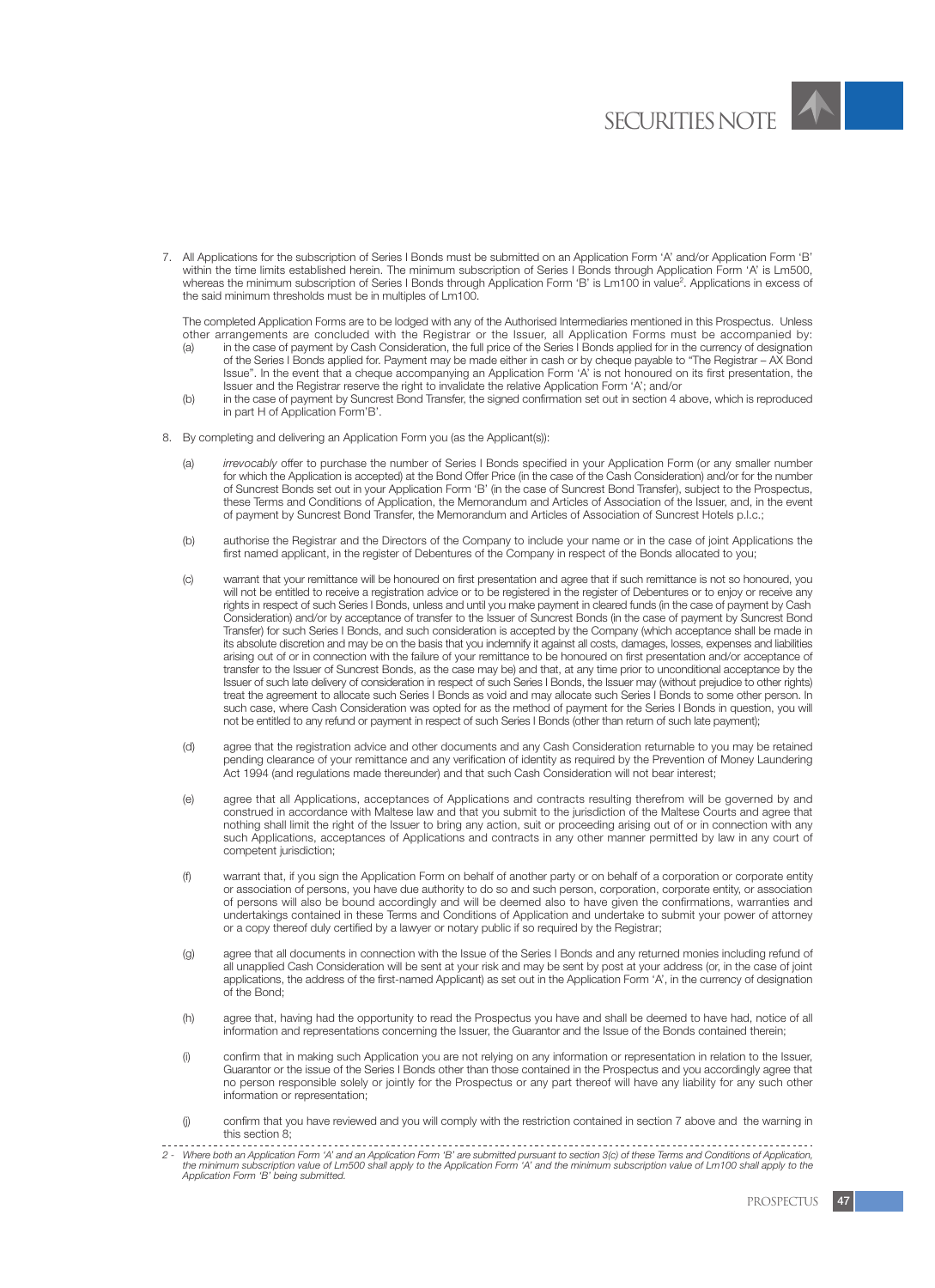- (k) warrant that you are not under the age of 18 years or if you are lodging an Application in the name and for the benefit of a minor, warrant that you are the parents or legal guardian/s of the minor;
- (l) agree that such Application Form is addressed to the Issuer and that in respect of those Series I Bonds for which your Application has been accepted, you shall receive a registration advice confirming such acceptance;
- (m) confirm that in the case of a joint Application the first named Applicant shall be deemed the holder of the Series I Bonds;
- (n) agree to provide the Registrar and/or Issuer as the case may be, with any information which it may request in connection with your Application(s);
- (o) agree that Charts Investment Management Service Limited will not, in their capacity of Sponsoring Stockbrokers, treat you as their customer by virtue of your making an Application for Series I Bonds or by virtue of your Application to subscribe for Series I Bonds being accepted and that Charts Investment Management Service Limited will owe you no duties or responsibilities concerning the price of the Series I Bonds or their suitability for you;
- (p) warrant that, in connection with your Application, you have observed all applicable laws, obtained any requisite governmental or other consents, complied with all requisite formalities and paid any issue, transfer or other taxes due in connection with your Application in any territory and that you have not taken any action which will or may result in the Issuer or the Registrar acting in breach of the regulatory or legal requirements of any territory in connection with the Series I Bond Issue or your Application;
- (q) warrant that if you are a non-resident, any funds forming the Cash Consideration accompanying your Application Form 'A' emanate from a foreign source or foreign currency account held in Malta and that all applicable exchange control permits and authorisations have been duly and fully complied with;
- (r) represent that you are not a U.S. person (as such term is defined in Regulation S under the U.S. Securities Act of 1933, as amended (the "Securities Act") and that you are not accepting the invitation comprised in the Offer from within the United States of America, its territories or its possessions, any State of the United States of America or the District of Columbia (the "United States") or on behalf or for the account of anyone within the United States or anyone who is a U.S. person, unless you indicate otherwise on the Application Form in accordance with the instructions of the Application Form.
- 9. The Series I Bonds have not been and will not be registered under the Securities Act and accordingly may not be offered or sold within the United States or to or for the account or benefit of a U.S. person.
- 10. No person receiving a copy of the Prospectus or an Application Form in any territory other than Malta may treat the same as constituting an invitation or offer to him nor should he in any event use such Application Form, unless in the relevant territory such an invitation or offer could lawfully be made to him or such Application Form could lawfully be used without contravention of any registration or other legal requirements. It is the responsibility of any person outside Malta wishing to make any Application to satisfy himself as to the full observance of the laws of any relevant territory in connection therewith, including obtaining any requisite governmental or other consents, observing any other formalities required to be observed in such territory and paying any issues, transfer or other taxes required to be paid in such territory.
- 11. As already indicated by the Issuer elsewhere in this Securities Note, holders of Suncrest Bonds applying for Series I Bonds indicating their agreement to settle the consideration for the Series I Bonds by surrendering in the Issuer's favour Suncrest Bonds of an equivalent nominal value, shall have Series I Bonds allocated in their favour with preference over other Applicants opting for payment by Cash Consideration.
- 12. Where an Applicant submits both an Application Form 'A' and an Application Form 'B', thereby indicating that the Applicant intends settling the consideration payable for Series I Bonds partly by Cash Consideration and partly by Suncrest Bond Transfer, such Applicant shall have preference over all other Applicants opting for payment by Cash Consideration in the allocation of Series I Bonds solely with respect to that number of Series I Bonds for which payment is being made by means of a Suncrest Bond Transfer, and with respect to the Series I Bonds for the payment of which Cash Consideration is being proposed, no such preference shall arise.
- 13. Upon closing of the Subscription Lists, the Issuer shall announce, in at least one newspaper, the basis of acceptance of applications and allocation policy to be adopted, on or around 22 December 2006 in connection with the Series I Bonds which have not as yet been allocated to Applicants.
- 14. Save where the context requires otherwise, terms defined in the Prospectus bear the same meaning when used in these Terms and Conditions of Application, in the Application Form and in any other document issued pursuant to the Prospectus.
- 15. (a) The Subscription lists for Series I Bonds with respect to which an Application Form 'A' has been submitted, will open at 8.30 hours on 12 December 2006 and will close as soon thereafter as may be determined by the Issuer, as the case may be, but not later than12.00 hours on 15 December 2006.
	- (b) The Subscription lists for Series I Bonds with respect to which an Application Form 'B' has been submitted, will close not later than12.00 hours on 11 December 2006.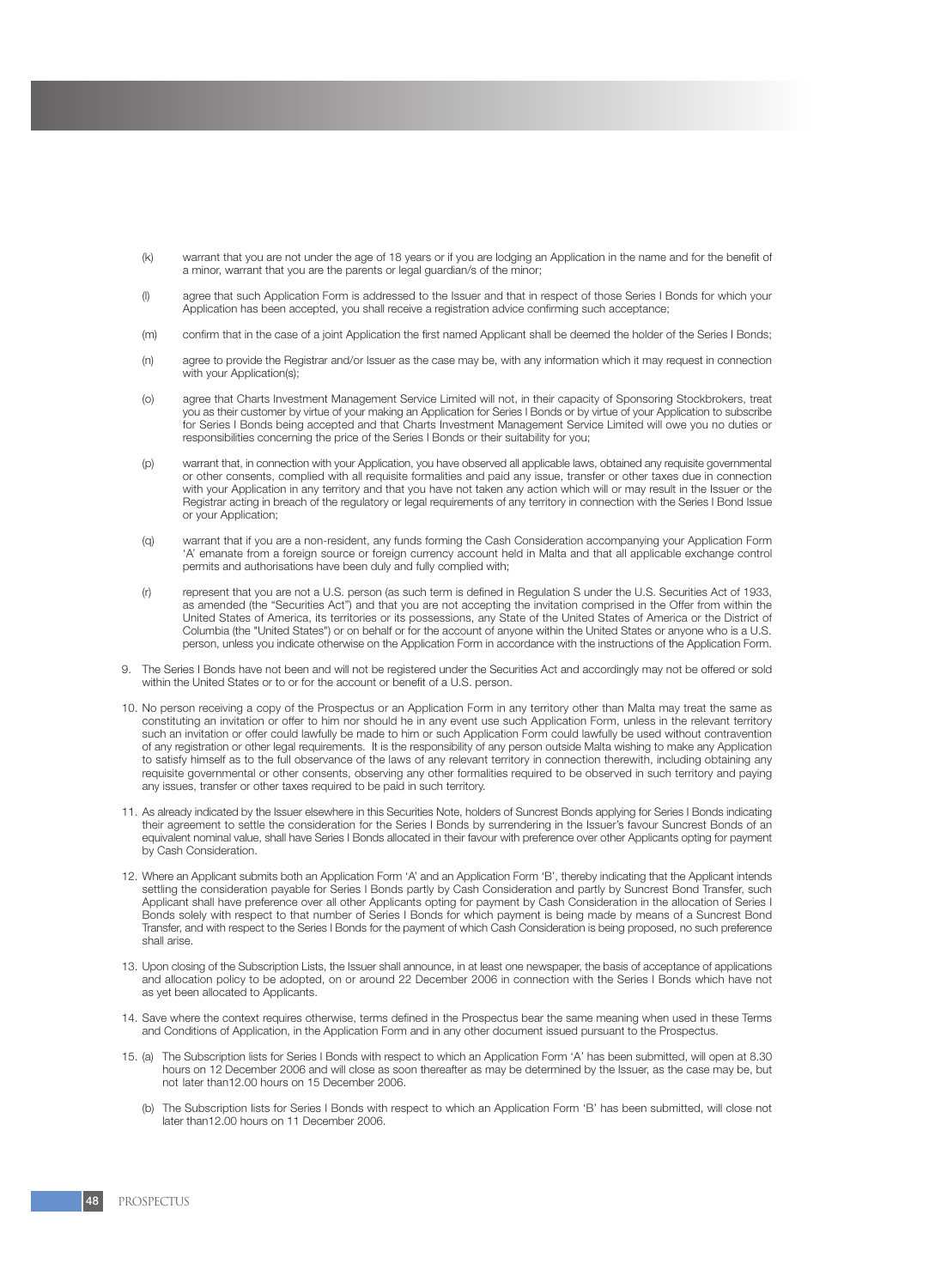# ANNEX 2 - LIST OF AUTHORISED INTERMEDIARIES

# **MEMBERS OF THE MALTA STOCK EXCHANGE**

| Atlas Investment Services Ltd<br>Abate Rigord Street, Ta'Xbiex MSD12                                            | Tel: 21 322590 | Fax: 21 322584 |
|-----------------------------------------------------------------------------------------------------------------|----------------|----------------|
| Bank of Valletta p.l.c.<br>BOV Centre, Cannon Road, St. Venera HMR07                                            | Tel: 21 312020 | Fax: 22 753348 |
| Calamatta Cuschieri & Co. Ltd<br>Valletta Bldgs, Fifth Floor, South Street, Valletta VLT11                      | Tel: 25 688688 | Fax: 25 688256 |
| Charts Investment Management Service Ltd<br>18a Third Floor, Europa Centre, Floriana VLT15                      | Tel: 21 224106 | Fax: 21 241101 |
| Curmi & Partners Ltd<br>Finance House, Princess Elizabeth Street, Ta'Xbiex MSD11                                | Tel: 21 347331 | Fax: 21 347333 |
| GlobalCapital Financial Management Ltd<br>120, The Strand, Gzira GZR03                                          | Tel: 21 310088 | Fax: 23 282207 |
| Hogg Capital Investments Ltd<br>Regent House, Level 3 Suite 33, Bisazza Street, Sliema SLM15                    | Tel: 21 322872 | Fax: 21 342760 |
| <b>HSBC Stockbrokers (Malta) Ltd</b><br>233, Republic Street, Valletta VLT08                                    | Tel: 25 972241 | Fax: 25 972494 |
| Rizzo, Farrugia & Co (Stockbrokers) Ltd<br>Airways House, Third Floor, High Street, Sliema SLM15                | Tel: 21 314038 | Fax: 21 324486 |
| <b>INVESTMENT SERVICES PROVIDERS</b>                                                                            |                |                |
| APS Bank Ltd<br>APS House, 24 St. Anne Square, Floriana VLT16                                                   | Tel: 25 593173 | Fax: 25 593167 |
| HSBC Bank Malta p.l.c.<br>233, Republic Street, Valletta VLT08                                                  | Tel: 25 972209 | Fax: 25 972475 |
| Jesmond Mizzi Financial Services Ltd<br>67 Flat 3, South Street, Valletta                                       | Tel: 21 224410 | Fax: 21 223810 |
| Michael Grech Financial Investment Services Ltd<br>No. 1 Mican Court, J.F. Kennedy Square, Victoria Gozo VCT111 | Tel: 21 554492 | Fax: 21 559199 |
| MZ Investment Services Ltd<br>11, St. Rita Street, Rabat RBT11                                                  | Tel: 21 453739 | Fax: 21 453407 |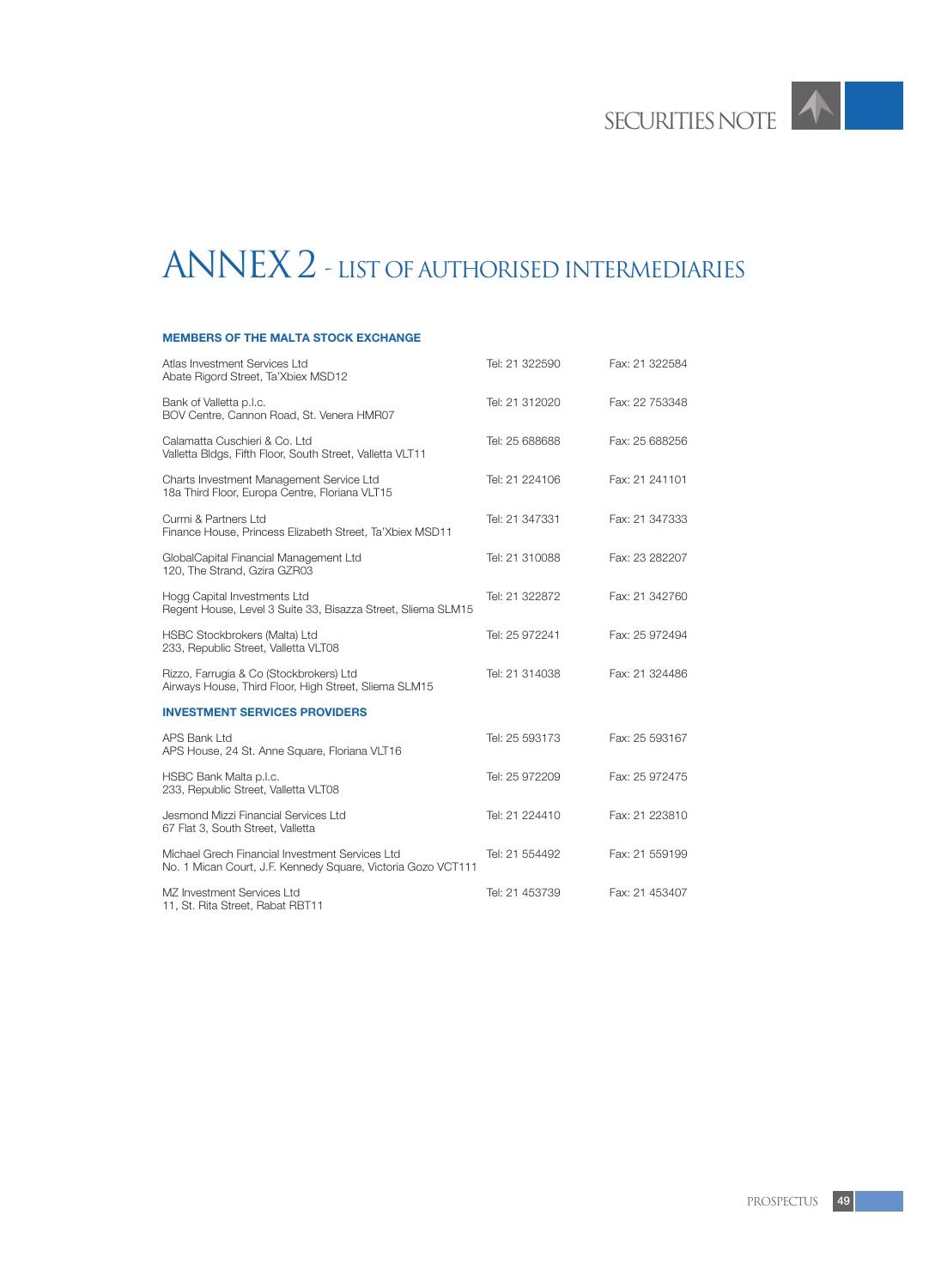# ANNEX 3 - SPECIMEN APPLICATION FORMS

|                  |                                                                                                                                               | Please read the notes overleaf before completing this Application Form. Mark 'x' if applicable.                                                                                          |                                                    |                                                                                                 |  |
|------------------|-----------------------------------------------------------------------------------------------------------------------------------------------|------------------------------------------------------------------------------------------------------------------------------------------------------------------------------------------|----------------------------------------------------|-------------------------------------------------------------------------------------------------|--|
| Δ                | APPLICANT (see notes 2 to 6)<br>$\Box$ Non-Resident                                                                                           | □ CIS-Prescribed Fund                                                                                                                                                                    | $\Box$ Minor (under 18)                            | □ Body Corporate / Body of Persons                                                              |  |
| в                | Title (Mr/Mrs/Ms/)                                                                                                                            | Full Name & Surname / Registered Name                                                                                                                                                    |                                                    |                                                                                                 |  |
|                  | <b>Address</b>                                                                                                                                |                                                                                                                                                                                          |                                                    |                                                                                                 |  |
|                  |                                                                                                                                               |                                                                                                                                                                                          |                                                    | Postcode                                                                                        |  |
|                  |                                                                                                                                               |                                                                                                                                                                                          |                                                    |                                                                                                 |  |
|                  | M.S.E. A/C No. (If applicable)                                                                                                                | I.D. Card/ Passport/ Co. Reg. No.                                                                                                                                                        | Tel. No.                                           | Mob. No.                                                                                        |  |
| O                |                                                                                                                                               | <b>ADDITIONAL (JOINT) APPLICANTS (see note 2)</b>                                                                                                                                        |                                                    | (Please use additional Application Forms if space is not sufficient)                            |  |
|                  | Title (Mr/Mrs/Ms/)                                                                                                                            | <b>Full Name &amp; Surname</b>                                                                                                                                                           |                                                    | I.D.Card/Passport No.                                                                           |  |
|                  | Title (Mr/Mrs/Ms/)                                                                                                                            | Full Name & Surname                                                                                                                                                                      |                                                    | I.D. Card/Passport No.                                                                          |  |
| D                |                                                                                                                                               | <b>MINOR PARENTS/LEGAL GUARDIAN/S (see note 5)</b>                                                                                                                                       | (To be completed ONLY if the Applicant is a minor) |                                                                                                 |  |
|                  | Title (Mr/Mrs/Ms/)                                                                                                                            | Full Name & Surname                                                                                                                                                                      |                                                    | I.D.Card/Passport No.                                                                           |  |
| M                | Title (Mr/Mrs/Ms/)                                                                                                                            | <b>Full Name &amp; Surname</b>                                                                                                                                                           |                                                    | I.D. Card/Passport No.                                                                          |  |
|                  |                                                                                                                                               |                                                                                                                                                                                          |                                                    |                                                                                                 |  |
| G                |                                                                                                                                               | I/WE APPLY TO PURCHASE AND ACQUIRE (see notes 7 & 8):                                                                                                                                    |                                                    |                                                                                                 |  |
|                  | <b>Amount in Figures</b><br>Lm                                                                                                                | <b>Amount in Words</b>                                                                                                                                                                   |                                                    |                                                                                                 |  |
|                  | AX Investments p.l.c. 6.7% Bonds 2014-2016 (minimum Lm500 and in multiples of Lm100 thereafter) or any smaller number of Bonds for which this |                                                                                                                                                                                          |                                                    |                                                                                                 |  |
|                  | and Conditions as defined in the said Prospectus.                                                                                             | Application may be accepted at the Bond Offer Price as defined in the Prospectus dated 28 November 2006 payable in full upon application under the Terms                                 |                                                    |                                                                                                 |  |
| Œ                |                                                                                                                                               | <b>WITHHOLDING TAX ON INTEREST</b> (see note 9)                                                                                                                                          |                                                    | (to be completed ONLY if the Applicant is a Resident)                                           |  |
|                  |                                                                                                                                               | $\Box$ I/We elect to have Final Withholding Tax, currently 15%, deducted from my/our interest.<br>$\Box$ I/We elect to receive interest GROSS i.e. without deduction of Withholding Tax. |                                                    |                                                                                                 |  |
| $\mathbf \Theta$ | <b>INTEREST MANDATE</b> (see note 9)                                                                                                          |                                                                                                                                                                                          |                                                    | (to be completed ONLY if the Applicant wishes to have interest paid directly to a bank account) |  |
|                  | <b>Bank</b>                                                                                                                                   | <b>Branch</b>                                                                                                                                                                            |                                                    | <b>Account Number</b>                                                                           |  |
| O                |                                                                                                                                               | I/We have fully understood the instructions for completing this Application Form, and am/are making this Application solely on the basis of the Prospectus dated                         |                                                    |                                                                                                 |  |
|                  | other entity I/we represent.                                                                                                                  | 28 November 2006. Furthermore, I/we confirm that this is the only Application Form I/we am/are submitting on my/our behalf or on behalf of the company or                                |                                                    |                                                                                                 |  |
|                  |                                                                                                                                               |                                                                                                                                                                                          |                                                    |                                                                                                 |  |
|                  | <b>SIGNATURE/S OF APPLICANT/S</b>                                                                                                             |                                                                                                                                                                                          |                                                    | <b>DATE</b>                                                                                     |  |
|                  | (Both parents or legal guardian are/is to sign if Applicant is a minor)<br>(All parties are to sign in the case of a joint Application)       |                                                                                                                                                                                          |                                                    |                                                                                                 |  |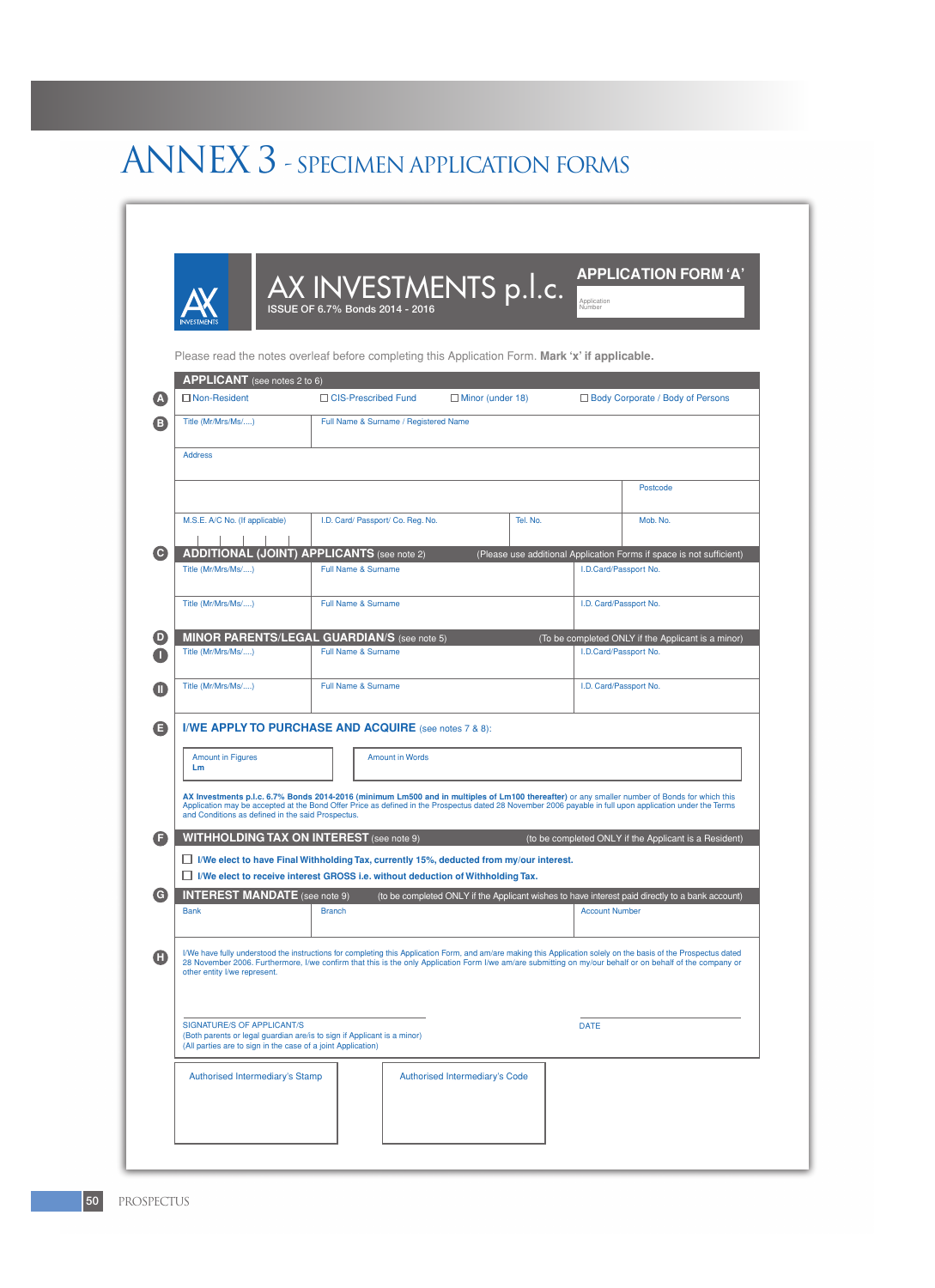

AX INVESTMENTS p.l.c. ISSUE OF 6.7% Bonds 2014 - 2016

# **NOTES ON HOW TO COMPLETE THIS APPLICATION FORM AND OTHER INFORMATION**

The following notes are to be read in conjunction with the Prospectus dated 28 November 2006

- **1.** The Application Form is to be completed in BLOCK CHARACTERS.
- Applicants are to insert full personal details in Panel B. In the case of an application by more than one person (including husband and wife) full details of all individuals including I.D. Card Numbers must be given in **refund cheques will be issued in the name of such Bondholder.**
- 3. In the case of a body corporate, the name of the entity, exactly as registered, and the registration number are to be inserted in Panel B.<br>Applications must be signed by duly authorised representatives indicating the ca
- 4. Applicants who are non-resident in Malta for tax purposes, must indicate their passport no. in Panel B and the relative box in Panel A must<br>also be marked appropriately. Applications must be accompanied by the correspon
- **5.** In the case of an Applicant who is a minor, the word 'minor' must be indicated in Panel B next to the Applicant's name and the relative box in Panel A must also be marked. A Public Registry birth certificate must be attached to the Application Form. (The birth certificate is not required<br>if the minor already holds securities which are listed on the Malta Stock Ex parents or by the legal guardian/s. (Interest, redemption proceeds and any refund cheques will be made payable to the parent/legal guardian<br>named in Panel DI until such time as the Company is notified that the minor named
- **6.** Applicants who hold securities on the Malta Stock Exchange are to indicate their MSE account number. If details shown on this Application Form differ from the existing account details at the MSE, a new MSE account may be opened for this Application.
- **7.** Applications must be for a minimum of Lm500 and thereafter in multiples of Lm100.
- **8.** Payment in Malta Liri may be made by cheque drawn on a Maltese Bank or by a banker's draft drawn on a first class foreign bank payable to "The Registrar - AX Investments p.l.c. Bond Issue". In the event that cheques accompanying Application Forms are not honoured on their first<br>presentation, the Company and the Registrar reserve the right to invalidate the r
- The Applicant may elect to have Final Withholding Tax, currently 15%, deducted from interest payments in which case such interest need not be declared in the Applicant's income tax return. The Applicant may elect to receive the interest gross, i.e. without deduction of Final Withholding<br>Tax but he/she will be obliged to declare interest so received on his /he
- 10. Completed Application Forms are to be sent by post or delivered to the offices of the Issuer or of any of the Authorised Intermediaries<br>Isted in the Prospectus, during normal office hours. Remittances by post are made
- **11.** The Issuer reserves the right to refuse any Application which appears to be in breach of the Terms and Conditions of the Bond as contained in the Prospectus dated 28 November 2006.
- **12.** The terms used in this Application Form have the same meaning as that assigned to them in the Prospectus.
- 13. Subscription lists will open at 8.30am on 12 December 2006 and will close at 12.00pm on 15 December 2006. The Issuer reserves<br>the right, however, to close the Bond Issue before the 15 December 2006 in the event of over **received by the Registrar after the subscription lists close will be rejected.**
- 
- 14. By completing and delivering an Application Form you (as the Applicant(s)):<br>a. acknowledge that the Issuer may process the personal data that you provide in the Application Form in accordance with the Data<br>Protection A
	- b. acknowledge that the Issuer may process such personal data for all purposes necessary for and related to the issue of the Bonds applied for; and
	- c. acknowledge that you, as the Applicant, have the right to request access to and rectification of the personal data relating to you, as<br>processed by the Issuer. Any such requests must be made in writing and sent to the I

The value of investments can rise or fall and past performance is not necessarily indicative of future performance. The nominal value<br>of the Bonds on offer will be repayable in full upon redemption. An investor should cons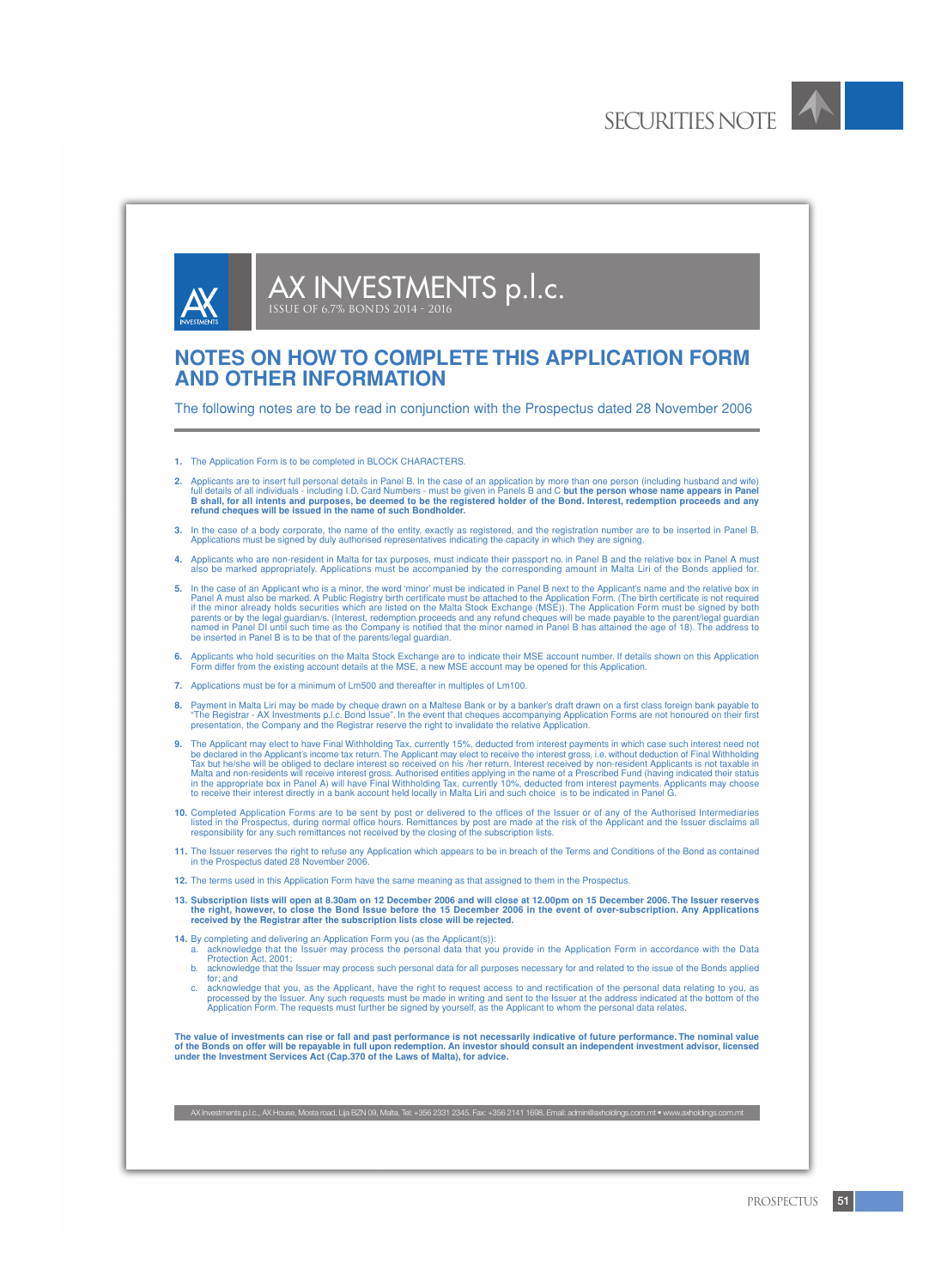|                                                                                                                                                                       |               | AX INVESTMENTS p.l.c.<br>ISSUE OF 6.7% Bonds 2014 - 2016                                                                                                                                                                                                                                                                                                        | <b>APPLICATION FORM 'B'</b><br>Application<br>Niumber                                                                                                                                                                                                                                                                                                                                                                                                                                                                                                                                                                                                 |
|-----------------------------------------------------------------------------------------------------------------------------------------------------------------------|---------------|-----------------------------------------------------------------------------------------------------------------------------------------------------------------------------------------------------------------------------------------------------------------------------------------------------------------------------------------------------------------|-------------------------------------------------------------------------------------------------------------------------------------------------------------------------------------------------------------------------------------------------------------------------------------------------------------------------------------------------------------------------------------------------------------------------------------------------------------------------------------------------------------------------------------------------------------------------------------------------------------------------------------------------------|
| <b>APPLICANT</b>                                                                                                                                                      |               | Please read the notes overleaf before completing this Application Form.                                                                                                                                                                                                                                                                                         |                                                                                                                                                                                                                                                                                                                                                                                                                                                                                                                                                                                                                                                       |
|                                                                                                                                                                       |               | As a Suncrest Bondholder, the Company has<br>agreed to a Preferred Allocation of Bonds of:                                                                                                                                                                                                                                                                      | Lm                                                                                                                                                                                                                                                                                                                                                                                                                                                                                                                                                                                                                                                    |
|                                                                                                                                                                       |               |                                                                                                                                                                                                                                                                                                                                                                 |                                                                                                                                                                                                                                                                                                                                                                                                                                                                                                                                                                                                                                                       |
| M.S.E. A/C No.                                                                                                                                                        |               | I.D. Card/ Passport/ Co. Reg. No.                                                                                                                                                                                                                                                                                                                               | Tel. No.                                                                                                                                                                                                                                                                                                                                                                                                                                                                                                                                                                                                                                              |
| <b>ADDITIONAL (JOINT) APPLICANTS</b>                                                                                                                                  |               |                                                                                                                                                                                                                                                                                                                                                                 |                                                                                                                                                                                                                                                                                                                                                                                                                                                                                                                                                                                                                                                       |
|                                                                                                                                                                       |               |                                                                                                                                                                                                                                                                                                                                                                 |                                                                                                                                                                                                                                                                                                                                                                                                                                                                                                                                                                                                                                                       |
|                                                                                                                                                                       |               |                                                                                                                                                                                                                                                                                                                                                                 |                                                                                                                                                                                                                                                                                                                                                                                                                                                                                                                                                                                                                                                       |
| <b>MINOR PARENTS/LEGAL GUARDIAN/S</b>                                                                                                                                 |               |                                                                                                                                                                                                                                                                                                                                                                 |                                                                                                                                                                                                                                                                                                                                                                                                                                                                                                                                                                                                                                                       |
|                                                                                                                                                                       |               |                                                                                                                                                                                                                                                                                                                                                                 |                                                                                                                                                                                                                                                                                                                                                                                                                                                                                                                                                                                                                                                       |
|                                                                                                                                                                       |               |                                                                                                                                                                                                                                                                                                                                                                 |                                                                                                                                                                                                                                                                                                                                                                                                                                                                                                                                                                                                                                                       |
|                                                                                                                                                                       |               |                                                                                                                                                                                                                                                                                                                                                                 |                                                                                                                                                                                                                                                                                                                                                                                                                                                                                                                                                                                                                                                       |
|                                                                                                                                                                       |               |                                                                                                                                                                                                                                                                                                                                                                 | I/WE APPLY TO SURRENDER AND TRANSFER IN FAVOUR OF AX INVESTMENTS P.L.C. THE FOLLOWING SUNCREST BONDS:                                                                                                                                                                                                                                                                                                                                                                                                                                                                                                                                                 |
|                                                                                                                                                                       |               |                                                                                                                                                                                                                                                                                                                                                                 |                                                                                                                                                                                                                                                                                                                                                                                                                                                                                                                                                                                                                                                       |
| Amount in Figures<br>Lm                                                                                                                                               |               | Amount in Words                                                                                                                                                                                                                                                                                                                                                 |                                                                                                                                                                                                                                                                                                                                                                                                                                                                                                                                                                                                                                                       |
|                                                                                                                                                                       |               | the Terms and Conditions as defined in the said Prospectus. (see notes 3 & 4)                                                                                                                                                                                                                                                                                   | in exchange for the same nominal amount in AX Investments p.l.c. 6.7% Bonds 2014-2016 (minimum Lm100 and in multiples of Lm100 thereafter) or<br>any smaller number of Bonds for which this Application may be accepted at the Bond Offer Price as defined in the Prospectus dated 28 November 2006 under                                                                                                                                                                                                                                                                                                                                             |
| <b>WITHHOLDING TAX ON INTEREST</b> (see note 5)                                                                                                                       |               |                                                                                                                                                                                                                                                                                                                                                                 | (to be completed ONLY if the Applicant is a Resident)                                                                                                                                                                                                                                                                                                                                                                                                                                                                                                                                                                                                 |
|                                                                                                                                                                       |               | $\Box$ I/We elect to have Final Withholding Tax, currently 15%, deducted from my/our interest.                                                                                                                                                                                                                                                                  |                                                                                                                                                                                                                                                                                                                                                                                                                                                                                                                                                                                                                                                       |
|                                                                                                                                                                       |               | $\Box$ I/We elect to receive interest GROSS i.e. without deduction of Withholding Tax.                                                                                                                                                                                                                                                                          |                                                                                                                                                                                                                                                                                                                                                                                                                                                                                                                                                                                                                                                       |
| <b>INTEREST MANDATE</b> (see note 5)                                                                                                                                  | <b>Branch</b> |                                                                                                                                                                                                                                                                                                                                                                 | (to be completed ONLY if the Applicant wishes to have interest paid directly to a bank account)<br><b>Account Number</b>                                                                                                                                                                                                                                                                                                                                                                                                                                                                                                                              |
| Bank                                                                                                                                                                  |               |                                                                                                                                                                                                                                                                                                                                                                 |                                                                                                                                                                                                                                                                                                                                                                                                                                                                                                                                                                                                                                                       |
| By submitting this Application Form 'B' I/We hereby confirm that:                                                                                                     |               |                                                                                                                                                                                                                                                                                                                                                                 |                                                                                                                                                                                                                                                                                                                                                                                                                                                                                                                                                                                                                                                       |
| and<br>b.<br>favour.                                                                                                                                                  |               | a. all or part (as the case may be) of the Suncrest Bonds which I/We hold at the time of the Offer are being transferred to the Issuer;<br>this Application Form 'B' constitutes my/our irrevocable mandate to the Issuer to:<br>(i) cause the transfer of the said Suncrest Bonds into the Issuer's name against the issue of AX Investments p.l.c. Bonds; and | (ii) engage, at the Issuer's cost, the services of such Authorised Intermediaries listed in the Prospectus as may be necessary to fully and effectively<br>vest title in said Suncrest Bonds in the Issuer and fully and effectively vest title in the appropriate number of AX Investments p.l.c. Bonds in my/our                                                                                                                                                                                                                                                                                                                                    |
|                                                                                                                                                                       |               |                                                                                                                                                                                                                                                                                                                                                                 | I/We have fully understood the instructions for completing this Application Form, and am/are making this Application solely on the basis of the Prospectus<br>dated 28 November 2006. Furthermore, I/we confirm that to the extent that payment for the AX Investments p.l.c. 6.7% Bonds 2014-2016 is being made by<br>me/us by means of a Suncrest Bond Transfer (as defined in the Terms and Conditions of Application of the AX Investments p.l.c. Bonds found in the Prospectus<br>dated 28 November 2006). This is the only Application Form I/we am/are submitting on my/our behalf or on behalf of the company or other entity I/we represent. |
|                                                                                                                                                                       |               |                                                                                                                                                                                                                                                                                                                                                                 |                                                                                                                                                                                                                                                                                                                                                                                                                                                                                                                                                                                                                                                       |
| SIGNATURE/S OF APPLICANT/S<br>(Both parents or legal guardian are/is to sign if Applicant is a minor)<br>(All parties are to sign in the case of a joint Application) |               |                                                                                                                                                                                                                                                                                                                                                                 | DATE                                                                                                                                                                                                                                                                                                                                                                                                                                                                                                                                                                                                                                                  |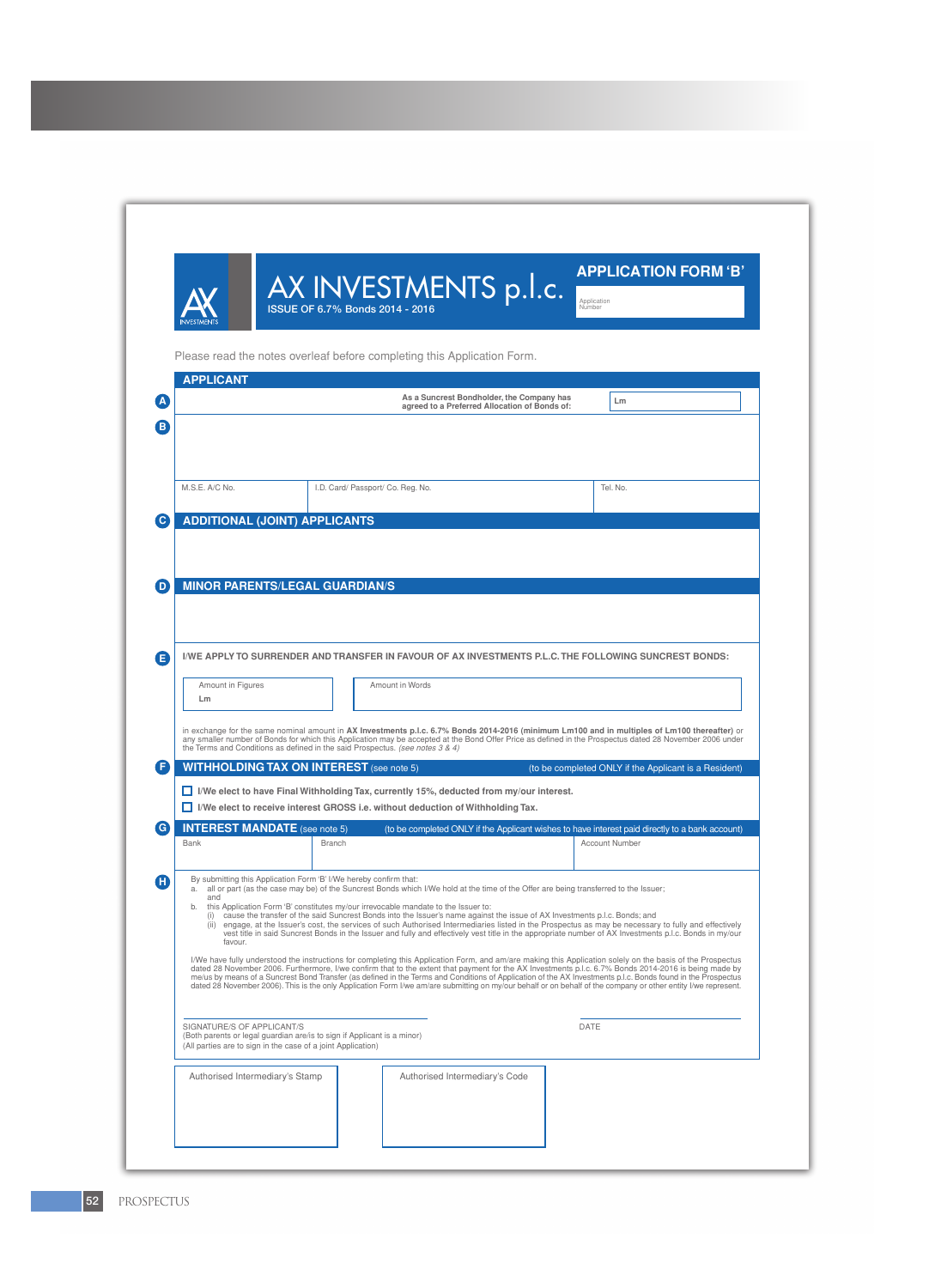

# **NOTES ON HOW TO COMPLETE THIS APPLICATION FORM AND OTHER INFORMATION**

The following notes are to be read in conjunction with the Prospectus dated 28 November 2006

- **1.** The Application Form is to be completed in BLOCK CHARACTERS.
- 2. In the case of an Applicant who is a minor, the Application Form must be signed by both parents or by the legal guardian/s. (Interest and redemption proceeds cheaption proceeds cheaption proceeds redemption proceeds red
- **3.** Applications must be for a minimum of Lm100 and thereafter in multiples of Lm100.
- **4.** This Application Form 'B' is to be submitted in the case where the method of payment selected by the Applicant for the AX Investments p.l.c. Bonds being applied for is a transfer by the Applicant to the Issuer of all or part of the 8.25% Suncrest Bonds 2005/2007 issued by Suncrest<br>Hotels p.l.c. (the "Suncrest Bonds") held by the Applicant at the time of the Off is thereby confirming that:
	- a. all or part (as the case may be) of the Suncrest Bonds held by the Applicant at the time of the Offer are being transferred to the Issuer; and
	-
	- b. this Application Form 'B' constitutes the Applicant's irrevocable mandate to the Issuer to: (i) cause the transfer of the said Suncrest Bonds into the Issuer's name against the issue of AX Investments p.l.c. Bonds; and
		- (ii) engage, at the Issuer's cost, the services of such Authorised Intermediaries listed in the Prospectus as may be necessary to fully and effectively vest title in the appropriate number of AX Investments place it is sai
- **5.** The Applicant may elect to have Final Withholding Tax, currently 15%, deducted from interest payments in which case such interest need not be declared in the Applicant's income tax return. The Applicant may elect to receive the interest gross, i.e. without deduction of Final Withholding<br>Tax but he/she will be obliged to declare interest so received on his/her Malta and non-residents will receive interest gross. Authorised entities applying in the name of a Prescribed Fund will have Final Withholding<br>Tax, currently 10%, deducted from interest payments. Applicants may choose to r in Malta Liri and such choice is to be indicated in Panel G.
- **6. Completed Application Forms are to be sent by post or delivered to the offices of the Issuer or of any of the Authorised Intermediaries listed in the Prospectus, during normal office hours, up to 12.00pm on 11 December 2006.**
- **7.** The Issuer reserves the right to refuse any Application which appears to be in breach of the Terms and Conditions of the Bond as contained in the Prospectus dated 28 November 2006.
- **8.** The terms used in this Application Form have the same meaning as that assigned to them in the Prospectus.
- 
- 9. By completing and delivering an Application Form you (as the Applicant(s)):<br>a. acknowledge that the Issuer may process the personal data that you provide in the Application Form in accordance with the Data Protection Act, 2001; b. acknowledge that the Issuer may process such personal data for all purposes necessary for and related to the issue of the Bonds applied
	- for; and
	- c. acknowledge that you, as the Applicant, have the right to request access to and rectification of the personal data relating to you, as<br>processed by the Issuer. Any such requests must be marked in writing and sent to the

The value of investments can rise or fall and past performance is not necessarily indicative of future performance. The nominal value<br>of the Bonds on offer will be repayable in full upon redemption. An investor should cons

AX Investments p.l.c., AX House, Mosta road, Lija BZN 09, Malta. Tel: +356 2331 2345. Fax: +356 2141 1698. Email: admin@axholdings.com.mt • www.axholdings.com.mt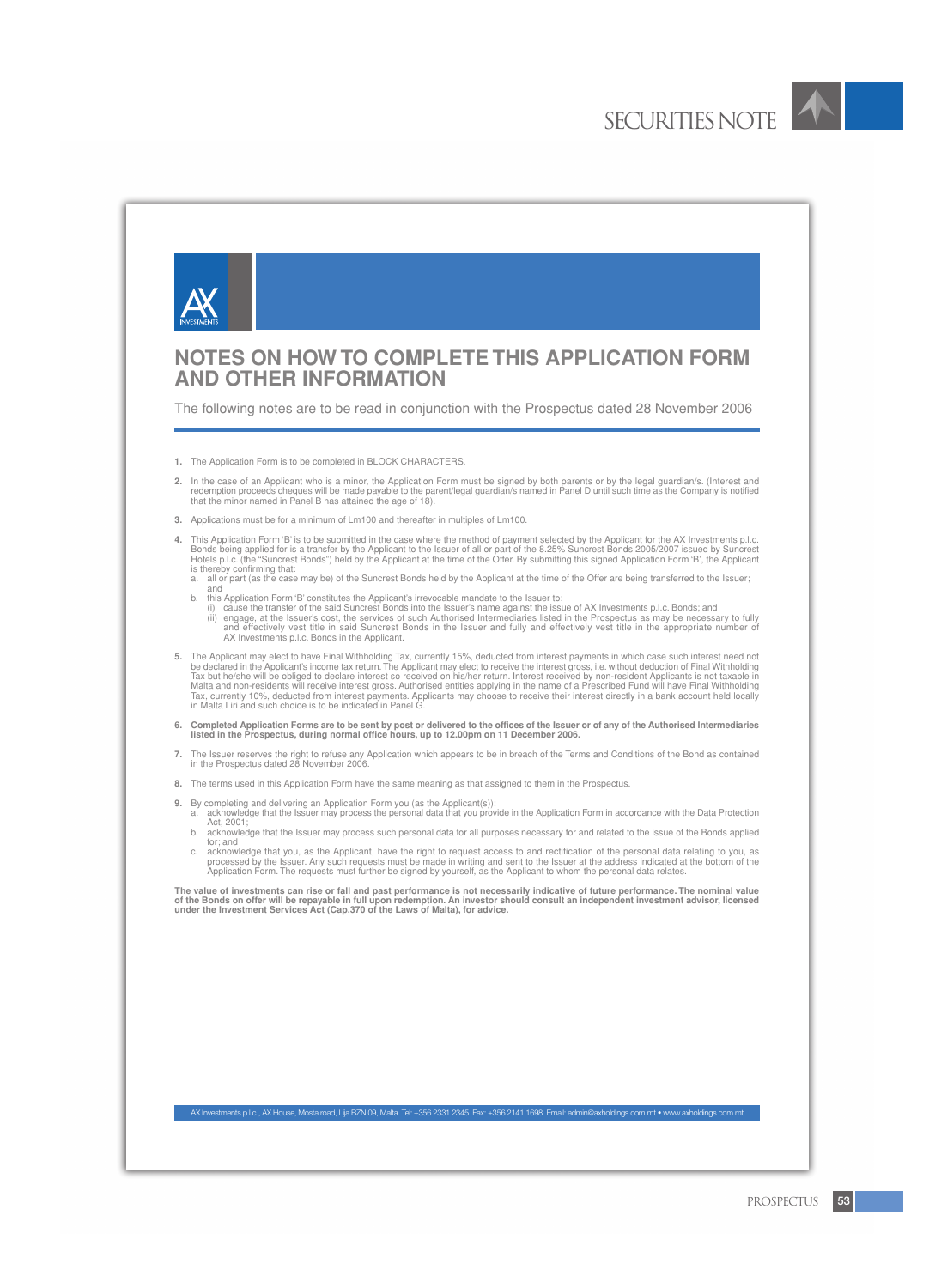# ANNEX 4 - THE GUARANTEE



To All Bondholders:

Reference is made to the issue of the Lm4 million (or in the case of exercise of the Over-Allotment Option, up to an aggregate of Lm5 million) 6.7% Bonds 2014-2016 (the "Series I Bond") and the Lm1 million 4% Bonds 2013 (the "Series II Bond"), by AX Investments p.l.c. (the "Issuer") pursuant to and subject to the terms and conditions contained in the Securities Note and Offering Circular dated 28 November 2006 (the "Bonds").

Now therefore, by virtue hereof, we, AX Holdings Limited, hereby stand surety jointly and severally with the Issuer and irrevocably and unconditionally guarantee the due and punctual performance of all the obligations undertaken by the Issuer under the Bonds and, without prejudice to the generality of the foregoing, undertake to pay all amounts of principal and interest which have become due and payable by the Issuer to Bondholders under the Bonds, within 60 days from the date such amount falls due and remains unpaid by the Issuer.

We understand that the aggregate principal amount of Bonds issued by the Issuer may be increased up to a maximum aggregate amount of Lm6 million in the event that the Issuer exercises its Over-Allotment Option, in which event this guarantee shall extend to such increased amount.

All terms used in this guarantee shall, unless the context otherwise requires, have the same meaning assigned to them in the Prospectus.

This guarantee shall be governed by the laws of Malta.

Signed and executed on this the 28<sup>th</sup> day of November 2006, after approval of the Board of Directors at its meeting of the same date.

<u>Hluw</u>

Angelo Xuereb

**AX Holdings Limited** AX House Mosta Road, Lija BZN 09, Malta **Tel.:** (+356) 23 312 345 **Fax.:** (+356) 21 411 698 **e-mail:** admin@axholdings.com.mt Company Reg. No.: C3595 VAT Reg. No.: 1046-7916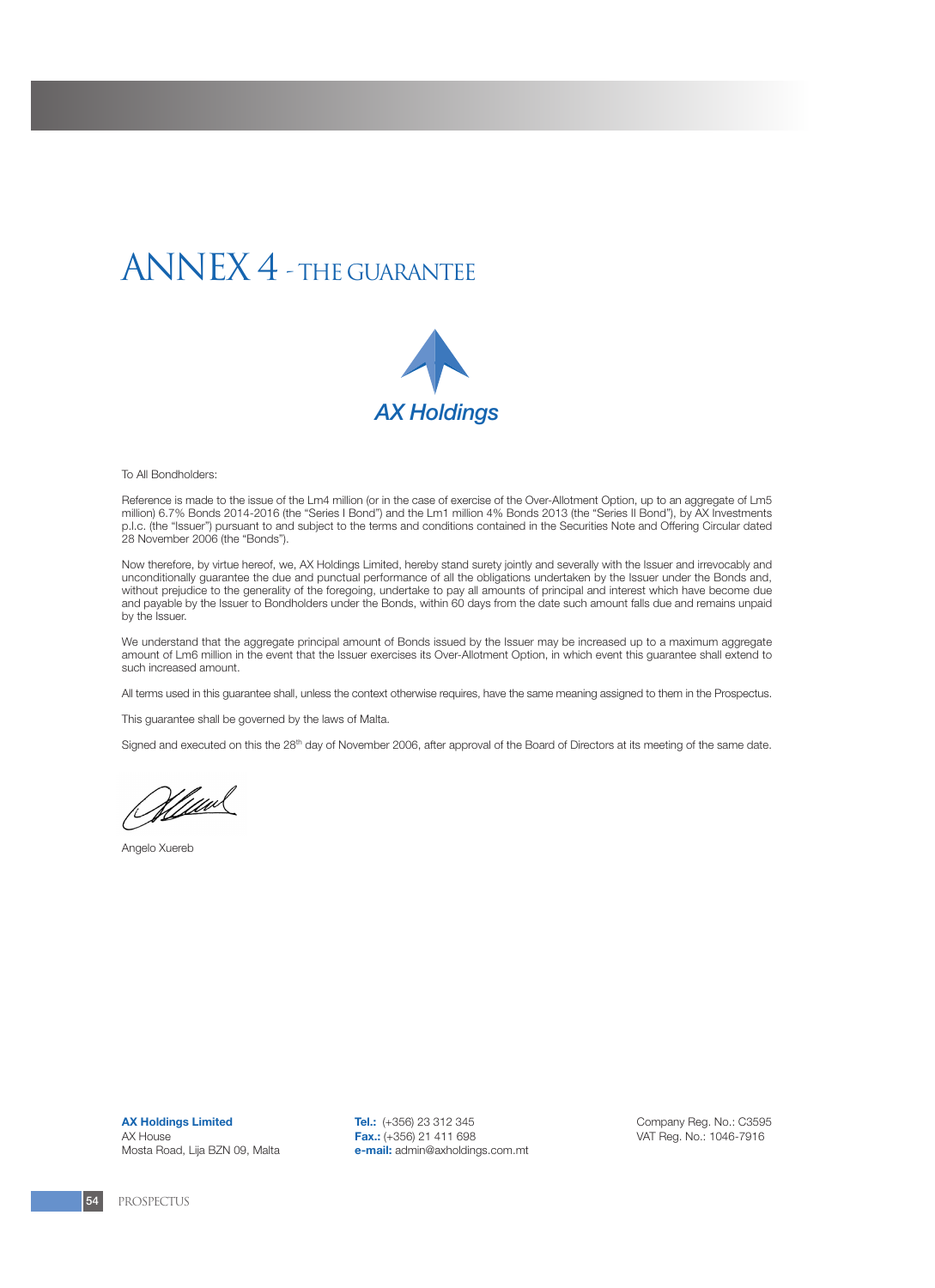

# **NATURE, SCOPE AND TERMS OF THE GUARANTEE**

# **1. NATURE OF THE GUARANTEE**

The offering of Bonds that will be made by the Issuer pursuant to a Securities Note to be published by the Issuer will be made with the benefit of the joint and several corporate Guarantee of the Guarantor, the full terms of which are set out in clause 4 of this Part B below.

# **2. SCOPE OF THE GUARANTEE**

The Guarantee is unconditional and shall cover all payments that may be due to Bondholders of any series of Bonds issued by the Issuer pursuant to the Securities Note or the Offering Circular. The Guarantee binds the Guarantor to pay to Bondholders any amount of interest or capital under the Bonds that may have become due and payable by the Issuer to Bondholders under the Bonds, within 60 days from the date such amount falls due and remains unpaid by the Issuer.

The Guarantor has the power to veto any changes to the rights and terms of the Bonds which are issued with the benefit of its Guarantee.

# **3. INFORMATION ABOUT THE GUARANTOR**

Any information about the Guarantor which may be required pursuant to the Listing Rules and the Regulation may be found in the Registration Document.

# **4. TERMS OF THE GUARANTEE**

# *4.1 Guarantee*

For the purposes of the Guarantee, the Guarantor irrevocably and unconditionally guarantees to each Bondholder that if for any reason the Issuer fails to pay any sum payable by it to such Bondholder pursuant to the terms of the Bonds detailed in the Securities Note or Offering Circular (as the case may be) as and when the same shall become due under any of the foregoing, the Guarantor will pay to such Holder the amount payable by the Issuer to such Bondholder within 60 days from the date such amount falls due and remains unpaid by the Issuer.

Such payment shall be made in the currency in force in Malta at the time the payment falls due.

This Guarantee shall apply to all Bonds issued on or after 28 November 2006 in accordance with the terms of the Securities Note or Offering Circular, as the case may be.

#### *4.2 Guarantor as Joint and Several Surety*

The Guarantor will be liable under this Guarantee as joint and several surety with the Issuer.

#### *4.3 Guarantor's Obligations Continuing*

The Guarantor's obligations under this Guarantee are and will remain in full force and effect by way of continuing security until no sum remains payable to any Bondholder pursuant to the issue of the Bonds.

#### *4.4 Repayment to the Issuer*

If any payment received by a Bondholder is, on subsequent liquidation or insolvency of the Issuer, avoided under any laws relating to liquidation or insolvency, such payment will not be considered as having discharged or diminished the liability of the Guarantor, and this Guarantee will continue to apply as if such payment had at all times remained owing by the Issuer.

#### *4.5 Indemnity*

As a separate and alternative stipulation, the Guarantor unconditionally and irrevocably agrees that any sum expressed to be payable by the Issuer pursuant to the terms of the Bonds but which is for any reason (whether or not now known or becoming known to the Issuer, the Guarantor or any Bondholder) not recoverable from the Guarantor, will nevertheless be recoverable from it as if it were the sole principal debtor and will be paid by it to the Bondholder within 60 days from the date such amount falls due and remains unpaid by the Issuer. This indemnity constitutes a separate and independent obligation from the other obligations in this Guarantee, gives rise to a separate and independent obligation from the other obligations in this Guarantee and gives rise to a separate and independent cause of action.

#### *4.6 Status of Guarantee*

The obligation of the Guarantor under this Guarantee constitutes a direct, unsecured and general obligation of the Guarantor and ranks equally with all its other existing and future unsecured obligations, except for any debts for the time being preferred by law.